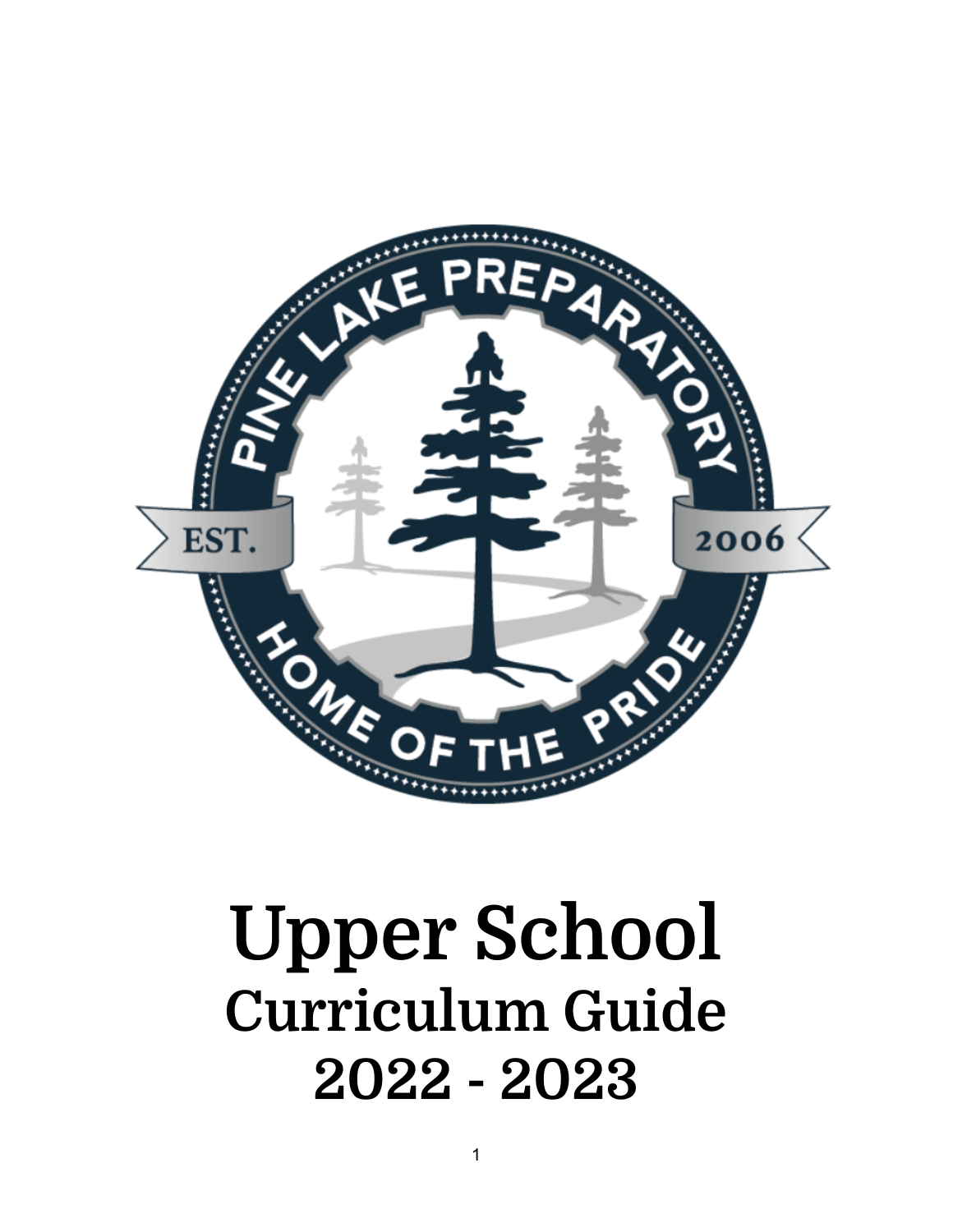## TABLE OF CONTENTS

| Pine Lake Preparatory Graduation Requirements        | $\overline{4}$ |
|------------------------------------------------------|----------------|
| Grade Point Average and Course Weighting             | 5              |
| <b>Testing Programs (State and National)</b>         | 6              |
| Honors versus College Prep                           | $\tau$         |
| Science, Technology, Engineering, and Math (STEM)    | 8              |
| Course Drop/Course Add/Course Withdraw               | 9              |
| North Carolina Virtual Public School (NCVPS)         | 9              |
| Career and College Promise Program (Dual Enrollment) | 10             |
| Student Honor Code/Pledge                            | $10 - 11$      |
| <b>Upper School Testing Guidelines</b>               | 11             |
| Honor Society Participation                          | $12 - 13$      |
| <b>Upper School Athletic Offerings</b>               | 14             |
| Pine Lake Upper School Athletic Eligibility          | 14             |
| North Carolina Athletic Eligibility                  | 15             |
| Academic Courses Offered at Pine Lake                | $16-17$        |
| Academic Course Descriptions                         |                |
| <b>English Courses</b>                               | $18 - 20$      |
| <b>Mathematics Courses</b>                           | $21 - 23$      |
| <b>Social Studies Courses</b>                        | $23 - 26$      |
| <b>Science Courses</b>                               | $27 - 30$      |
| <b>STEM Courses</b>                                  | 30-32          |
| Spanish Language Courses                             | $32 - 34$      |
| <b>Visual Art Courses</b>                            | 34-38          |
| <b>Chorus Courses</b>                                | 38-39          |
| <b>Theater Courses</b>                               | 39-40          |
| <b>Music Courses</b>                                 | $41 - 42$      |
| Yearbook                                             | 43             |
| Physical Education / ElectiveCourses                 | 43-44          |
| Occupational Course of Study (OCS)                   | 44-46          |
| <b>Extended Content Standards (ECS)</b>              | 47-49          |
| Appendices                                           |                |
| Appendix A – Planning Worksheet                      | 50             |
| Appendix B – Yearbook Staff Application              | $51 - 52$      |
| Appendix C - Fine Art Independent Study Application  | 53             |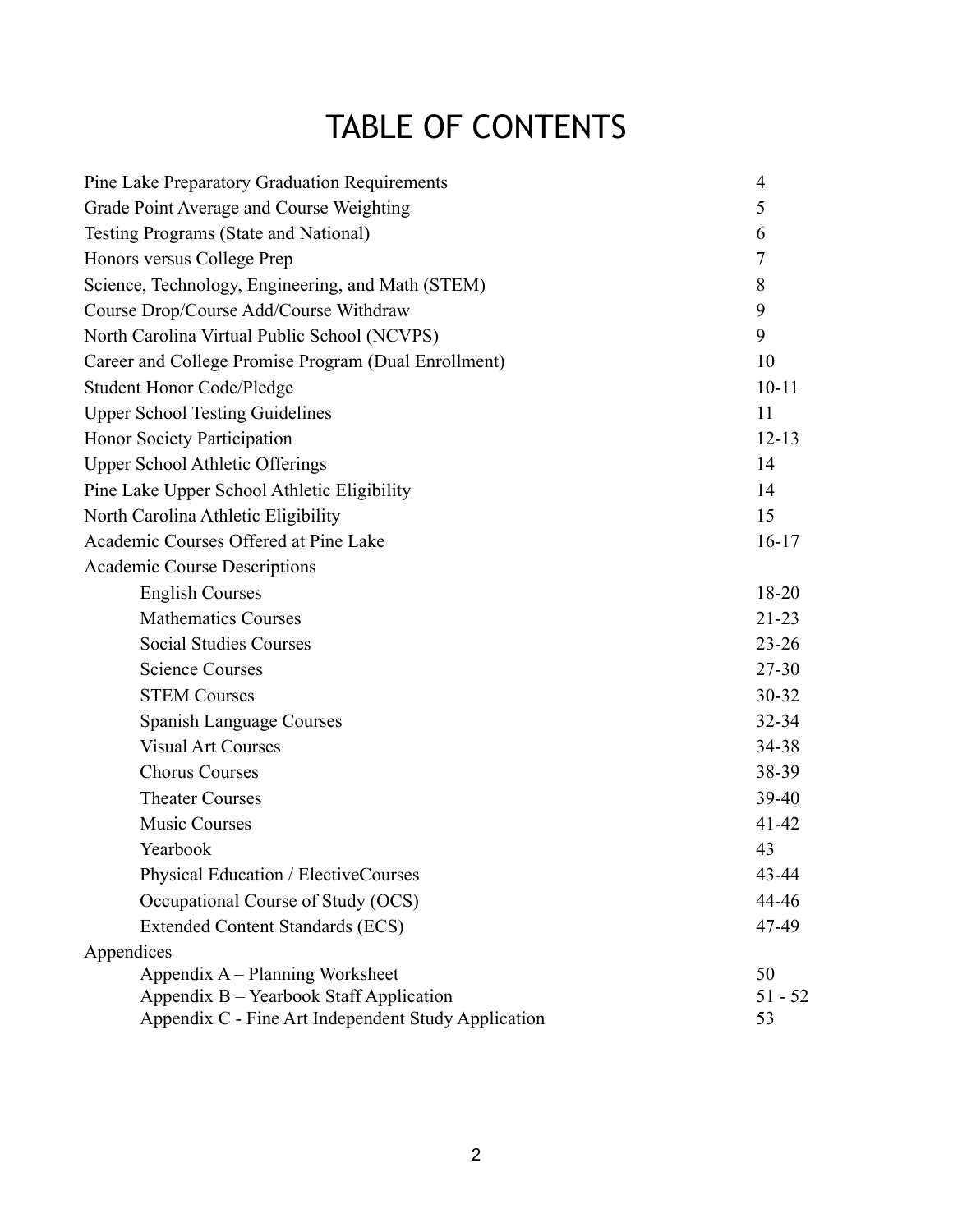*The Upper School Curriculum Guide is provided to assist students and families with an understanding of requirements for receipt of a North Carolina College/University Preparatory diploma from Pine Lake Preparatory Charter School. Liberal Arts learning experiences are provided at Pine Lake throughout the curriculum to help students exceed their goals and aspirations. An ever-changing world may require course changes reflecting concerns of the community, state mandates, the expressed desires of students, and the evaluation of course content in addition to the Pine Lake Preparatory Charter.*

*Parents and students are urged to carefully check entrance standards for the college or university they may be interested in attending after high school graduation to be sure they have met all necessary standards***.**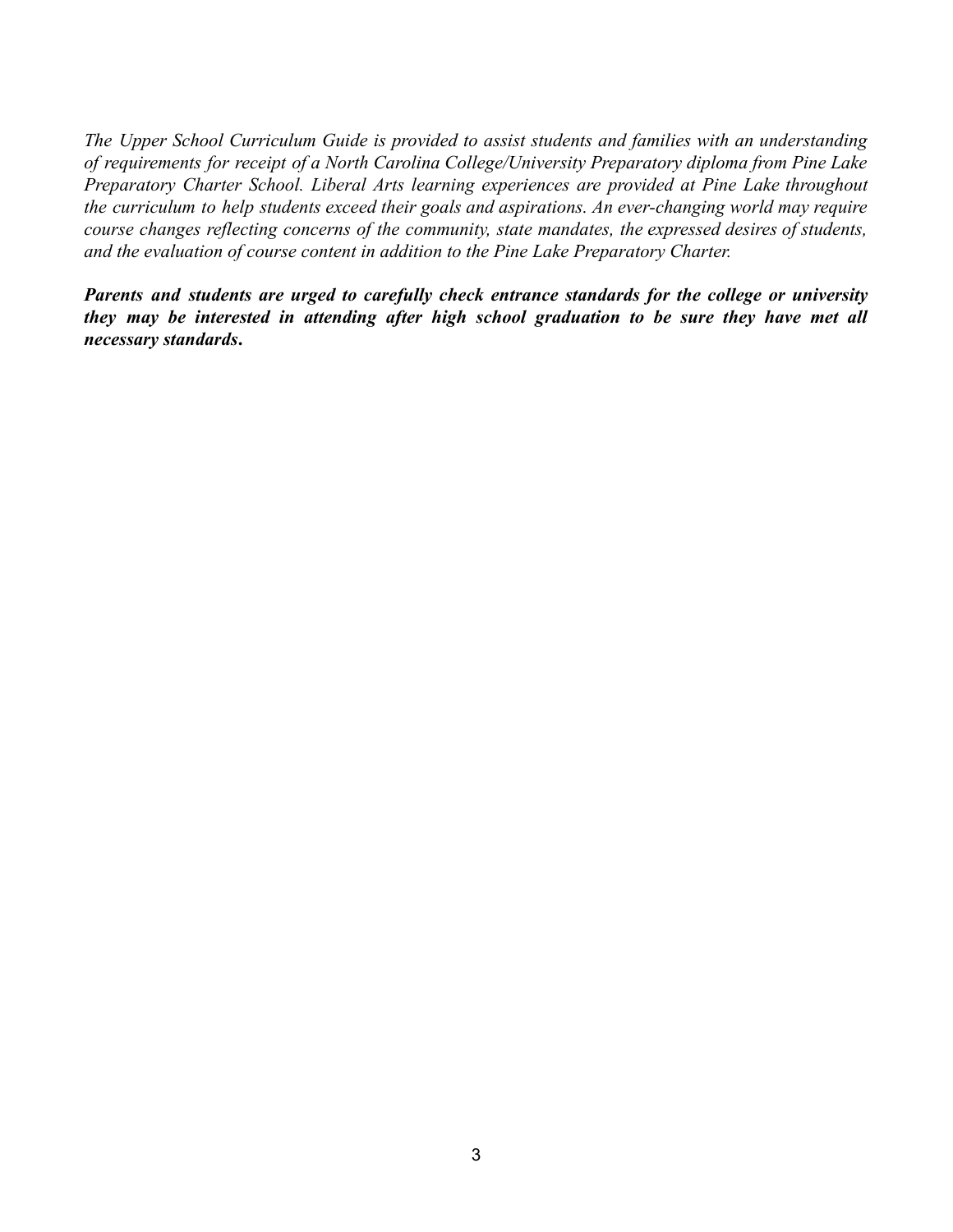## Pine Lake Preparatory Graduation Requirements

**English:** Four courses

● English I, English II, English III or AP English Language, English IV or AP English Literature

**Mathematics:** Four courses

• Math I, Math II, Math III, and a course for which Math III is a prerequisite (Math IV or Pre Calculus).

**Science:** Three courses

● (1) Biology, (2) Earth and Environmental Science or Advanced Placement Environmental Science, (3) and a physical science class with at least one laboratory course (Chemistry or Physics) .

**Social Studies:** Four courses (Class of 2023)

- World History or AP World History
- Civics/Economics
- American History I, American History II, American History or AP United States History
- Students will need an additional Social Studies course to meet the minimum requirement of four.

**Social Studies:** Four courses (Class of 2024, 2025, and 2026)

- World History or AP World History
- American History or AP United States History
- Economics & Personal Finance
- Civic Literacy or AP United States Government & Politics

**Fine Arts:** Four courses in a student's chosen Fine Art focus area

- A Student must complete four (4) fine arts courses while in high school.
- Independent Study in Fine Art focus with committee approval (sample form in appendix)
- If the student completes a STEM track (four courses), only two Fine Arts courses are required

**Spanish:** Two courses required for graduation

- Spanish I and Spanish II are required to graduate
- Spanish III, Spanish IV and Spanish V are highly recommended

**Healthful Living/ Physical Education:** 1 credit required for graduation

NC Health/Physical Education is mandatory for all public school students.

**Ethics of Technology:** A semester course will be completed during a student's senior year

#### **Learning Through Service**

**●** 40 hours per academic year totaling 160 hours required for graduation

**Journey Project:** Graduation Project with passing grade from a Review Committee.

Pine Lake Preparatory is a college preparatory school. The curriculum at the Upper School will be reviewed annually to accommodate changes in college and university expectations and standards. In addition, Middle and Upper School students are expected to engage in appropriate summer opportunities which may include SAT preparation, learning experiences through travel, suggested and assigned reading, or classes and internships.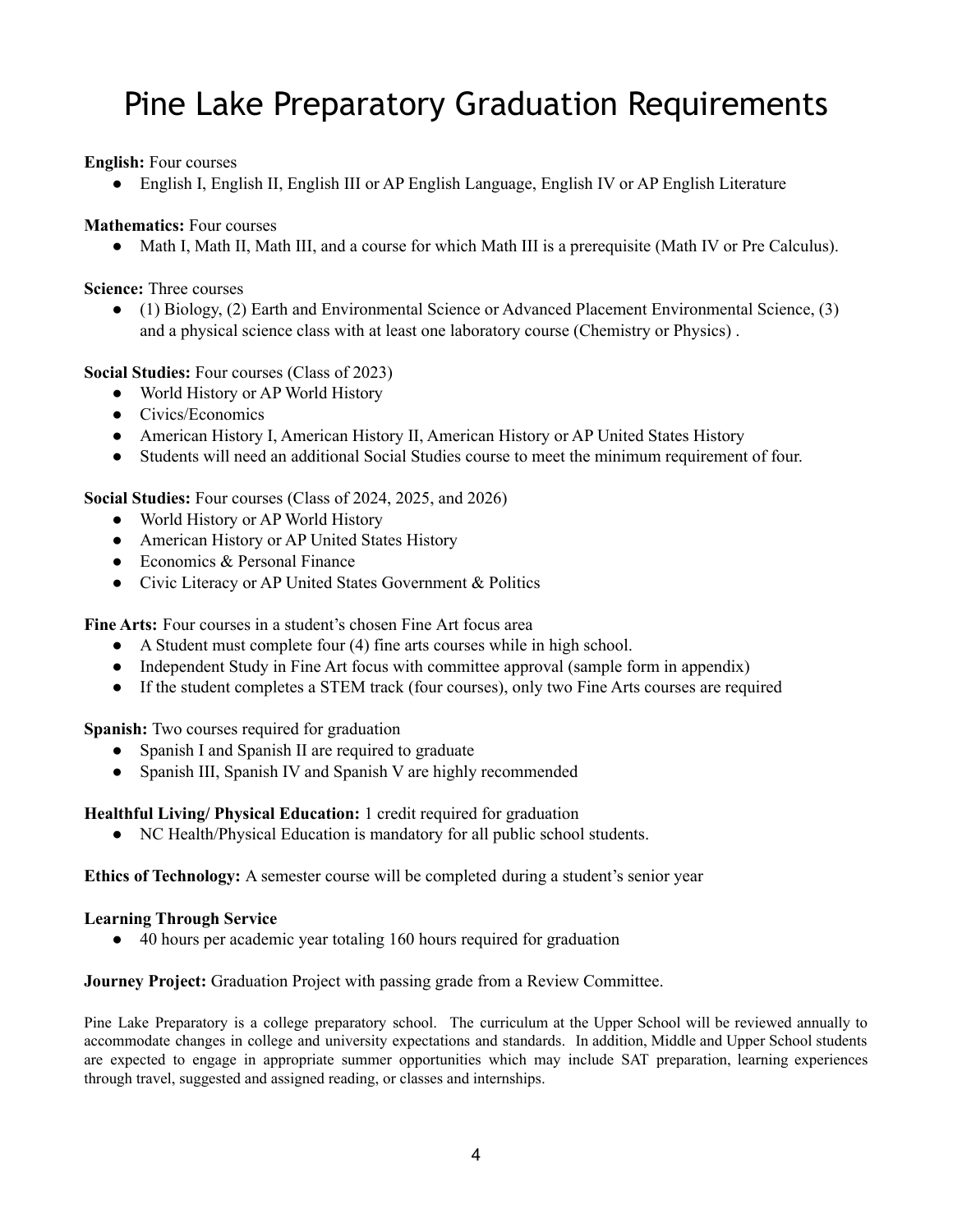## Grade Point Average and Course Weighting

Grade point average calculations will be applied as follows: This scale *does not* include "pluses" or "minuses". Local school districts are required to follow the new scale at the high school level (grades 9-12), and they may use it in lower grades, if desired.

A:  $90 - 100 = 4.0$  (unweighted)

B:  $80 - 89 = 3.0$  (unweighted)

C:  $70 - 79 = 2.0$  (unweighted)

D:  $60 - 69 = 1.0$  (unweighted)

 $F<sub>i</sub> < 59 = 0.0$  (weighted and unweighted)

Quality Points: An additional 0.5 quality point is added for Honors courses and a 1.0 additional quality point to Advanced Placement courses, community college courses, or four-year university or college courses taken in high school. This scale eliminates discrepancies between these courses. Student transcripts will now include numerical grades, in addition to the GPA and letter grade.

## State and National Testing Programs

### State Testing

### A. North Carolina End-of-Course Testing (EOC)

North Carolina EOC Tests are designed to assess the curriculum as defined by the North Carolina Standard Course of Study. EOC tests are intended to cover the general curriculum areas of English, Math, and Science. Students are required to take the EOC tests in order to receive credit for the class and their score on the EOC will account for 20% of the student's final grade.

EOC tests will be given at the end of the current school year for the following subject areas:

The **Math 1 exam** tests assess various topics within the mathematics curriculum and emphasize problem solving. Students are expected to have access to either a graphing or a scientific calculator during the test administrations.

The **Math 3 exam** tests the student's ability to make sense of problems and persevere in solving them, reason abstractly and quantitatively, construct viable arguments and critique the reasoning of others, model with mathematics, use appropriate tools strategically, attend to precision, look for and make use of structure, look for and express regularity in repeated reasoning.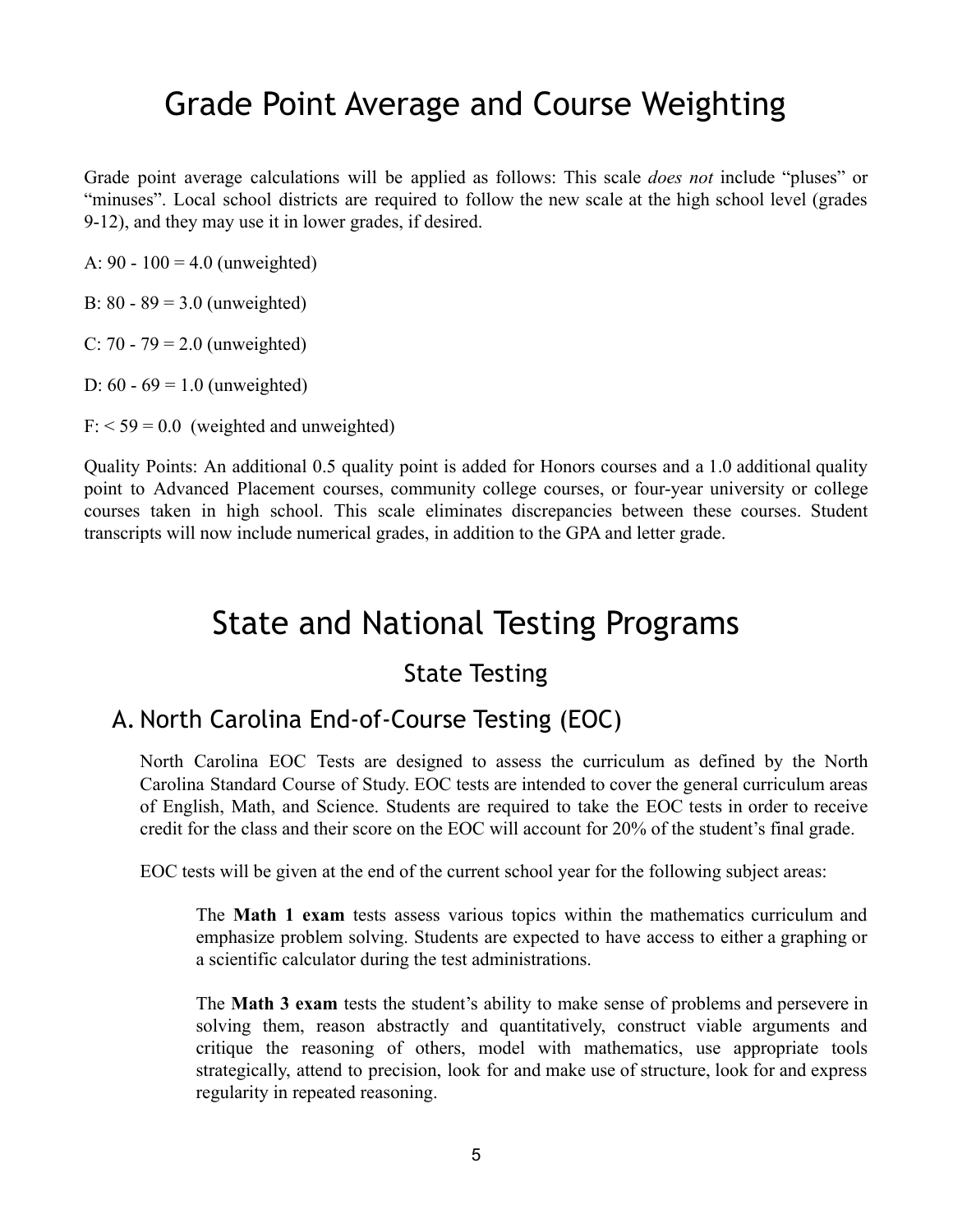The **Biology exam** test assesses students' knowledge and understanding of important principles and concepts, understand and interpretations of laboratory activities, and relate scientific information to everyday situations.

The **English 2 exam** test assesses several areas of the language arts curriculum including reading and writing. This test requires editing for sentence formation, usage mechanics, and spelling as well as reading and answering questions based on passages from various types of literature, including literary, informational, and practical texts.

### B. NON EOC Final Exams

All non EOC classes may have a final exam. This decision is up to the discretion of the classroom teacher.

### C.Advanced Placement (AP) Exams

AP courses are rigorous classes which offer students opportunities to earn college credit. Depending on the student's score on the Advanced Placement subject test, students may receive college credit for these courses. Each college/university has their own policy regarding acceptance of these credits and students need to be aware of these policies.

Due to the accelerated pace, the amount of additional reading and depth of assignments required in these classes, Pine Lake Preparatory recommends limiting the number of Advanced Placement courses in which students may enroll.

All students enrolled in an Advanced Placement course are expected to take the AP Exam at the conclusion of the course. This date is set by The College Board and communicated by the classroom teacher. Failure to take the AP Exam will result in the student earning a zero for their final exam, 20% of the course grade.

### D.North Carolina ACT and Pre-ACT Testing

North Carolina began administering the ACT to all juniors in 2011-12 and the Pre-ACT to sophomores in 2016-17. Each of these assessments will be administered at Pine Lake.

Pine Lake Preparatory Upper School administers the Preliminary Scholastic Assessment Test (PSAT) in October. This is a practice exam in preparation for the SAT. Students are encouraged to take the Scholastic Assessment Test (SAT) at least once during their Junior class years in an effort to meet college entrance requirements. With the exception of the ACT taken by  $11<sup>th</sup>$  grade students during the spring semester at Pine Lake, students make individual choices about when and where to take these tests as they prepare for college entrance requirements.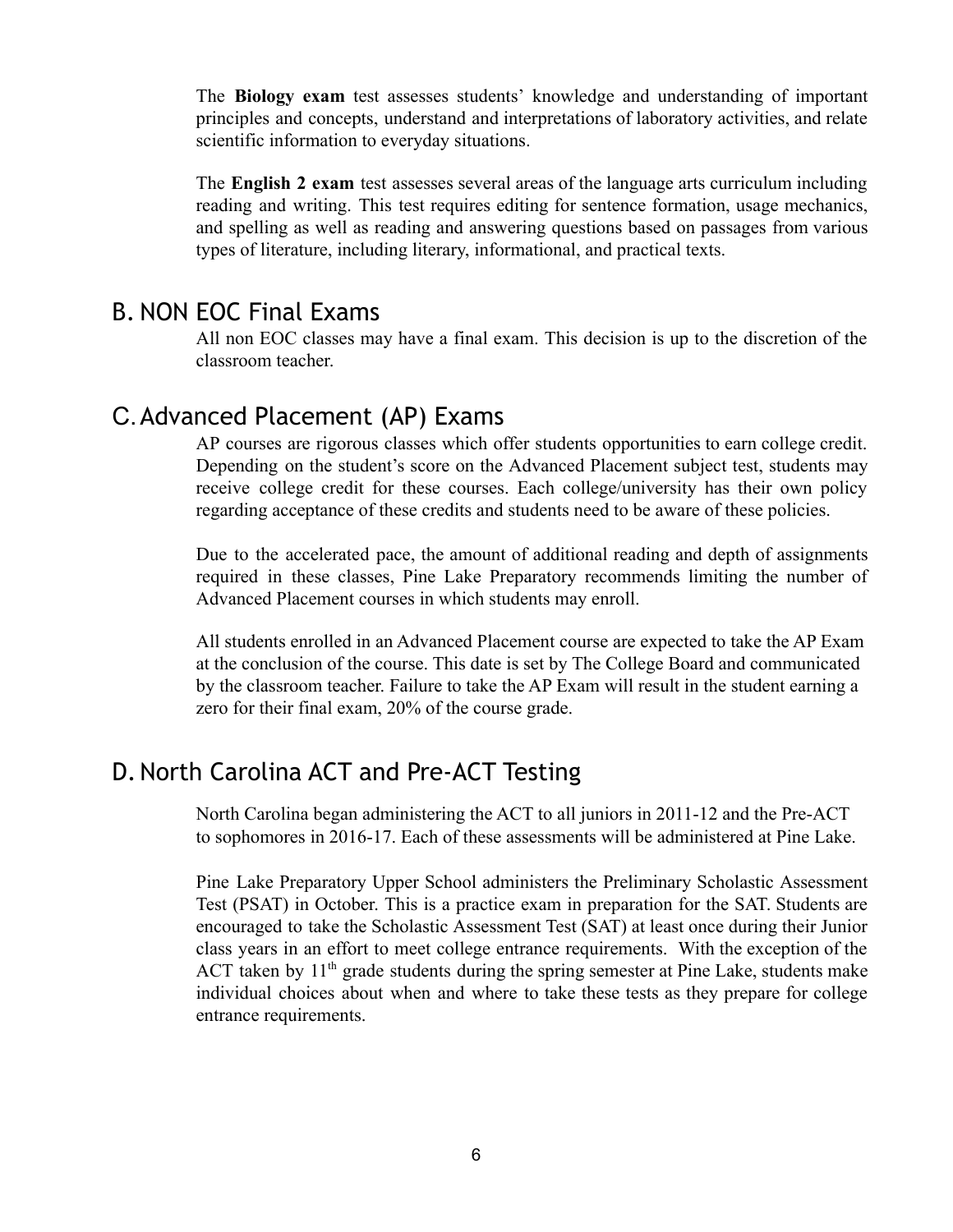### E. North Carolina Alternate Assessment (ECS students only) -

All students with a significant cognitive disability and who have a current IEP, participate in the EXTEND1 end of year assessments. These are the following alternate assessments for the following grades and content areas:

- Grade 10 Math I, Biology, English II
- Grade 11 ELA, Math and Science assessments

## Honors vs. College Prep

Our graduation standards exceed those of the state and UNC minimum entrance requirements. We are committed to examining our Course of Study to ensure all students have the opportunity for broader choices as they complete courses which will lead to college/university acceptances. Based on an interpretation (June 2011) of the Pine Lake Preparatory Charter by the Office of Charter Schools and the NCDPI Exceptional Children's Division, Pine Lake offers Honors level and College Prep level courses. In addition, we wanted to be sure each individual involved in educating students at Pine Lake is aware that we will meet the needs of students based on their individual course selection - regular classroom, inclusion classroom, or resource classroom - in the best interest of each student.

As we embark on registration for courses for the 2022-23 school year, students will be able to choose a College Preparatory level option or a Honors level option in areas mandated by the North Carolina Standard Course of Study or PLP graduation requirements. Both levels may be taught in heterogeneous classrooms throughout the Upper School. Each Upper School teacher who teaches one of the multi-level courses has created a Honors level course syllabus and a College Preparatory Level course syllabus. Assignments, assessments, and homework will be the predominant means of how we will differentiate and layer material in a manner to benefit all students while not adversely impacting student learning.

We want to be sure there is also clear understanding that all College Preparatory level courses will not be assigned a weight attached to the grade point average (they will be on a 4.0 scale) and we will continue to have a specific requirement for participation in athletics and for driving privileges on campus that students need to meet.

It is also important for all in the Pine Lake community to understand that once a family decision is made regarding the level of course their child will take, the decision will not be changed after the tenth day of school without a conference with the student's counselor and administrative approval.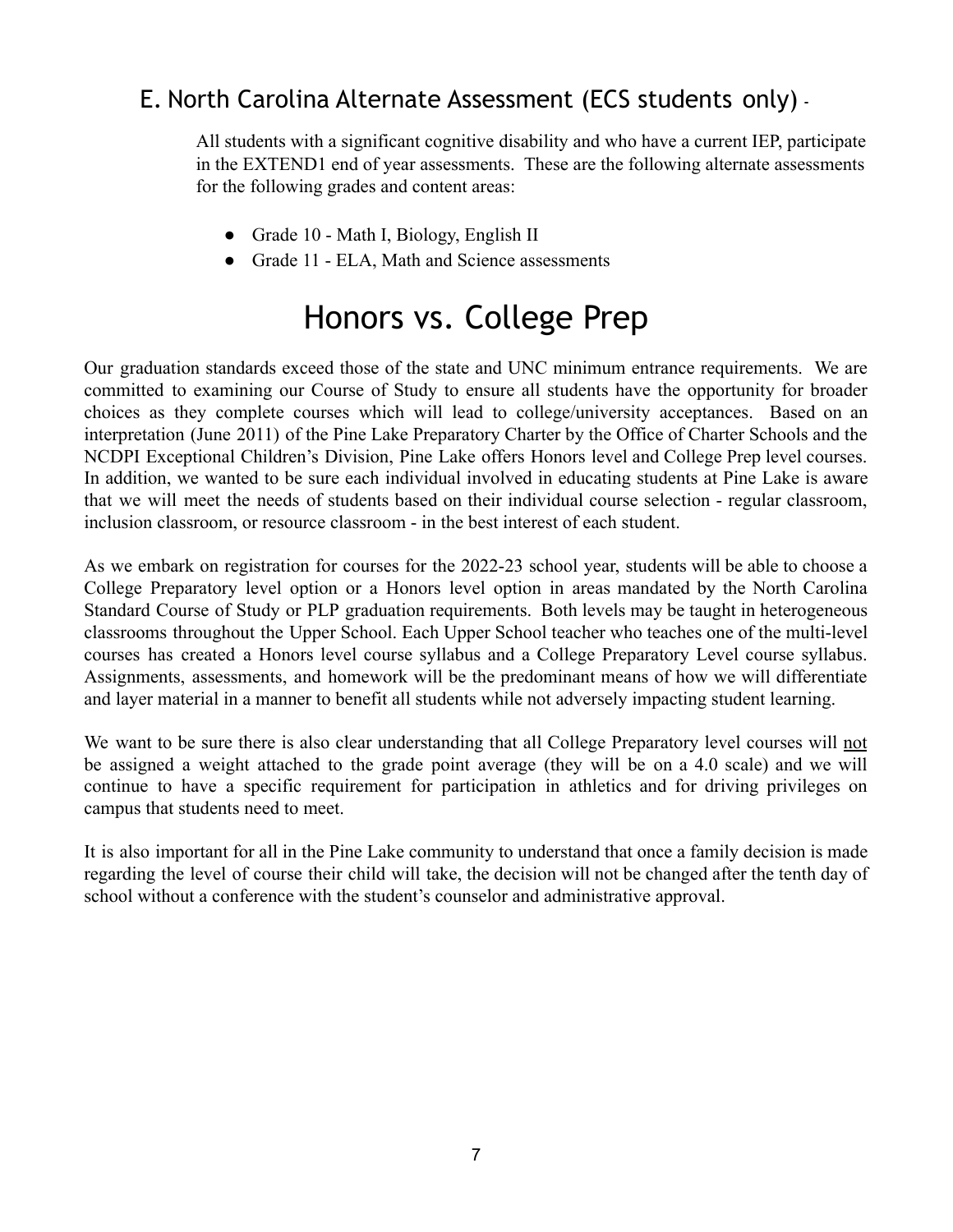## Engineering & Computer Science (STEM)

#### **Engineering**

Pine Lake is using a curriculum created and developed by Project Lead the Way (PLTW): the nation's leading provider of STEM programs. This world-class curriculum and high-quality teacher professional development model, combined with an engaged network of educators and corporate and community partners, help students develop the skills necessary to succeed in our global economy.

There are PLTW programs in more than 5,000 elementary, middle, and high schools in all 50 states and the District of Columbia. PLTW schools can be found in rural, urban, and suburban districts; across all income levels; as well as in public, private, and charter schools. PLTW's success in preparing students with the knowledge and skills they need to succeed has been recognized by colleges and universities, Fortune 500 businesses, and numerous national organizations including Change the Equation, the Social Impact Exchange, and more. (<https://www.pltw.org/about-us>)

Introduction to Engineering Design, Principles of Engineering, Aerospace Engineering, and Engineering Design and Development (Capstone) will be offered as part of an Engineering Pathway.

#### **Computer Science**

Pine Lake is committed to preparing students for the future. Since its inception during the Industrial Revolution, computer science has become essential to everyday life and changed nearly every part of society: Cybersecurity experts protect companies from foreign and domestic interference, while everyday people stream movies and connect with video conferencing technology. Demand for computer science professionals continues to rise and is projected to grow steadily over the next few decades. Computer science professionals play a critical role wherever they work, developing complex solutions that help organizations overcome a variety of difficult challenges.

Educating students in computer science is also beneficial to those not interested in the computer science field. With the digital age rising, there is a need to develop logical thinking and problem-solving which are all a part of the computer science curriculum. Students will be encouraged and guided to develop avid skills using computers and applying their passions using technology.

Intro. to Computer Science, AP Computer Science Principles and AP Computer Science A, Cybersecurity and AI/Machine Learning, and Computer Science Capstone will be offered in the Computer Science Pathway.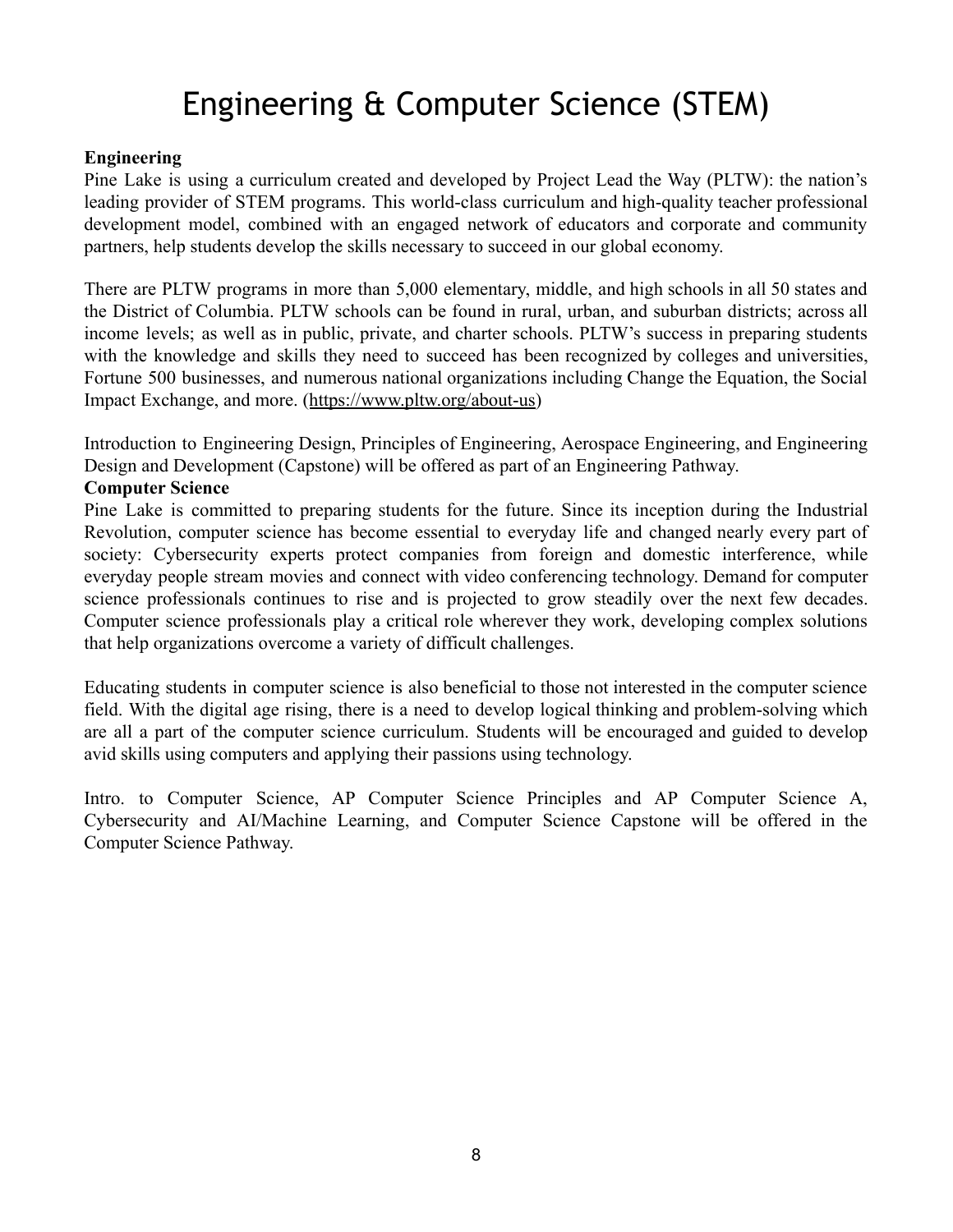## Course Add/Course Drop/Course Withdrawal

Upper School courses can be **added or dropped** from a student's schedule within the first ten (10) days of the academic school year for year-long courses and within the first five days for classes that are semester in length. Teachers do not have the ability to add a student to their class. School counselors and/or administrators are the only individuals capable of changing a student's schedule.

After the tenth day of the academic year for year-long classes or the fifth day for semester classes, the Principal of the Upper School approval is needed for a student to be **withdrawn** from a course. In most cases, a student withdrawing from a class after the tenth day will receive a WF (withdraw failing) or a WP (withdraw passing) on their transcript for the course being dropped. A WF and/or WP does not affect the student's GPA.

## North Carolina Virtual Public School (NCVPS)

North Carolina Virtual Public School (NCVPS) provides students the opportunity to take online courses that are not available at Pine Lake Prep. A successful online student is self-motivated with effective communication and time management skills. NCVPS courses will appear on a student's high school transcript and count towards their Grade Point Average (GPA). Most courses offered are one semester long. For a complete list of courses available through NCVPS, please visit http://www.ncvps.org.

Opportunities for Credit Recovery may also be available using NCVPS for students who have failed a core course. Students pre-assess at the beginning of each unit in an effort to determine which assignments from the unit are required to be completed. A high score on the pre-assessment will allow the student to exempt most or all of the assignments of the unit. All assignments in the course will align with the goals of the Standard Course of Study and will prepare students for retaking the NCFE or EOC. Credit Recovery courses may not be taken for first-time credit – the student must have previously failed the course. The final grade will result in a pass (P) or fail (F). Students interested in Credit Recovery courses through NCVPS must be able to devote ninety minutes (Monday-Friday) to working on the course.

To take a course through NCVPS, students must submit a request using a Google Form that will be provided by the counselor. Each request is reviewed by the Upper School Principal and approved or denied based on the academic merit. The cost will fall to the student unless the desired course is a graduation requirement that cannot fit into the student's academic schedule during his or her high school career.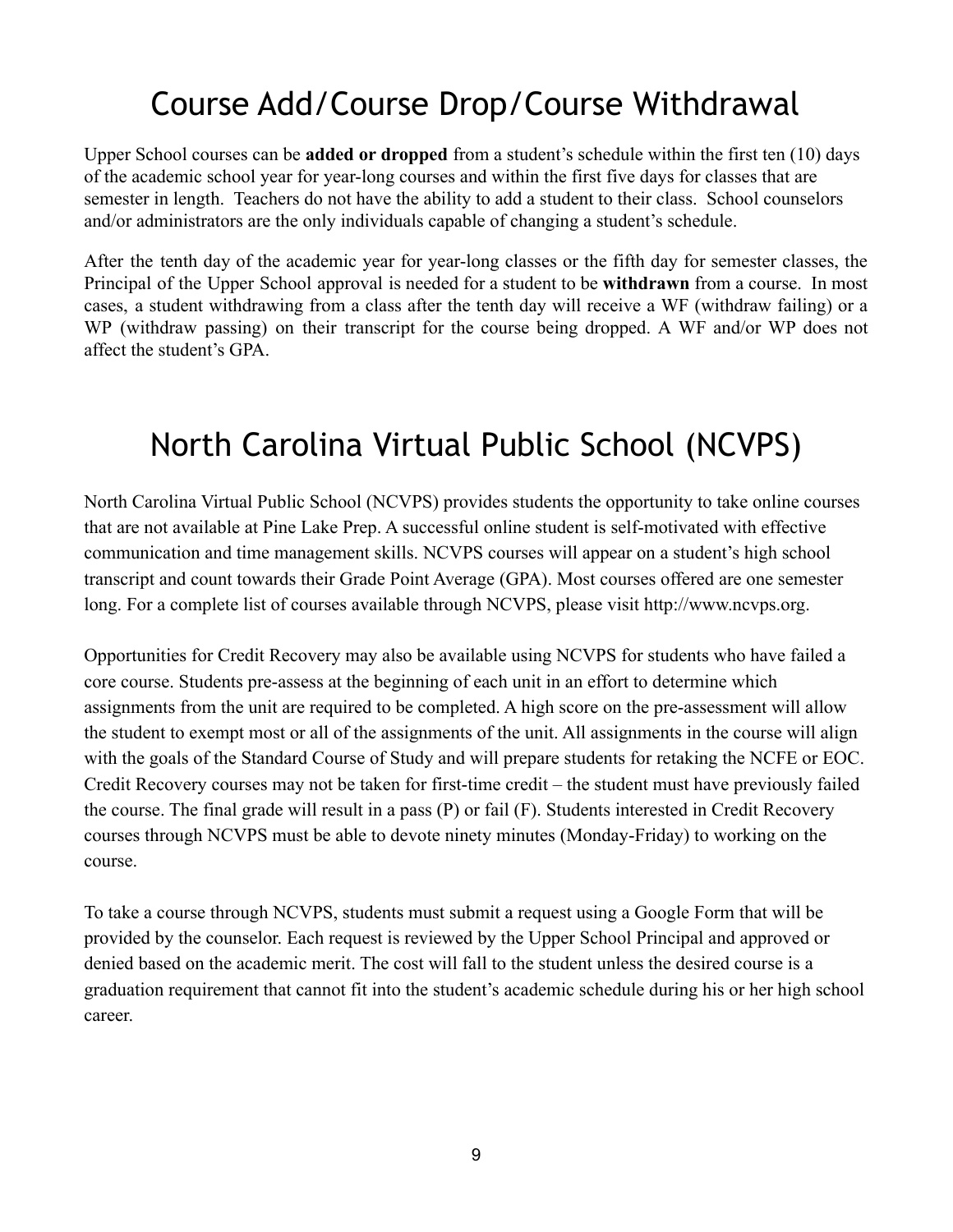## Career and College Promise (Dual Enrollment)

The College and Career Promise program allows eligible juniors and seniors to take college classes for both PLP and college credit. Students who take Universal General Education Transfer Component Courses (UGETC) have a transfer-guarantee to any UNC system school if they earn a minimum grade of C. Please see the Comprehensive Articulation Agreement for details on how courses transfer: [https://www.northcarolina.edu/college-transferarticulation-agreements/comprehensive-articulation-agree](https://www.northcarolina.edu/college-transferarticulation-agreements/comprehensive-articulation-agreement-caa) [ment-caa.](https://www.northcarolina.edu/college-transferarticulation-agreements/comprehensive-articulation-agreement-caa)

While tuition is free, students are still responsible for the cost of books and fees. Courses are semester long and can be taken in the fall, spring or summer. Summer is limited to rising seniors only. Students can choose to take classes online or in-person at a local community college. Course offerings and scheduling vary by college and are available in both core and elective subject areas. Students still enter college with first-time freshman status, making them eligible for incoming student scholarships.

#### **Students Eligibility Requirements:**

Students must be a high school junior or senior with a unweighted GPA of 2.8 on high school courses. For additional information regarding requirements visit:

[CPCC](https://www.cpcc.edu/programs/dual-enrollment) (Central Piedmont Community College)

[MCC](https://mitchellcc.edu/ccp) (Mitchell Community College)

#### **Application Procedure:**

Students must receive approval from both their parent/guardian and the Counseling Department. After meeting with the Counseling Department to discuss how participation in this program will further their college/career goals, and whether this program is compatible with their plans, students must complete all application materials and submit them to the Counseling office by the stated deadline each semester (deadlines vary by community college).

## Student Honor Code

The Honor Code and Honor Pledge, its explanation, procedures, and sanctions for violations are outlined below. The student's signature of acceptance of the pledge, as well as the parents' acknowledgment of this, appears with the returned Signature Page from the Family Handbook. Teachers may, if they choose, require students to sign the pledge on specific assignments.

#### **Honor Code Pledge**

I pledge to support the Honor Code of Pine Lake Preparatory. I will refrain from any and all forms of academic dishonesty or deception, such as cheating. I am aware that as a member of the Pine Lake academic community, it is my responsibility to turn in all suspected violators of the Honor Code. I will neither give nor receive unauthorized assistance in any academic exercise.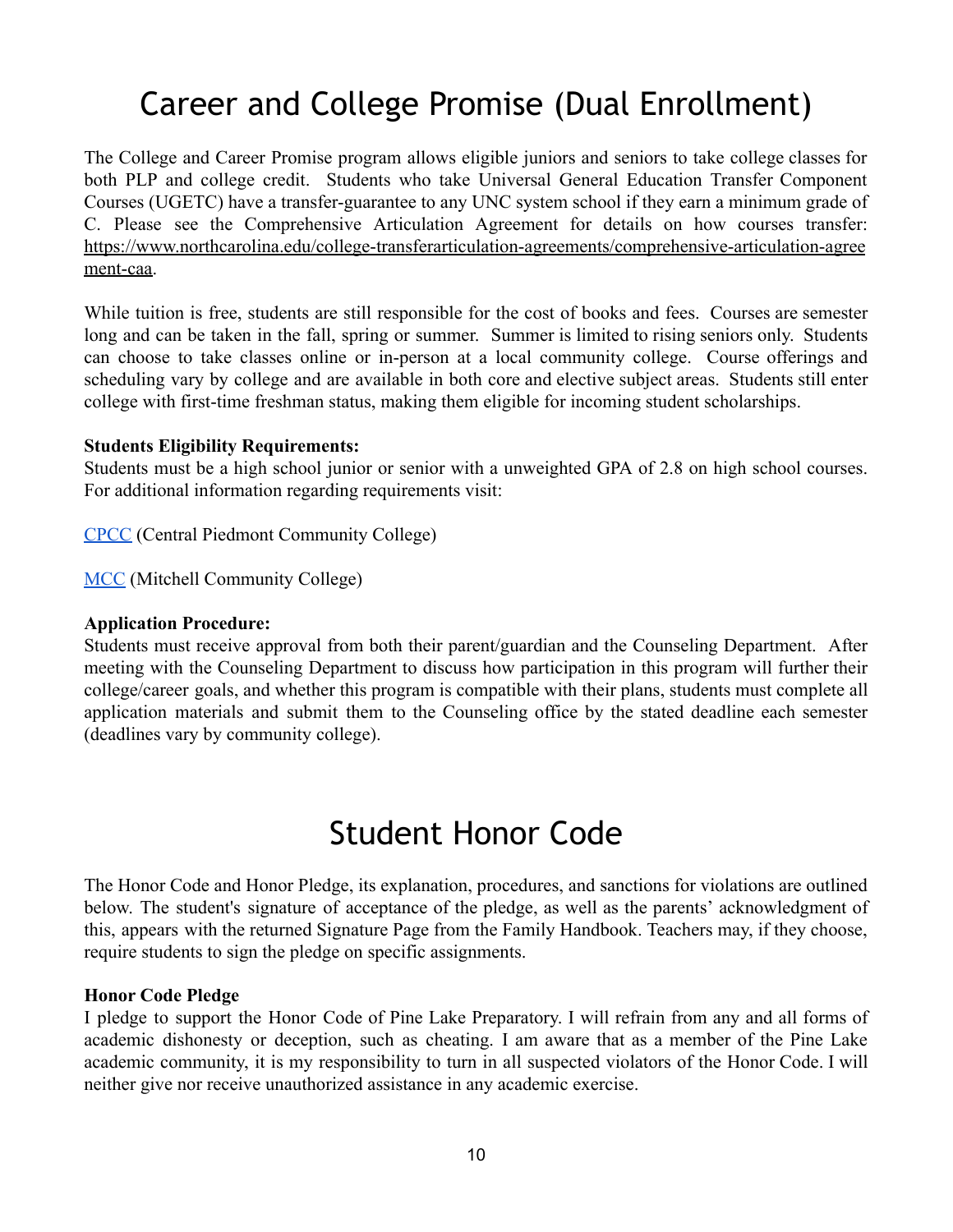#### **Explanation of the Honor Code**

Students, faculty, staff, administrators and parents at Pine Lake Preparatory create a community founded on trust and nurtured by honorable action. However, the internal condition of integrity does not spring forth fully formed as students cross the threshold of the school on the first day of class. Rather, students must be challenged to commit to integrity. Just like academic classes encourage the development of the intellectual capacities of students, a well-constructed honor system encourages the growth and development of integrity in students. Students must be challenged to honorable action by the educational community of which they are a part.

A violation of the Honor Code consists of any actions, whether intentional or unintentional, which disregard honesty, and diminish the integrity of both the individual and the community. Moreover, such actions do not give the Teacher the opportunity to evaluate the student fairly or offer assistance when it is needed. They also deprive the student of a valid learning experience which is crucial to the education process.

While a member of the Pine Lake community, each student is expected to conduct himself/herself with integrity and to uphold the Honor Code. Though not exhaustive, the following represent examples of actions which violate the Honor Code:

- 1. **Cheating**: any practice, method, or assistance, whether explicitly forbidden or unmentioned, that involves any degree of dishonesty, fraud, or deceit. Some examples may include the copying of work or giving your work to another, the unauthorized use of study aids or collaboration during testing, obtaining or distributing copies of testing materials, or giving/receiving information regarding a test before, during, or after the test.
- 2. **Plagiarism**: Representing another's ideas or words as one's own, whether published or unpublished, as your own without proper citation of credit.
- 3. **Lying (Falsifying data or fabricating academic documentation)**: Buying, selling, giving, or receiving papers, projects, essays, notebooks, or the like, from any source, including the Internet. Forging or providing incorrect notes or letters of any kind or lying to an administrator or Teacher during investigations of academic dishonesty.
- 4. **Reporting:** Each Pine Lake student is honor bound to report, immediately, all violations of the Honor Code for which the student has first-hand knowledge.

## **Upper School Classroom Testing Guidelines for Students/Staff**

To assist students in managing their workload, it is not recommended that students take more than two assessments on the same day. If a student has a third exam/major assessment scheduled, he/she may speak with a teacher to arrange a time to take the exam/major assessment on a later date.

All staff will inform their students of an exam at least three days prior to the assessment. **With this timeline established, a student must request to defer an assessment at least 48 hours in advance.** Any request after the 48 hour deadline will be at the discretion of the teacher.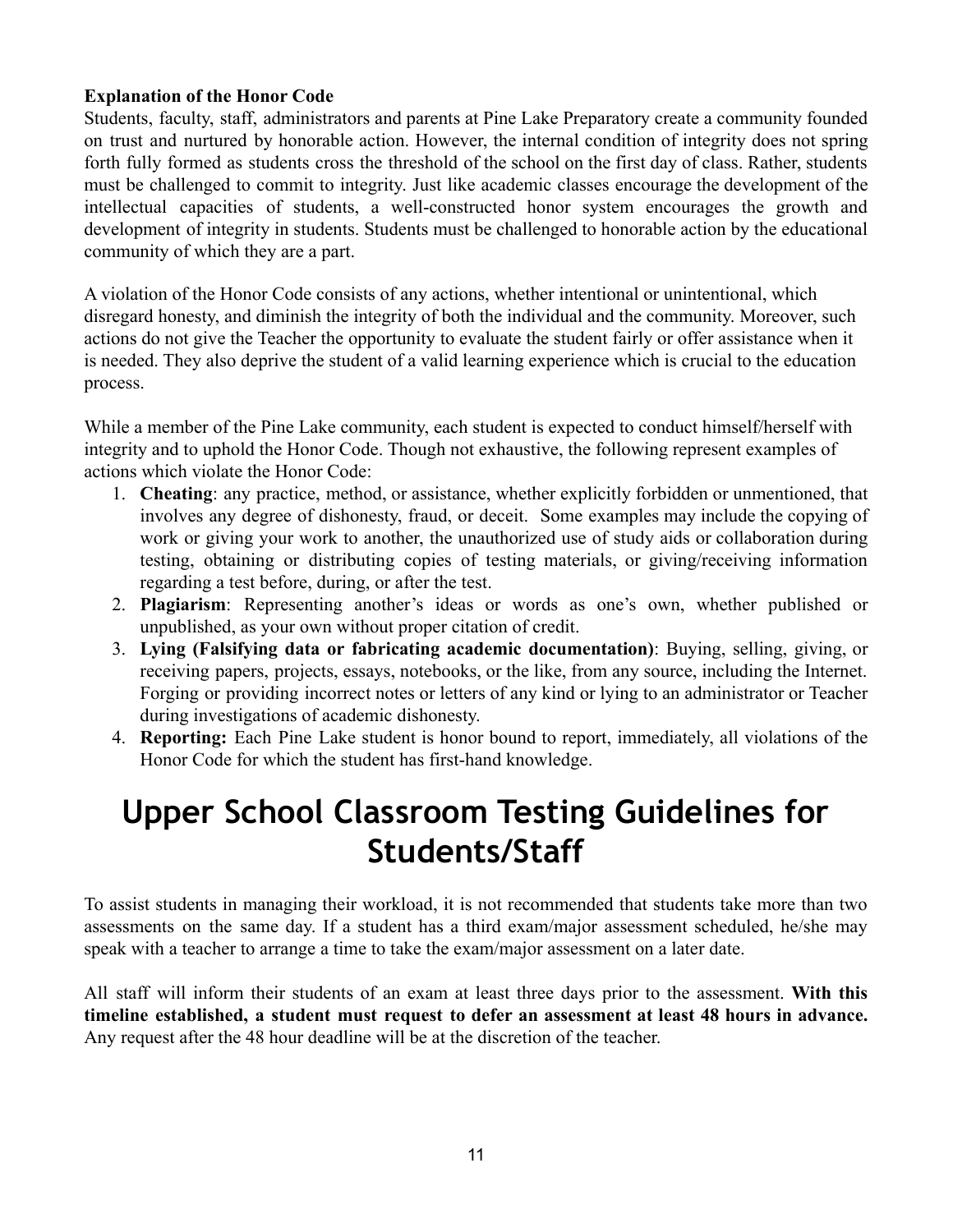## Honor Society Participation

The **National Art Honor Society** (NAHS) is designed specifically for high school students in grades 11 and 12. In 1978, the National Art Education Association began the National Art Honor Society program specifically for high school students, for the purpose of inspiring and recognizing those students who have shown an outstanding ability in art. The NAHS strives to aid members in working toward the attainment of the highest standards in art areas, and to bring art education to the attention of the school and community.

Visual arts-focused students at Pine Lake will be selected for membership based on dedication, subject interest, and academic responsibility. Students must be a junior or higher, be on their third year/level of art, and maintain an A in their art class. Students will participate in various events throughout the year that bring about awareness and interest in the arts.

The **Math Honor Society (**Mu Alpha Theta) is the National High School and Two-Year College Mathematics Honor Society with 99,000 student members in June 2013 in more than 2000 schools. At Pine Lake, students need to have a 4.0 weighted GPA, have an A average in the math classes taken, and have taken Math 1 (Algebra 1) and Math II (Geometry), and currently be enrolled in a higher level math class in order to receive the invitation. This honor society is dedicated to inspiring keen interest in mathematics, developing strong scholarship in the subject, and promoting the enjoyment of mathematics in high school and two-year college students.

The **National Honor Society** (NHS) recognizes students for outstanding scholarship, leadership, character, and service. Students are invited to complete an application for admission to the NHS based on a 4.2 weighted grade-point average (GPA) in the fall of their junior year. In the student's application, the student will illustrate how he or she meets each of the four criteria, and the student must demonstrate all four characteristics to be offered admission into the Society. Membership in the Society is a national honor that recognizes students for more than just grades.

The *Sociedad Honoraria Hispánica* (**Spanish Honor Society**) is an honor society for Upper School students enrolled in Spanish and is sponsored by the American Association of Teachers of Spanish and Portuguese. The purpose of the society is to recognize high achievement of Upper School students in the Spanish language and to promote a continuing interest in Hispanic studies. Any Upper school student who has maintained an honor average in the study of Spanish for a minimum of three years and is in the  $10^{th}$ ,  $11^{th}$ , or  $12^{th}$  grade is eligible for the honor society.

The **International Thespian Honor Society** has been honoring excellence in the work of theatre students since 1929. The Pine Lake Thespian Troupes encompass students in grades eleven and twelve. Students earn an invitation to Thespian Society membership on the basis of their achievements in the school's theatre program.

The **TRI-M Music Honor Society (Modern Music Masters)** is sponsored by the Music Educators National Convention and is considered the international music honor society for students in High School. It is designed to recognize students for their academic and musical achievements, reward them for their accomplishments and service activities, and to inspire other students to excel at music and leadership. Through more than 5,500 chartered chapters, Tri-M has helped thousands of young people provide years of service through music in schools throughout the world.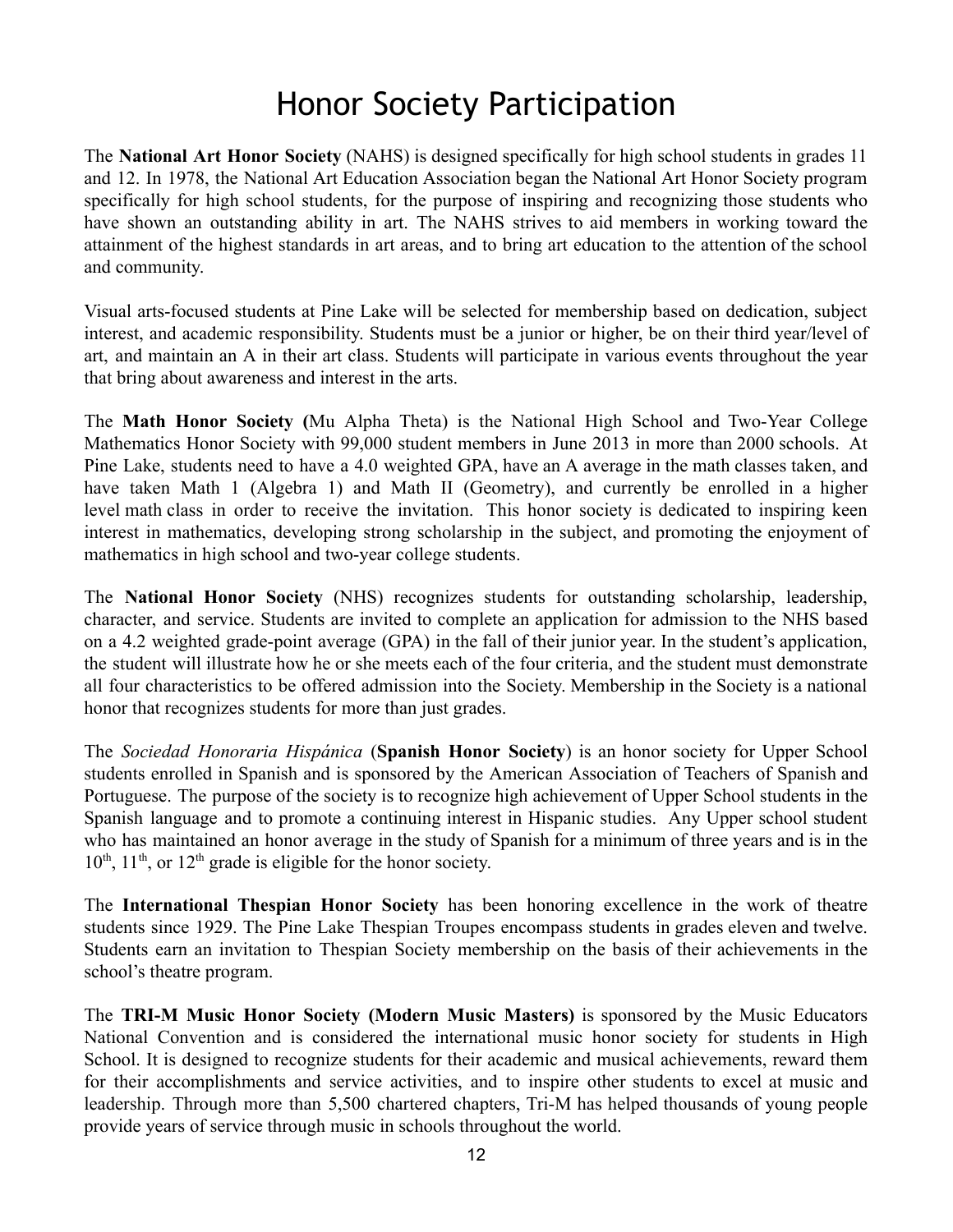The **Science National Honors Society** (SNHS) was organized in 2000 to encourage scientific and intellectual thought, to advance students' knowledge of classical and modern science, to communicate with the scientific community, and to aid the civic community with its comprehension of science. In order to be inducted as a member, a junior or senior must have an 85% average or higher in all science courses, be taking or plan on taking honors science all 4 years of high school, be taking or plan on taking Biology H and Chemistry H/Physics H, and be taking or plan on taking at least 1 AP science (Physics, Chemistry, Environmental Science or Biology).

RHO KAPPA was established in 2000 to stimulate a deeper and more comprehensive understanding of all the academic disciplines comprising the social studies curriculum. Our name, RHO KAPPA, is taken from two words Semitic origin. RHO is derived from "resh" meaning "head" and KAPPA is derived from "kapf" which means "palm of the hand." Both these terms symbolize our firm belief that knowledge without service is useless. Members of Rho Kappa Honor Society must be chosen from students enrolled in the high school who, at the time of their recommendation, meet the following requirements: 1) A junior or senior with a 4.2 weighted overall GPA and 4.0 weighted Social Studies GPA 2) Have completed at least two (2) core social studies courses and currently enrolled in a third social studies course through PLP 3) And be taking or plan on taking at least 1 AP Social Studies course.

The **National English Honor Society** (NEHS), founded and sponsored by [Sigma Tau Delta](http://www.english.org/), is the only international organization exclusively for secondary students and faculty who, in the field of English, merit special note for past and current accomplishments. In 2005, National English Honor Society launched and has been growing steadily since, becoming one of the largest academic societies for secondary schools. The NEHS motto, "gelast sceal mid are," is Old English for: "duty goes with honor." ice to others. In the grammatical structure of the Old English phrase, "duty" actually precedes "honor." The PLP chapter of the NEHS is open to juniors and seniors who have at least a 90% average in English classes for the past two years.

Co-Curricular Opportunities/Clubs *May change each year due to staff and student interest.*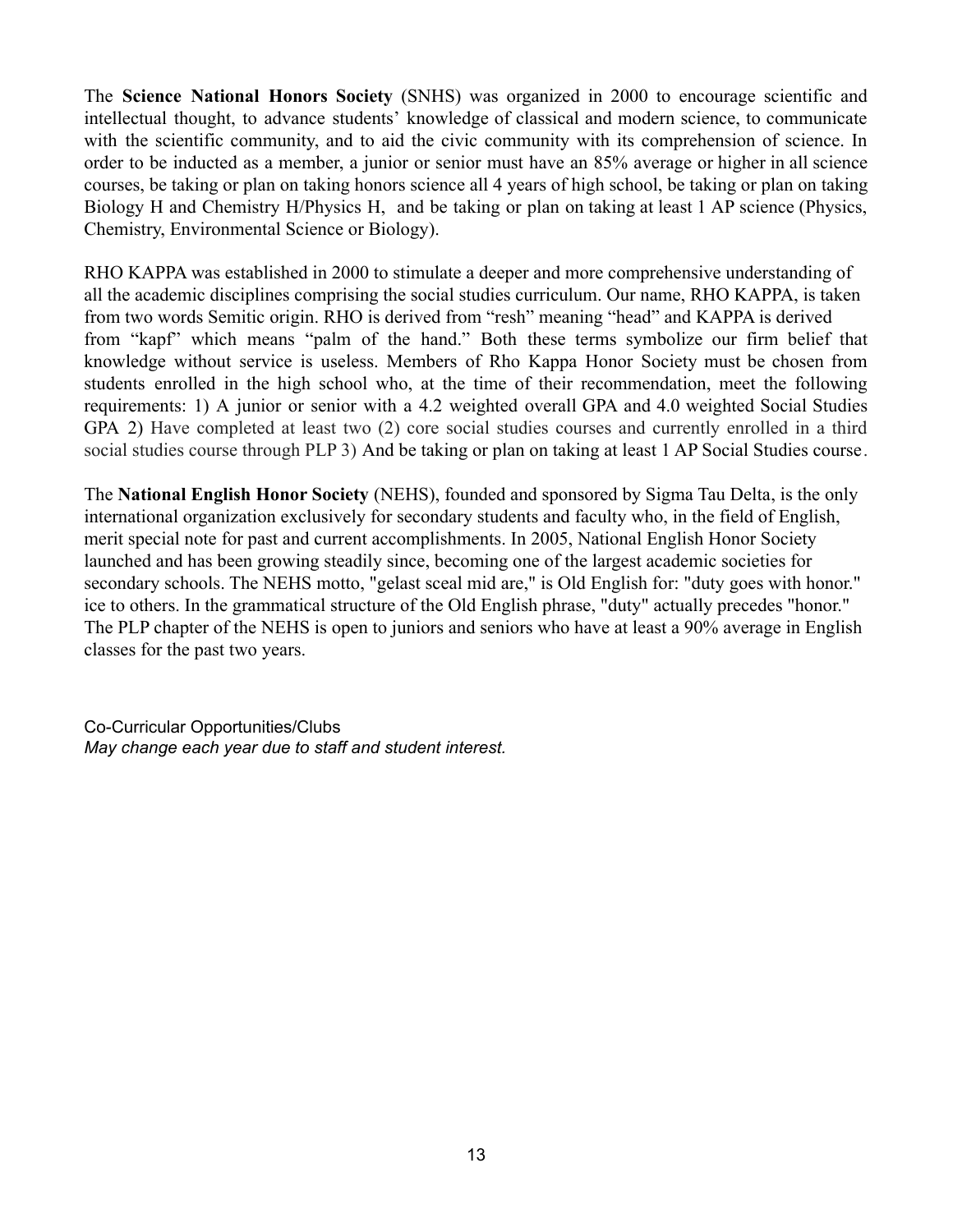## Athletics

## Upper School Athletic Offerings

Cheerleading Basketball (Women) Baseball Soccer (Men) Tennis (Men) Tennis (Women) Track (Women) Volleyball Track (Men)

#### **Fall Sports Winter Sports Spring Sports**

Cross Country (Women) Basketball (Men) Golf (Men) Cross Country (Men) Cheerleading Lacrosse (Club) Football Swimming/Diving (Women) Soccer (Women) Golf (Women) Swimming/Diving (Men) Softball

## Upper School Athletic Eligibility

Pine Lake Preparatory is dedicated to the academic success of our student athletes as well as preparing them for post-secondary education. The following guidelines will be followed for students to be eligible for extracurricular athletic activities:

- A student must have passed a minimum load of work and carry a 2.5 GPA during the preceding semester to be eligible at any time during the current semester. Semesters at Pine Lake will be considered half of the academic year, consequently semester 1 will include August – December (Term 1-2) and semester 2 will include January – June (Term 3-4).
- Eligibility of students in programs for exceptional children will be in accordance with local, state, and federal guidelines.
- A minimum load is defined as five courses and the GPA considered will be weighted.
- A student, upon first entering grade nine, is academically eligible for competition on Upper School teams respectively.

A student who is not academically eligible at the beginning of the semester is not eligible at any time during the semester. Likewise, a student who is academically eligible at the beginning of a semester remains academically eligible throughout the semester. Summer school work used to make up part of the minimum load will be applied to the most recent preceding semester.

Students who are identified as ineligible are not permitted to try out, attend practices, attend team meetings or sit on the team benches during contests.

#### **Student Attendance Required for Athletics**

Students must be in school at least one half of the school day (4 period classes) in order to participate in practice or contests during the same day or evening.

Students absent from athletic practice for five or more days due to illness or injury must receive a medical release by a physician licensed to practice medicine before being readmitted for either practice or contests.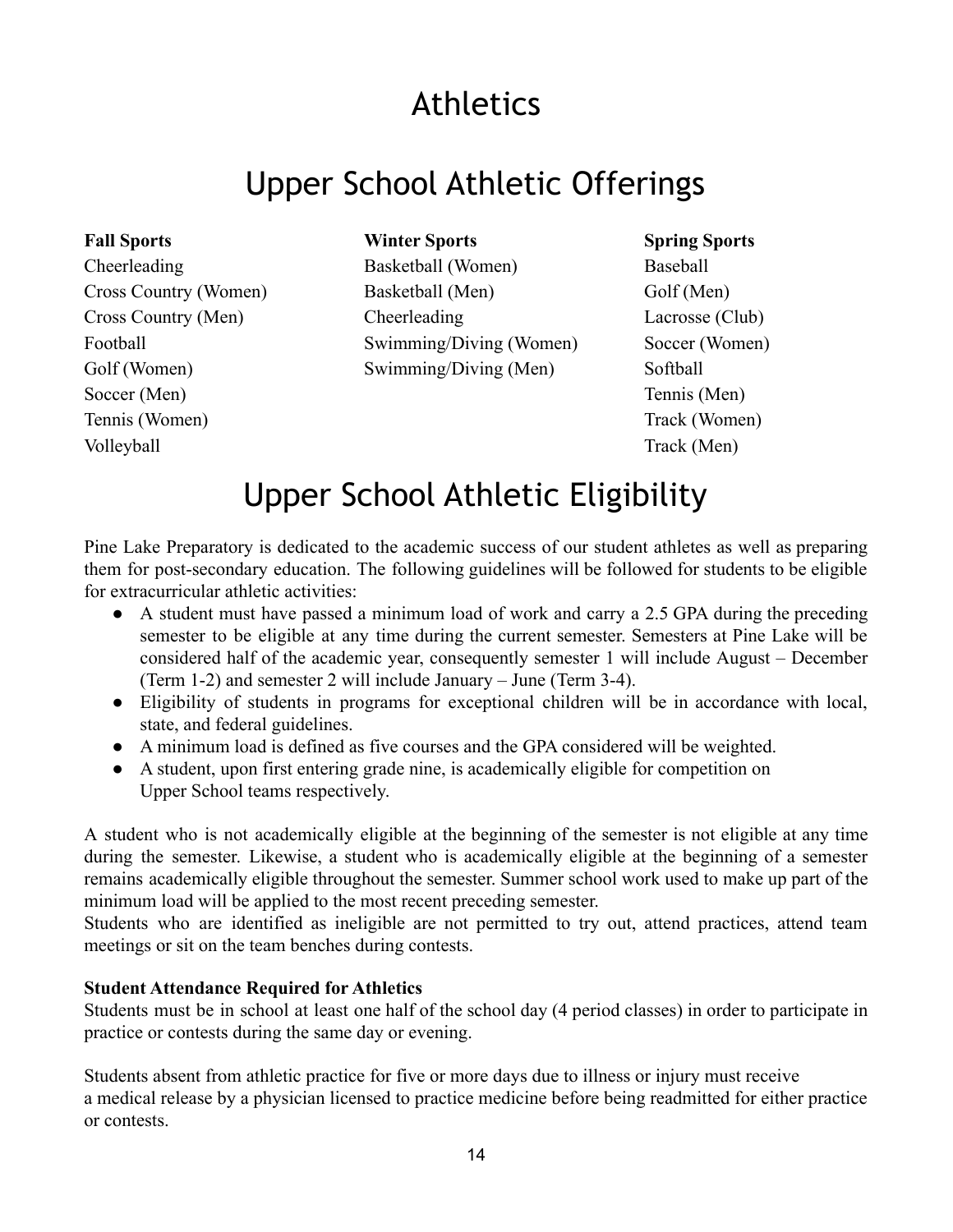## North Carolina Athletic Eligibility

As defined by North Carolina High School Athletic Association (NCHSAA) Requirements: To be eligible for participation in high school interscholastic athletics, a student . . .

- Must have 85 percent attendance in the previous semester,
- Must have passed a minimum of five out of seven courses in the previous semester of a traditional schedule,
- Must have met school promotion requirements, and
- Should be in school 50 percent of any student day on which there is an athletic practice or athletic contest.

#### **Parents and student athletes are responsible for knowing eligibility requirements for participation.**

#### **NCAA Eligibility**

Any student wishing to be considered for varsity-level intercollegiate athletics and be eligible for athletic scholarships senior year must first familiarize themselves with the NCAA [Clearinghouse](http://www.ncaa.org/wps/wcm/connect/public/NCAA/Eligibility/) [requirements.](http://www.ncaa.org/wps/wcm/connect/public/NCAA/Eligibility/) Students must meet or exceed specific academic standards, test cutoff scores and amateurism criteria in order to play college sports. College-bound student-athletes are encouraged to register on the NCAA [Eligibility](http://www.eligibilitycenter.org/) Center website at the beginning of their junior year in highschool. Students should also be registered to take the ACT or SAT as a junior. Students may use the code "9999" to have their official ACT or SAT scores sent directly to the NCAA Eligibility Center. For additional information, including high school academic requirements, please visit [www.eligibilitycenter.org.](http://www.eligibilitycenter.org.)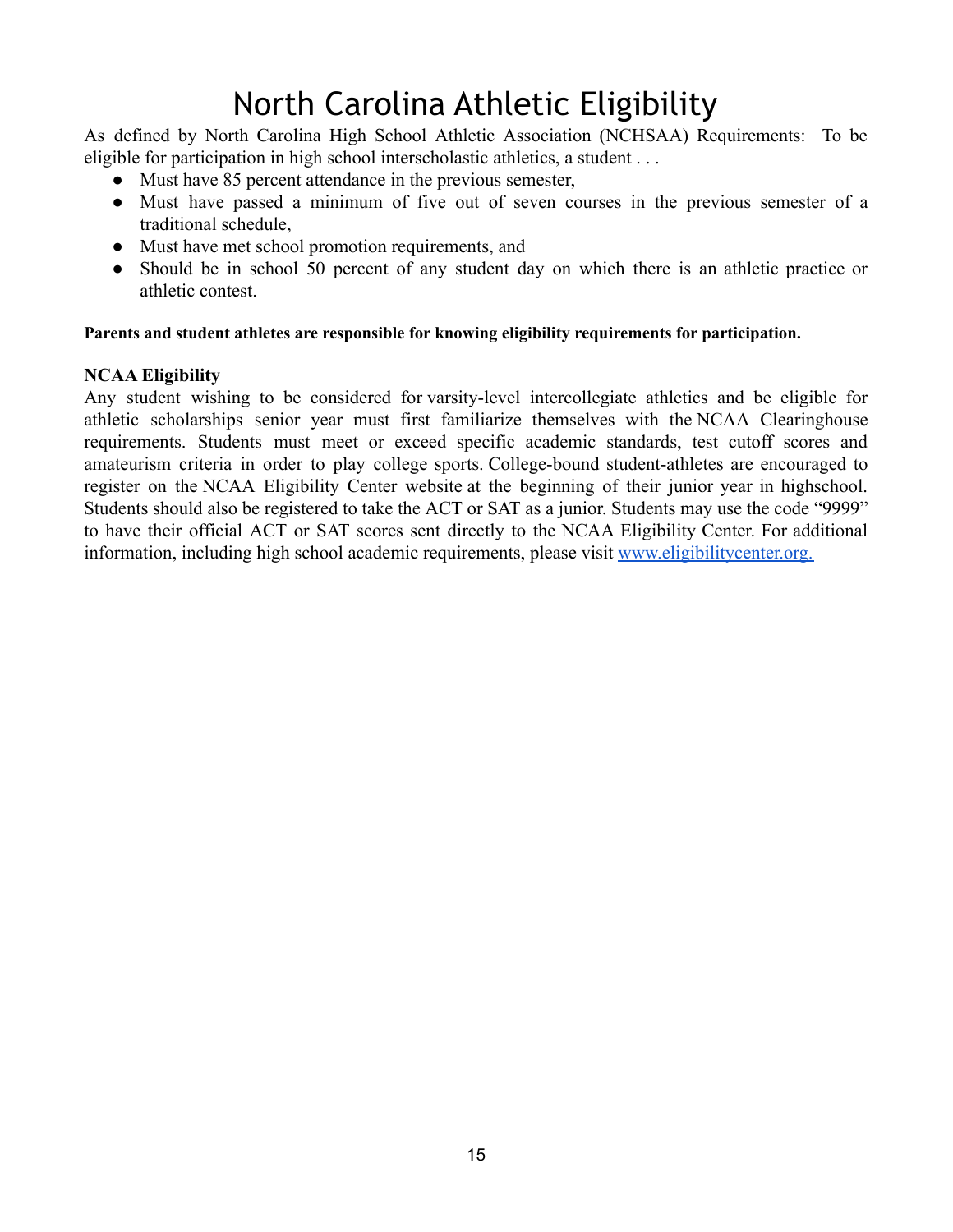## Academic Courses offered at Pine Lake Preparatory

#### **ENGLISH DEPARTMENT FOREIGN LANGUAGE**

English 1 (CP/H) Spanish 1 English 2 (CP/H) Spanish 2 English 3 (CP/H) Spanish 3 (CP/H) AP Language and Composition Spanish 4 (CP/H) English 4 (CP/H) Spanish 5 Honors

#### **SOCIAL STUDIES DEPARTMENT MATHEMATICS DEPARTMENT**

World History  $(CP/H/AP)$  Math  $1(CP)$ Civic Literacy (CP/H) Math 2 (CP/H) Financial Literacy Math 3 (CP/H) AP United States History Math 4 (CP) American History (CP/H) Precalculus (H)  $AP \text{ US } Gov$ <sup>2</sup>t and Politics  $SHAP$ AP Psychology

#### **SCIENCE DEPARTMENT STEM**

Earth and Environmental Science (CP) **Engineering Pathway (PLTW)** Biology (CP/H/AP) Introduction to Engineering Design Chemistry (CP/H/AP) Principles of Engineering Physics (H) Aerospace Engineering Anatomy and Physiology (H) Capstone - Engineering Design AP Environmental Science AP Physics 1 **Computer Science Pathway** AP Physics 2 Introduction to Computer Science

#### **HEALTH AND PHYSICAL EDUCATION Elective Courses**

Health/Physical Education (required) AP Seminar

AP Literature and Composition AP Spanish Language and Culture

Psychology (H) Calculus (H/AP AB/ AP BC)

AP Computer Science Principles AP Computer Science A Cybersecurity and AI/Machine Learning Capstone - Computer Science

AP Research Ethics of Technology (Senior yr. required)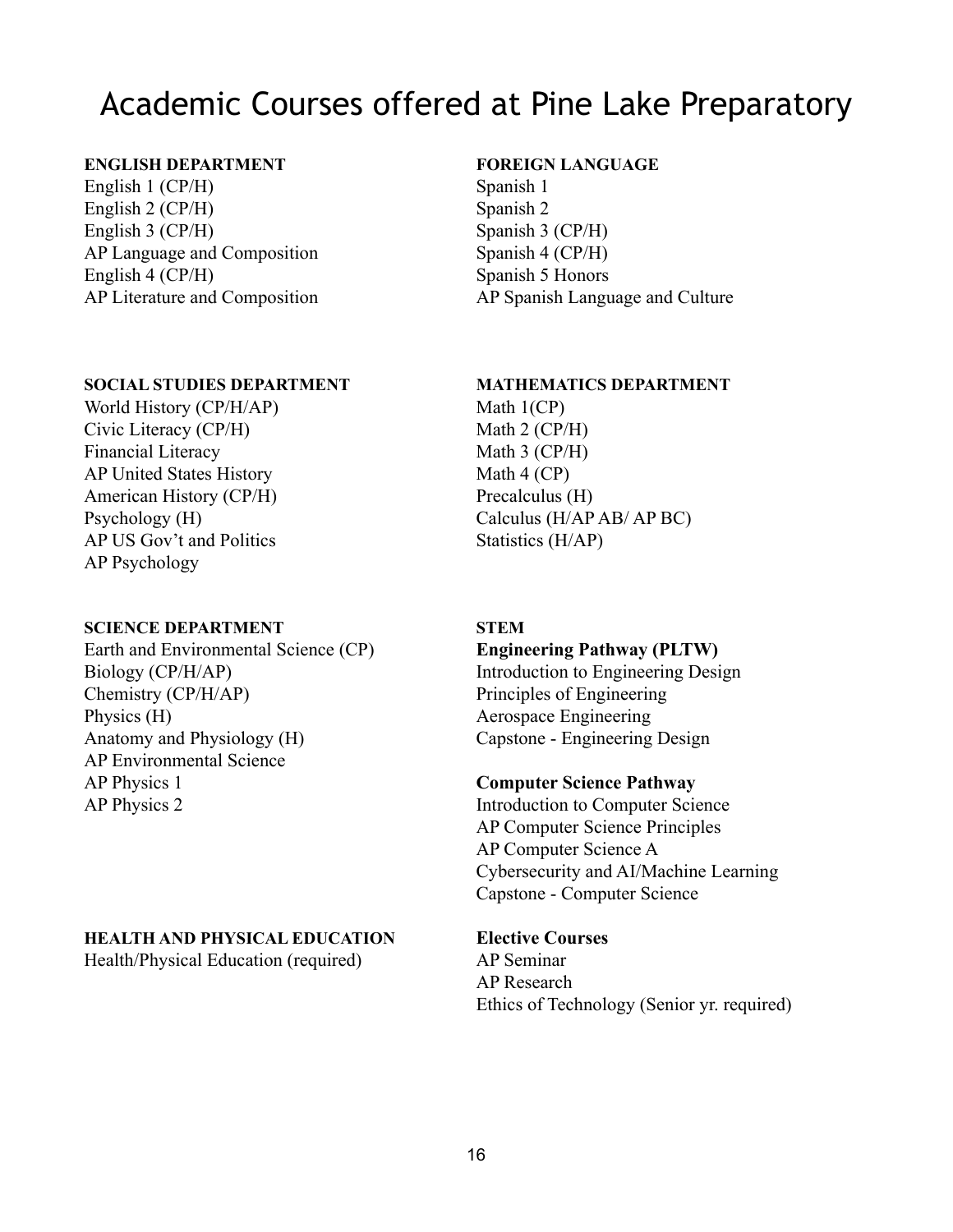#### **FINE ARTS**

Visual Arts I Fundamentals Upper School Band Visual Arts II Drawing & Painting I Beginning Strings Visual Arts III Drawing  $&$  Painting II (H) Strings Foundations Visual Arts IV Senior Art Portfolio (H) Strings Intermediate 2D Computer Animation I Strings Advanced (H) 2D Computer Animation II AP Music Theory AP 2D Art and Design Musical Theatre 3D Computer Animation I Music Composition 3D Computer Animation II 3D Computer Animation III Yearbook (B/I) Yearbook  $(P/A - H)$ Ceramics

#### **Visual Arts Musical Arts**

#### **Theater/Performing Arts Choral Arts**

Acting Advanced Technical Theatre Costume/Makeup Design Dance

#### **Occupational Course of Study**

English I English II English III English IV Intro to Mathematics I/Locally Developed Math Elective Math I Financial Management Employment Preparation I: Science Employment Preparation II: Citizenship IA/IB Employment Preparation III: Citizenship IIA/IIB Employment Preparation IV: Math Applied Science Self Advocacy Development

Theater 1 (B) Vocal Music 1 (B – Male/Female) Theater 2 (I) Vocal Music 2 (I – Male/Female) Theater 3 (P - H) Vocal Music 3 Mixed Ensemble (P - H) Theater 4 (A - H) Vocal Music 4 Mixed Ensemble (A - H) Acting Beginning Vocal Music Audition (Pride Singers)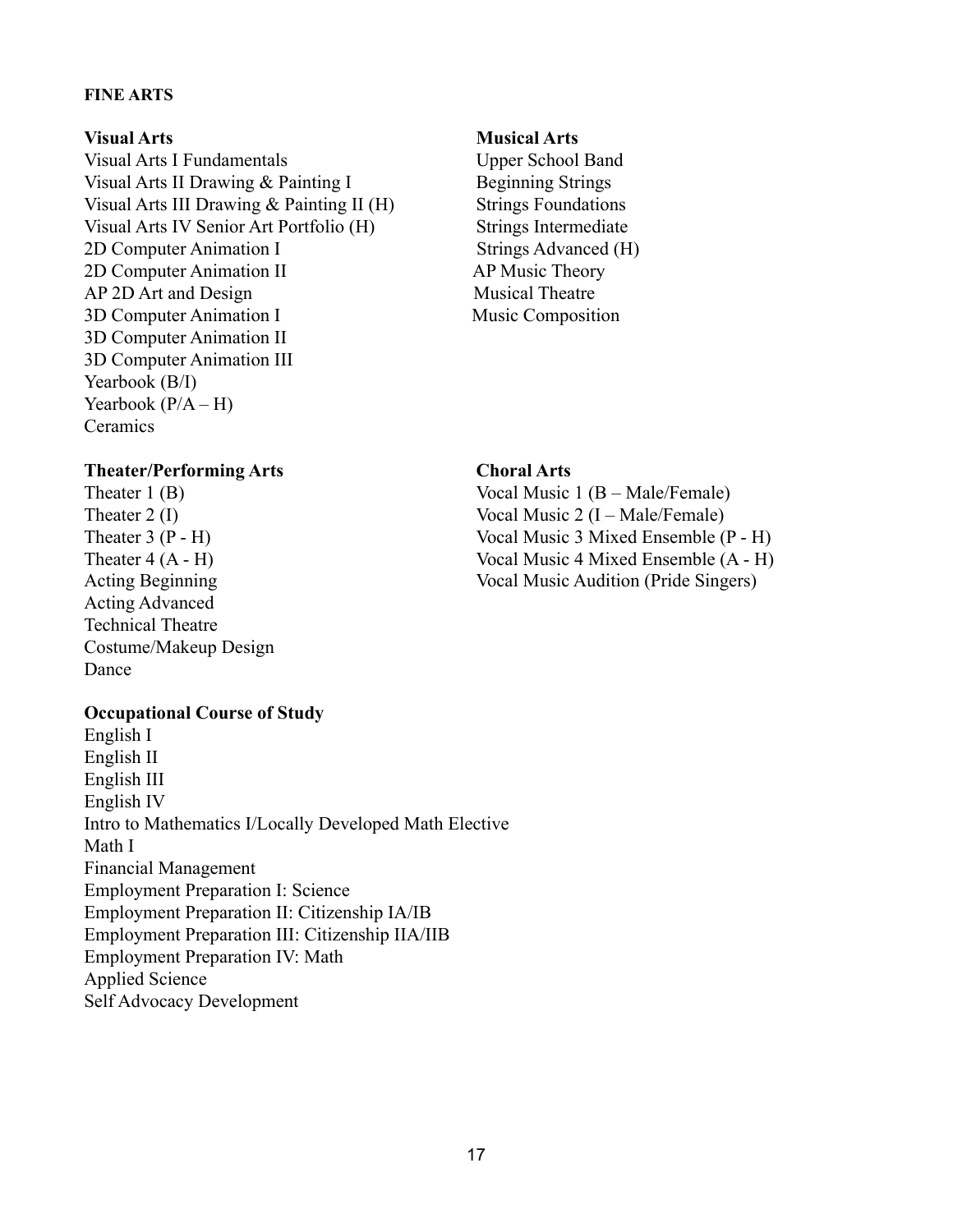## Academic Course Descriptions

## ENGLISH

\*\*The honors English course fosters intellectual curiosity by encouraging students to generate thought provoking questions and topics and to research diverse sources. Honors courses will require students to work as self-directed and reflective learners, both independently and in groups as leaders and collaborators. Higher level thinking skills will be emphasized through interdisciplinary and critical perspectives as reflected in the quality of student performance in oral language, written language, and other media/technology.\*\*

#### **English I**

**Prerequisite for College Prep:** Successful completion of 8th grade English

#### **Prerequisite for Honors:** B or better in 8th grade Language Arts

English I students study all genres of literature and explore the ways audience, purpose, and on text shape oral communication, written communication, media, and technology. While emphasis is placed on communicating for purposes of personal expression, students also engage in meaningful communication for expressive, expository, argumentative, and literary purposes. There is a strong concentration on grammar, vocabulary development, writing, and reading comprehension with increasingly complex texts. After successfully completing English I, students take English II.

#### **English II**

#### **Prerequisite for College Prep:** Successful completion of English I

**Prerequisite for Honors:** B or better in English I College Prep or a C or better in English I Honors English II is a survey of world literature. Students enrolled in English II read, discuss, analyze, and write about both classical and contemporary world literature including novels, short stories, drama, prose, and poetry. Students continue to explore language for expressive, informational, explanatory, critical, argumentative, and literary purposes, although emphasis is placed on informational contexts in preparation for the North Carolina Writing Test. Students also concentrate on enlarging vocabulary, refining grammatical skills, honing technology skills, improving comprehension, developing study skills, and widening personal reading. Upon completion students take English III.

#### **English III**

#### **Prerequisite for College Prep:** Successful completion of English II

**Prerequisite for Honors:** B or better in English II College Prep or a C or better in English II Honors English III is a chronological survey of American literature from the early sixteenth century to the present. Through a study of fiction, non-fiction, poetry, and prose, students analyze literature using several critical lenses to produce written responses that demonstrate a high level of comprehension and knowledge of how American literature reflects the American experience. There is a strong emphasis on research writing and analyzing argumentative/persuasive devices in non-fiction texts. Assessment includes writing, online discussions, vocabulary drills, grammar exercises, and projects. Students taking English III will write the research component of the PRIDE Project. After successfully completing English III, students take English IV.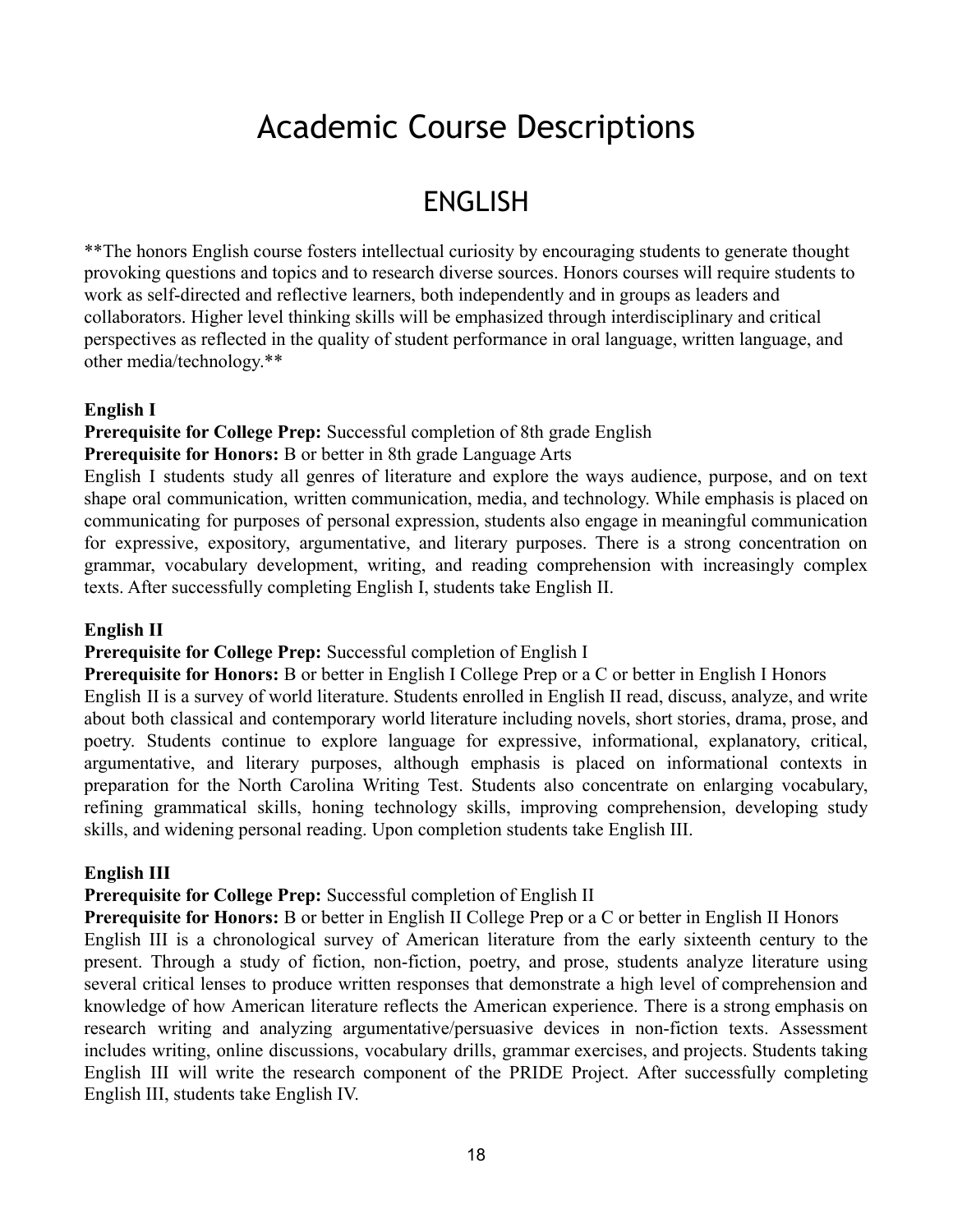#### **Advanced Placement (AP) English Language and Composition (11 th Grade)**

#### **Prerequisites:** An B or better in English II Honors and Teacher Recommendation

AP English Language and Composition is designed for the advanced, highly motivated student who is capable of reading complex literary selections independently and analyzing them in terms of themes, character motivation, and cultural and philosophical contexts. Students will read 9-11 major works of American and British literature (approximately 25- 30 pages of reading per night) as well as poetry and short works. Writing assignments will include close textual analysis of fiction and drama, various expository essays, and timed writings that analyze persuasive writing and create rhetorically sound arguments. Students will study advanced composition skills, including lessons in grammar, mechanics, usage, and vocabulary. Students who take this course will be expected to take the AP Examination in English Language and Composition in May.

#### **English IV**

#### **Prerequisite for College Prep:** Successful completion of English III

**Prerequisite for Honors:** B or better in English III College Prep or a C or better in English III Honors Students will explore the world of British literature through the use of narratives, fiction, poetry, drama, and non-fiction. The class will address all major historical periods of British Literature including the Anglo-Saxon, Medieval, Renaissance, Enlightenment, Romantic, Victorian, and Modern periods. By the conclusion of this course, we will have covered nearly 1,400 years of British literary history.

Senior level English is an opportunity for students to integrate the language arts skills acquired throughout their education. Students will explore argumentative, expository, expressive, and literary texts while furthering their ability to communicate through reading, writing, speaking, listening, and using media. As a result of this course, students will be able to: express reflections and reactions to text, interpret texts, conduct research, address issues of public or personal concern, and create products and presentations using standard language conventions.

#### **Advanced Placement (AP) English Literature and Composition (12th Grade)**

**Prerequisites**: AP English Lang. or an B or better in English III Honors and Teacher recommendation Advanced Placement English Literature and Composition provides students with a learning experience equivalent to an undergraduate introduction to literature class. Students will be exposed to viewpoints from African-American, American, British, South African, and South American authors. Students should expect to read 10-12 major works throughout the school year (25-30 pages per night) in addition to short stories and poetry. Through intensive reading, annotating, and discussion of major texts, students interpret literature through the lenses of style and structure, rhetorical strategies, diction, figurative language, imagery, selection of detail, language and syntax; additionally, by including literary texts from a variety of genres and eras, students will observe and analyze the author's choices that address social, cultural, or historical values. Students will respond to these interpretations through the frequent composition of informal and formal expository, analytical, and argumentative essays as well as creative writing pieces both inside and outside of class. Students who take this course will be expected to take the AP Examination in English Literature and Composition in May.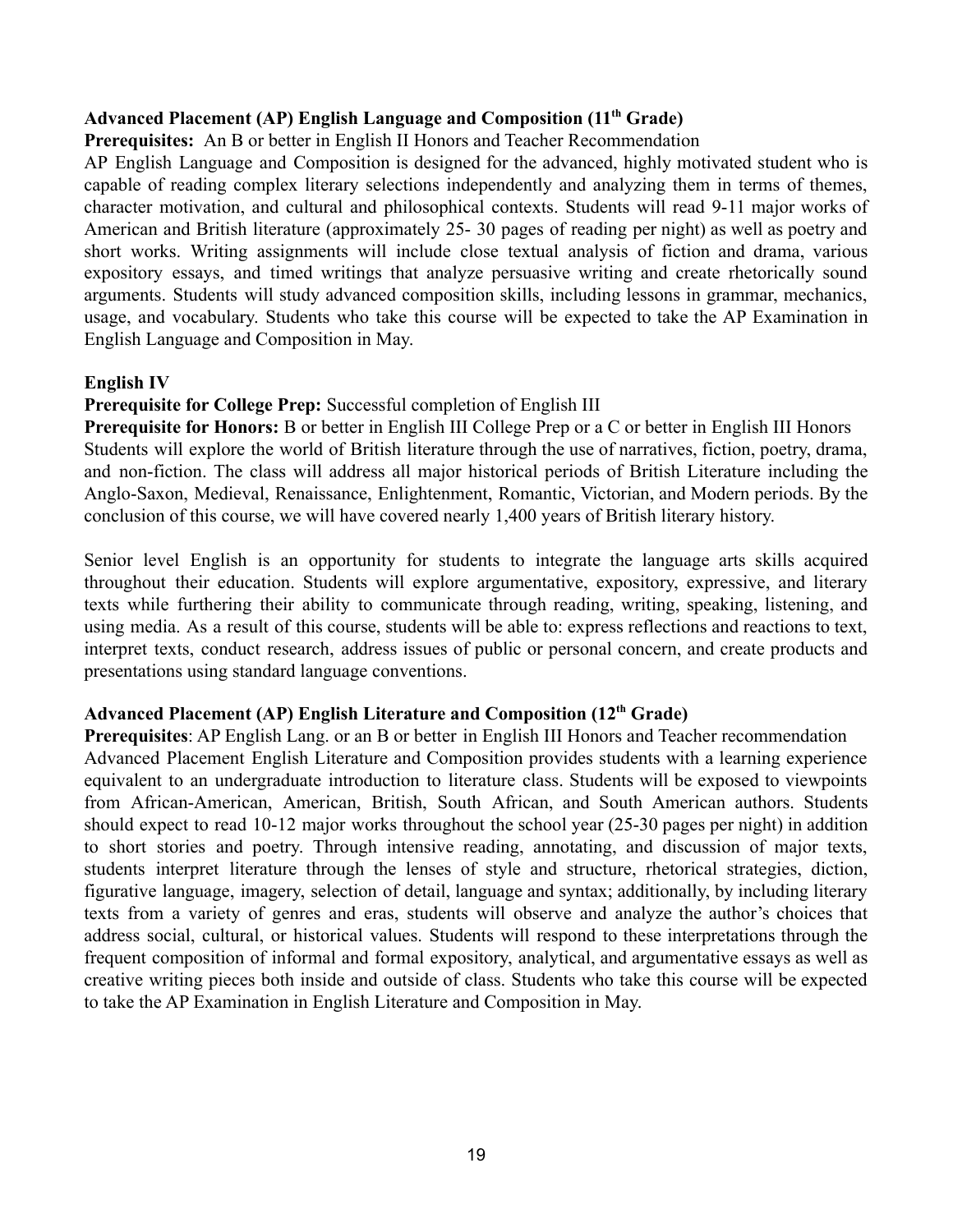#### **Advanced Placement (AP) Seminar**

**Prerequisites**: Enrollment is determined by an application process in addition to other factors. This course requires an advanced level of independent work.

AP Seminar is a foundational course that engages students in cross-curricular conversations that explore the complexities of academic and real-world topics and issues by analyzing divergent perspectives. Using an inquiry framework, students practice reading and analyzing articles, research studies, and foundational literary and philosophical texts; listening to and viewing speeches, broadcasts, and personal accounts; and experiencing artistic works and performances. Students learn to synthesize information from multiple sources, develop their own perspectives in research based written essays, and design and deliver oral and visual presentations, both individually and as part of a team. Ultimately, the course aims to equip students with the power to analyze and evaluate information with accuracy and precision in order to craft and communicate evidence-based arguments.

#### **Ethics of Technology (Senior Required Course)**

The course will cover the development and basis of social issues including legal, privacy, and the application of ethics within an information and technology driven society. The objective of this course is to equip students with a set of ethical decision-making tools to assist them in their careers and throughout their lives, as well as provide a broad overview of the development and history of ethics as a course of study. The course will include a study of major figures within the field as well as case studies of relevant current events in the field.

#### **Creative Writing**

#### **Prerequisite**: Successful completion of English I and II

The Creative Writing course is designed for students who enjoy writing as a form of art and personal expression. In this course, students will explore the elements of numerous literary genres (short fiction, poetry, drama, film) and the power of both print and multimedia formats. To develop original writing pieces, students will engage in writing workshops, literary element development lessons, writing/author studies, and peer reviews/conferences. This course is aimed at inspiring students to develop original pieces and ideas. Some of the writing assignments may include journal writing, character sketches, interior monologue, stream of consciousness, narrative voice, dramatic monologue, dramatic dialogue, short stories, screenplay writing and adaptation, poetry, children's literature and science fiction. Students should expect to spend time writing outside of class.

#### **Graphic Novels**

#### **Prerequisite**: Successful completion of English I and II

The Graphic Novels, Comics, and Sequential Art course will combine literary and historical approaches to reading, writing, analyzing, and (hopefully!) creating. The course represents an interdisciplinary approach to the graphic novel's combination of art and literature. Providing students with the skills necessary to read and understand these works, the course will expose students to a number of works that define the genre while illustrating (literally) various artistic & storytelling approaches and themes.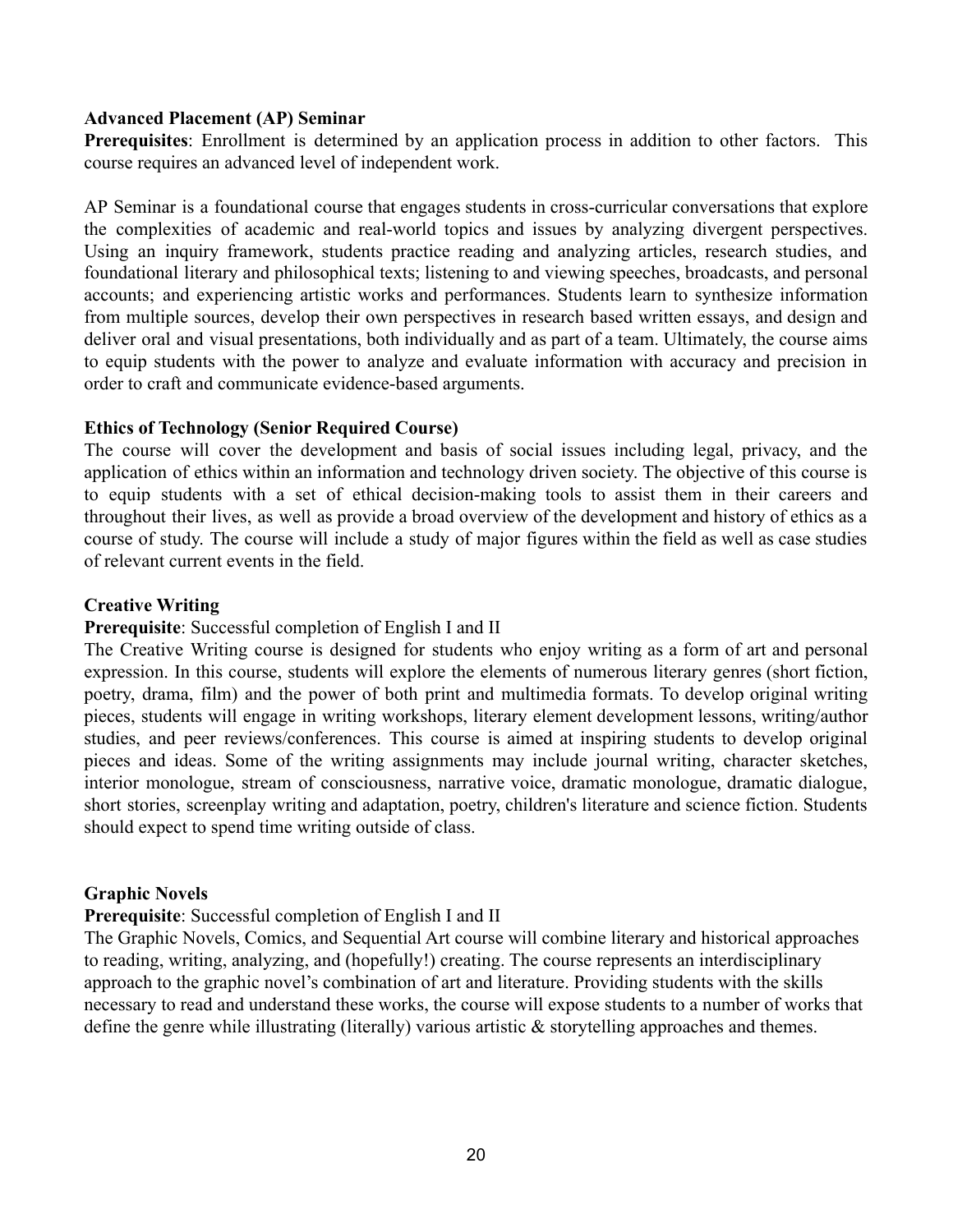## Mathematics

\*\*Honors Mathematics courses are intended to be more challenging than college prep courses and provide multiple opportunities for students to take greater responsibility for their learning. Honors Mathematics courses should be distinguished by a difference in the quality and depth of the work expected rather than merely by the quantity of the work required. Furthermore, honors classes are less reliant on the calculator than college prep courses.\*\*

#### **Math I**

Math 1 is the first math course in the North Carolina High School Math Graduation [Requirement](https://files.nc.gov/dpi/documents/files/nc-2020-21-mathematics-options-chart-rev-june-2020-1.pdf) [Sequence.](https://files.nc.gov/dpi/documents/files/nc-2020-21-mathematics-options-chart-rev-june-2020-1.pdf) Math 1 students study linear, exponential, and quadratic functions. They also learn the understanding of parallel and perpendicular lines, midpoint and distance by applying their knowledge of linear functions and coordinate geometry. Math 1 students continue work from middle school on statistics, describing univariate and bivariate data distributions. At the end of the course, students take the [Math 1 End-of-Course Exam](https://www.dpi.nc.gov/districts-schools/testing-and-school-accountability/state-tests/end-course-eoc), which is 20% percent of their final grade.

#### **Math II**

#### **Prerequisite for College Prep:** Math I

#### **Prerequisite for Honors:** B or above in Math I

The focus of Mathematics II is on quadratic expressions, equations, and functions; comparing their characteristics and behavior to those of linear and exponential relationships from Mathematics I as organized into 6 critical areas, or units. The need for extending the set of rational numbers arises and real and complex numbers are introduced so that all quadratic equations can be solved. The link between probability and data is explored through conditional probability and counting methods, including their use in making and evaluating decisions. The study of similarity leads to an understanding of right triangle trigonometry and connects to quadratics through Pythagorean relationships, with their quadratic algebraic representations, round out the course. The Mathematical practice Standards apply throughout each course and, together with the content standards, prescribe that students experience mathematics as a coherent, useful, and logical subject that makes use of their ability to make sense of problem situations.

#### **Math III**

#### **Prerequisite for College Prep:** Math II

**Prerequisite for Honors:** B (87) or above in Math II Honors/A or above in Math II

In this course, students apply the accumulation of learning from their previous courses, with content grouped into four critical areas, organized into units. They apply methods from probability and statistics to draw inferences and conclusions from data. Students expand their repertoire of functions to include polynomial, rational, and radical functions. They expand their study of right triangle trigonometry. And, finally, students bring together all of their experience with functions and geometry to create models and solve contextual problems. The Mathematical Practice Standards apply throughout each course and, together with the content standards, prescribe that students experience mathematics as a coherent, useful, and logical subject that makes use of their ability to make sense of problem situations.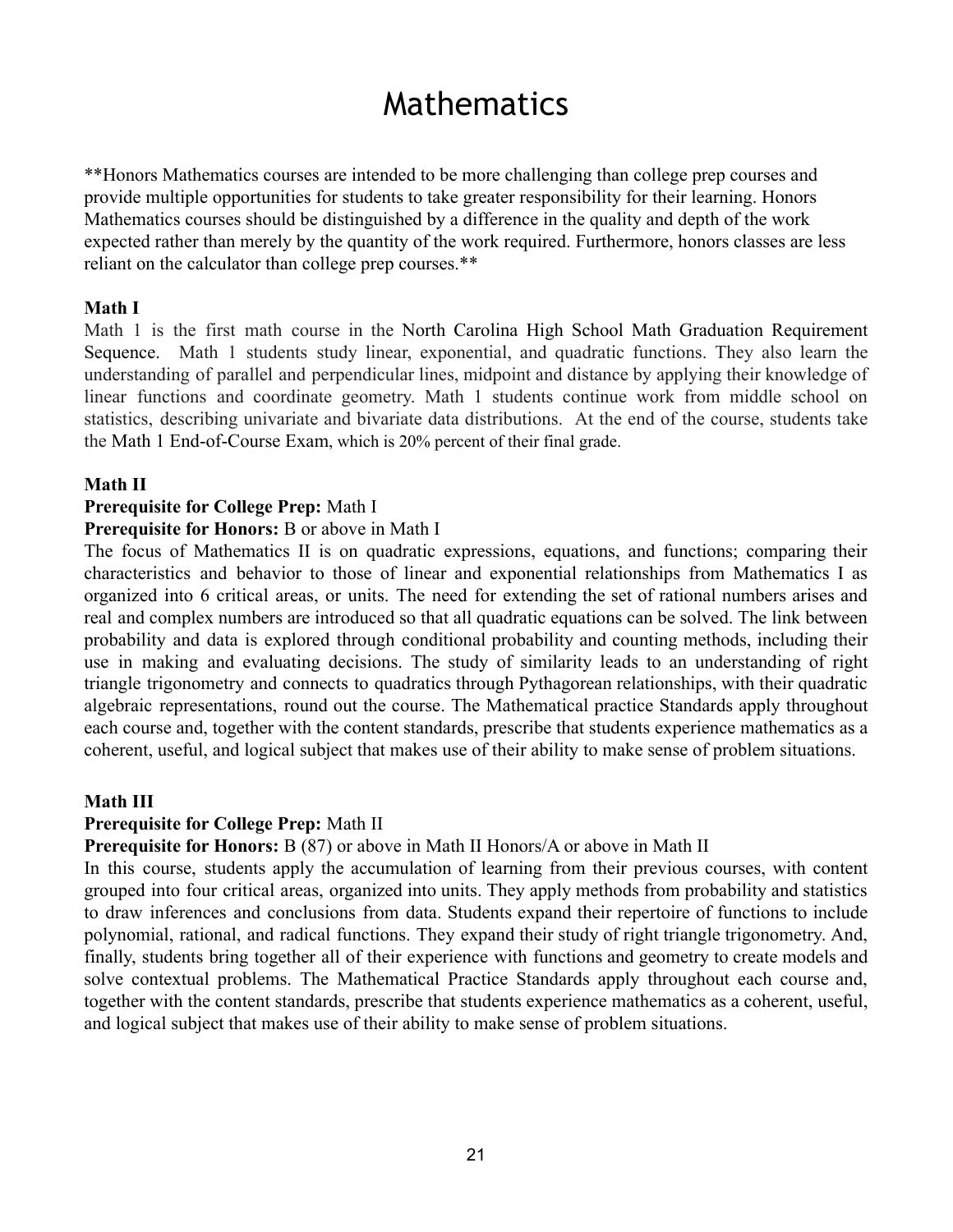#### **Math IV**

#### **Prerequisite:** Successful completion of Math 3

The primary focus of Math 4 is on functions and statistical thinking, continuing the study of algebra, functions, trigonometry and statistical concepts previously experienced in NC Math 1-3. The course is designed to be a capstone to introductory statistical concepts. Additionally, the course intentionally integrates concepts from algebra and functions to demonstrate the close relationship between algebraic reasoning as applied to the characteristics and behaviors of more complex functions. In many cases, undergraduate students majoring in non-STEM fields will take an entry-level Algebra or Introductory Statistics course. Students will be prepared for college level algebra and statistics or as a bridge to prepare students for Precalculus or other advanced math courses.

#### **Pre-Calculus Honors**

#### **Prerequisite:** B or above in Math III Honors/ A or above in Math III

Pre-Calculus is an advanced mathematics course that uses meaningful problems and appropriate technologies to build upon previously learned mathematical concepts to develop the underpinnings of calculus. Pre- Calculus closely examines systems of equations and inequalities, matrices, functions (including polynomial, rational, logarithmic, exponential, and trigonometric), analytical trigonometry, conic sections, limits and derivatives, sequence and series, vectors, and basic probability. Graphing calculators and application software will be used regularly to teach and assess topics presented in the course. Upon successful completion of the course, students will be prepared to take calculus and other higher-level mathematics courses.

#### **Calculus Honors (Semester Course)**

#### **Prerequisite:** Pre-Calculus

This semester course is designed to give students an introduction to calculus concepts and applications. Calculus is the study of change. The foundation for this study is limits and function behavior. Derivatives of functions are interpreted verbally, graphically, numerically, and algebraically. Numerical and algebraic anti-derivatives are used to solve problems, and differential equations to model exponential growth and decay. Calculus explores relationships among functions, derivatives, and antiderivatives, as well as applications of derivatives including moving bodies, industry and finance. Students will be prepared to advance to AP Calculus AB, or first-year calculus in college.

#### **Statistics Honors (Semester Course)**

#### **Prerequisite:** Math III

This course is designed to give students an overview of advanced statistics concepts and skills and their applications. The skills learned will build on the statistics concepts learned in Math I through Math III. Statistics Honors will introduce students to the major concepts and the tools for collecting, analyzing, and drawing conclusions from data. Completion of this course will prepare students to be successful in a future college-level statistics course as well as the use of statistical concepts in their everyday lives.

#### **Advanced Placement Calculus AB**

#### **Prerequisite:** B or better in Pre-Calculus, C or better in Calculus Honors

AP Calculus AB is the study of change. The foundation for this study is limits and function behavior. Derivatives of functions are interpreted verbally, graphically, numerically, and algebraically. Numerical and algebraic antiderivatives are used to solve problems, and differential equations to model exponential growth and decay. AP Calculus AB explores relationships among functions, derivatives, and antiderivatives, as well as applications of derivatives including moving bodies, industry and finance.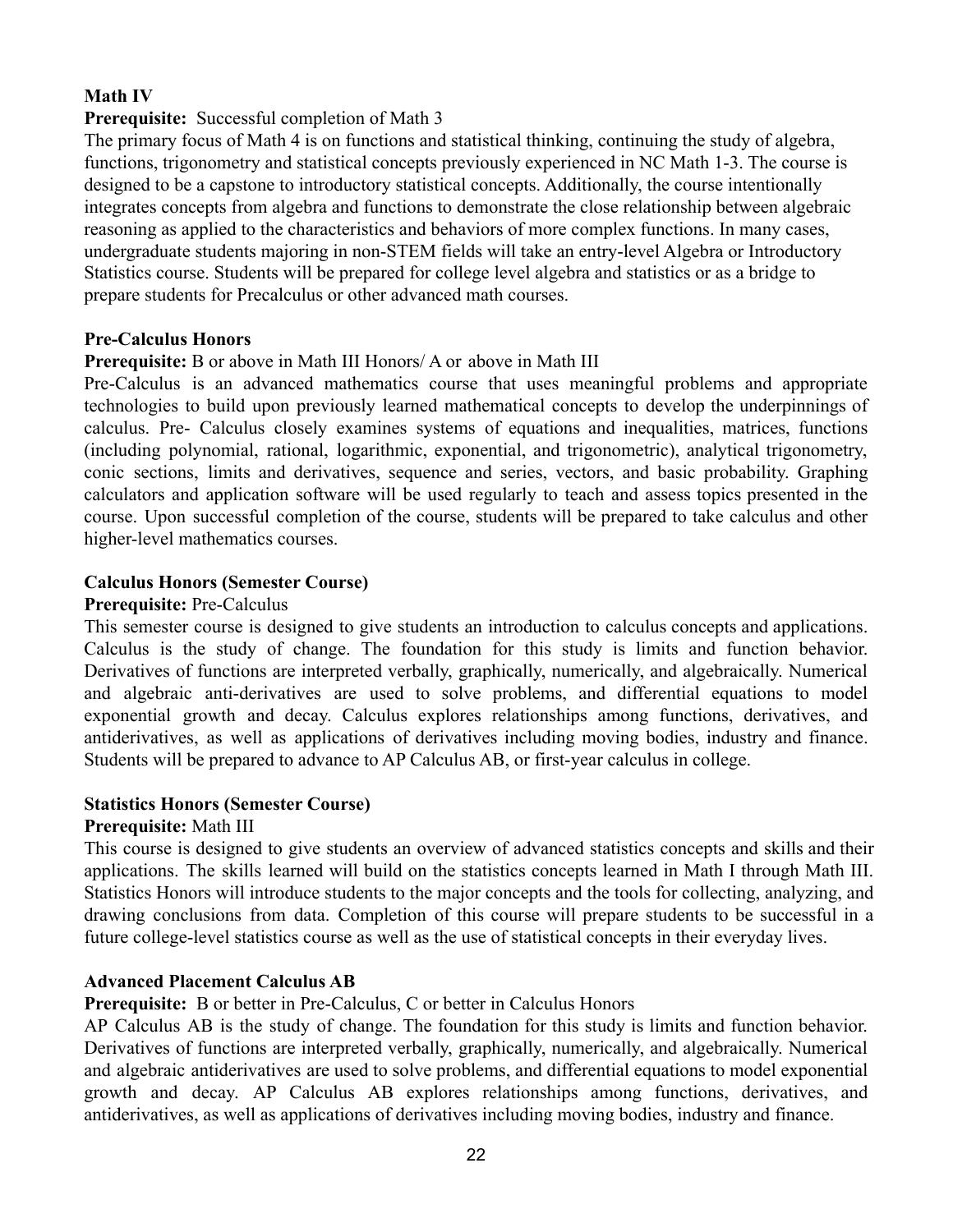#### **Advanced Placement Calculus BC**

#### **Prerequisite:** Successful completion of Advanced Placement Calculus AB

AP Calculus BC is roughly equivalent to both first and second semester college calculus courses and extends the content learned in AB to different types of equations and introduces the topic of sequences and series. This course covers topics in differential and integral calculus, including concepts and skills of limits, derivatives, definite integrals, the Fundamental Theorem of Calculus, and series. You will learn how to approach calculus concepts and problems when they are represented graphically, numerically, analytically, and verbally, and to make connections amongst these representations. Students will be prepared to successfully take the AP Calculus BC exam in May.

#### **AP Statistics**

#### **Prerequisites:** B or above in Math III and teacher approval

The course is designed to prepare students to collect, analyze and draw conclusions from data. Students will learn how to view data through a discriminatory eye to determine validity and be able to interpret data and analysis that is valid. Teaching the course is somewhat different than other traditional mathematics courses because it provides an answer to the age old mathematics student question of, "When are we going to use this?" Students will use real data, whether self collected or from a primary source, to perform analysis or to test hypotheses. Students will conduct simulations and studies to help anchor topics throughout the course. Data will come from a variety of sources ranging from national newspapers to organization websites. Students will be prepared to take the AP Statistics exam in May.

## Social Studies Courses

#### **World History**

#### **Prerequisite for Honors:** Teacher recommendation

World History is a survey course that gives students the opportunity to explore recurring themes of human experience common to civilizations around the globe from ancient to contemporary times. Students will examine the historical roots of significant events, ideas, and movements. They will broaden their historical perspectives as they explore ways societies have dealt with continuity and change as exemplified by issues such as war and peace, internal stability and strife, and the development of institutions.

Honors World History covers the material in greater complexity, novelty, and pacing. Honors World History is distinguished by a difference in the quality of the work expected, not merely an increase in quantity.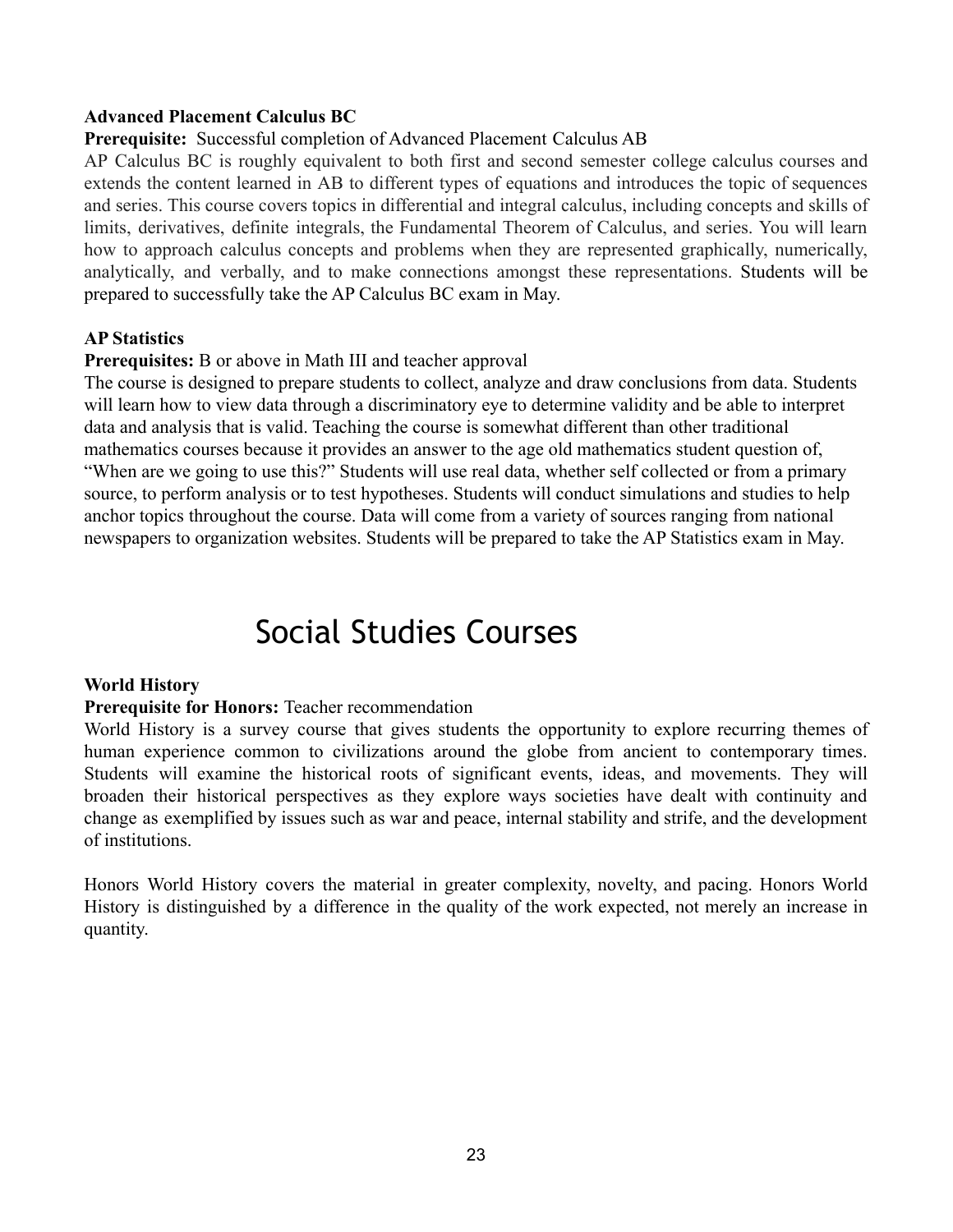#### **American History Prerequisite for College Prep:** World History **Prerequisite for Honors:** Teacher Recommendation

The American History course will begin with the end of the French and Indian War (1763) and end through the latest Presidential Election (i.e. 2020, 2024, etc.). While the scope begins with the French and Indian War, teachers can and should use concepts and topics prior to the French and Indian War to establish context. For example, teachers are encouraged to draw on the context of the early colonies, the origins of slavery, indigenous populations, and enlightenment thinkers. In addition, students will have studied colonial American history in the 4th, 5th, and 8th grades.

This course will explore the overarching themes, trends, and concepts of our nation's history, including the development and evolution of the American system of government, the patterns and impact of migration and immigration, cultural development through the arts and technological innovations, relationships with foreign nations, and the role of both the individual and diverse groups in building the American story. Students in this course will be asked to investigate major turning points in American History to develop an understanding of multiple causation, to determine patterns of change and continuity, and to be able to compare multiple perspectives of the past. Rooted in Inquiry-based skills, students will trace American development while learning to craft compelling questions, synthesize and evaluate evidence, develop claims, communicate ideas, and take informed action.

Honors American History covers the material in greater complexity, novelty, and pacing. Honors American History is distinguished by a difference in the quality of the work expected, not merely an increase in quantity.

#### **Economics and Personal Finance**

**Prerequisite for College Prep:** World History, American History

**Prerequisite for Honors:** World History H, American History H; B or higher in American History *EPF* will provide students the opportunity to engage in intensive application of the skills, concepts, processes, and knowledge gained in previous social studies courses and prepare them to be college, career, and civic ready. EPF supports the development of students in order to better understand economic decisions, use money wisely, understand education and career choices, and understand how to be financially responsible citizens. EPF includes the study of economics, personal finance, income, education finance, money management, critical consumerism, and financial planning. The course will be augmented by related learning experiences that enable students to apply their knowledge and understanding of how to participate in their own financial literacy. Graduates of EPF will be informed, responsible citizens who are competent in money management and financial literacy.

EPF Honors covers the material in greater complexity, novelty, and pacing. It is distinguished by a difference in the quality of the work expected, not merely an increase in quantity.

#### **Civic Literacy**

**Prerequisite for College Prep:** World History, American History, Economics & Personal Finance **Prerequisite for Honors:** World His. H, Amer. His. H, Econ. & Fin. H or teacher recommendation Civic Literacy is the study of the governmental and political systems of the N.C. and the U.S. This course will allow students to examine the ways in which power and responsibility are both shared and limited by the U.S. Constitution and how the judicial, legal, and political systems of North Carolina and the United States embody the founding principles of government. Students will analyze and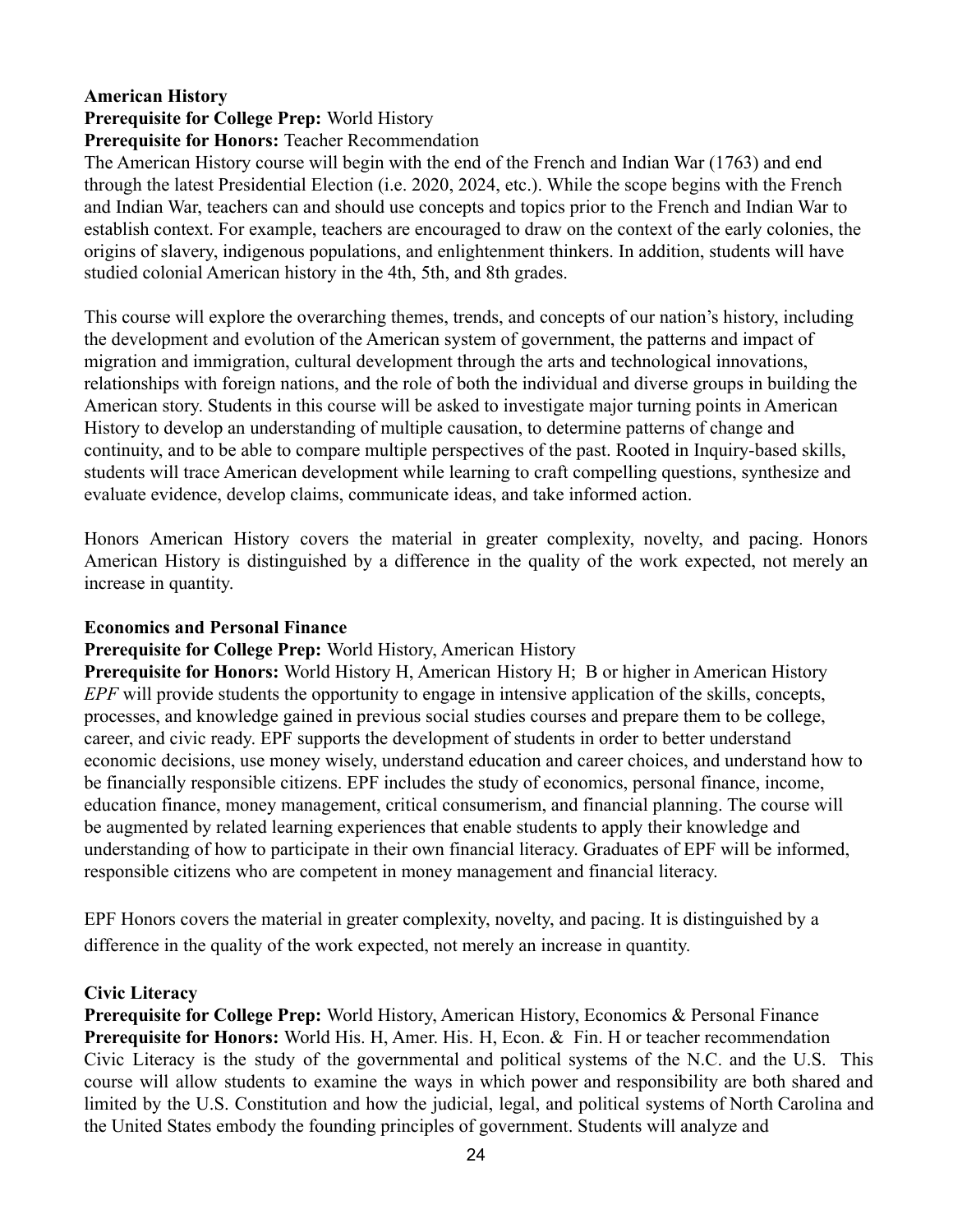evaluate the extent to which the American system of government guarantees, protects, and upholds the rights of citizens. Students will also investigate how the American system of government has evolved over time while learning how to analyze topics, issues, and claims in order to communicate ideas and take action to effect change and inform others. This course will inform and nurture responsible, participatory citizens who are competent and committed to the core values and founding principles of American democracy and the United States Constitution.

Civic Literacy Honors covers the material in greater complexity, novelty, and pacing and is distinguished by a difference in the level of the work expected, not merely an increase in quantity.

#### **Advanced Placement United States History**

**Prerequisite:** AP World History, or Honors World History with Teacher Recommendation

This course is an in-depth survey of the political, economic, and social history of the United States from pre-colonial times to the present. There is a strong focus on reading and interpreting primary source material as well as evaluating and discussing historical debates and completing independent research. Students will be expected to do summer reading and work over the breaks. Students will read 10-15 pages of challenging material each night. In addition, students will be expected to learn and retain a large amount of factual information. Students should have a strong interest in history and be prepared to devote considerable time and energy to this class. Students who take this course will be expected to take the AP US History exam in May.

#### **Psychology Honors**

**Prerequisite:** World History and Civics and Economics

#### **Co-requisite:** Math III

Psychology is designed to engage students in the understanding, articulation, and dissemination of psychology as a science. Students are introduced to psychology, with a focus on the scientific study of human development, learning, motivation, and personality. The course emphasizes the empirical examination of behavior and mental processes and offers perspectives that foster students' growth, development, and understanding of cultural diversity. Students of psychology acquire information from a variety of sources, use information as they make decisions and evaluations, and solve problems.

Advanced Placement Psychology covers the material in greater complexity, novelty, and pacing. In AP Psychology, students spend more time outside of the class engaging with the material by reading from the textbook and completing note cards for each unit. AP Psychology is distinguished by a difference in the quality of the work expected, not merely an increase in quantity. Both courses serve as a comprehensive overview of the material covered in an introductory, college-level Psychology class.

#### **Advanced Placement World History**

**Prerequisite:** Teacher recommendation.

This survey course is intended to promote in students a greater understanding of the evolution of global developments and interactions. This class focuses on the nature of change in international frameworks, as well as their causes and consequences. Students are expected to master not only specific factual information, but also important analytical skills. Emphasis is placed on reading, constructing arguments, analyzing data, and interpreting opinions. The student is required to master historical information and polish analytical skills such as, but not limited to, identifying point of view, bias, cause and effect and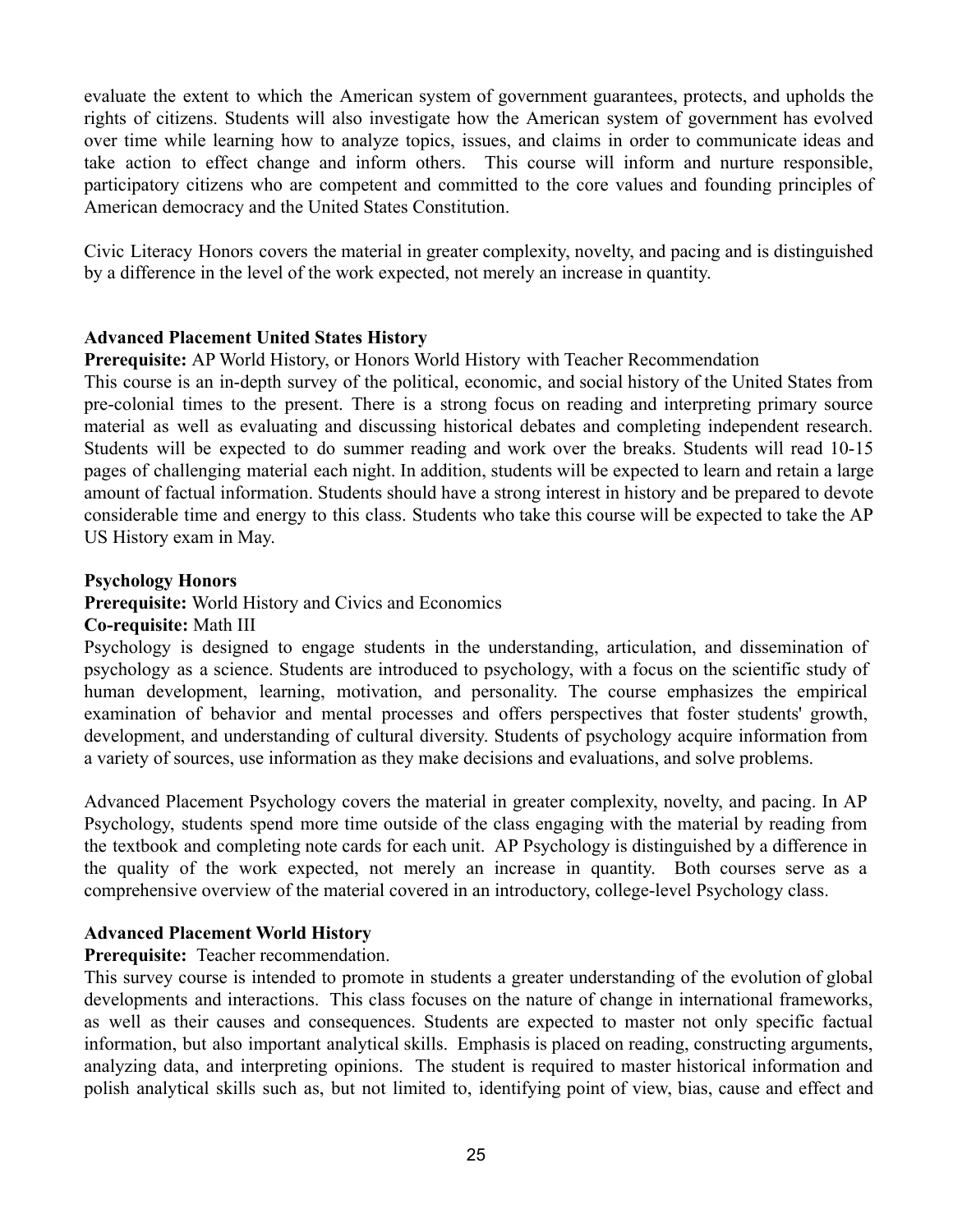creating plausible arguments. Students who take this course will be expected to take the AP World History exam in May.

#### **Advanced Placement United States Government and Politics**

**Prerequisite:** World His., Civics and Econ., American His. or AP US His., Teacher Recommendation

This course will give students perspective on the theory of how the government and politics work in the United States and how they work in reality. Students will use current news to see examples of how and why our political system works as it does. In election years, students will follow the hoopla and excitement of the campaign. Some of the questions we will discuss include why the Founders established the type of government they did? What does it mean to be a liberal or conservative? Why do people vote the way they do? Is there bias in the media? What are successful and unsuccessful campaign strategies that candidates have used? How do political parties, interest groups, and the media influence our politics? What powers do our national institutions such as Congress, the presidency, bureaucracy, and federal courts have and why do they function the way they do? Students will discuss influential Supreme Court decisions to understand the evolution of our civil rights and liberties. Students who take this course will be expected to take the AP Government exam in May.

#### **Advanced Placement Psychology**

**Prerequisite:** World History with Teacher Recommendation

Psychology is the study of behavior and mental processes. It is a science with roots in the fields of biology, philosophy and physiology. The philosophical background causes psychologists to wonder about the behavior and thinking of humans, and the more science-based knowledge allows us to test our hypotheses. This introductory course will expose students to many of the fields of interest within Psychology. Topics covered will be the more familiar Personality Development, Altered States of Consciousness (sleep, dreams, and hypnosis), Learning, Memory, and Abnormal Behavior. Students will also study the Biological Basis of Behavior, Motivation, Sensation, Perception, Health Psychology and Social Psychology. The methods, including statistics, for completing psychological research will also be introduced in AP Psychology. Students will complete approximately 4 chapters each nine weeks. It is expected that the reading and assignments for AP Psychology will take approximately 30 minutes per day. More time may need to be budgeted for special projects or exams.

Advanced Placement Psychology covers the material in greater complexity, novelty, and pacing. In AP Psychology, students spend more time outside of the class engaging with the material by reading from the textbook and completing note cards for each unit. AP Psychology is distinguished by a difference in the quality of the work expected, not merely an increase in quantity. Both courses serve as a comprehensive overview of the material covered in an introductory, college-level Psychology class.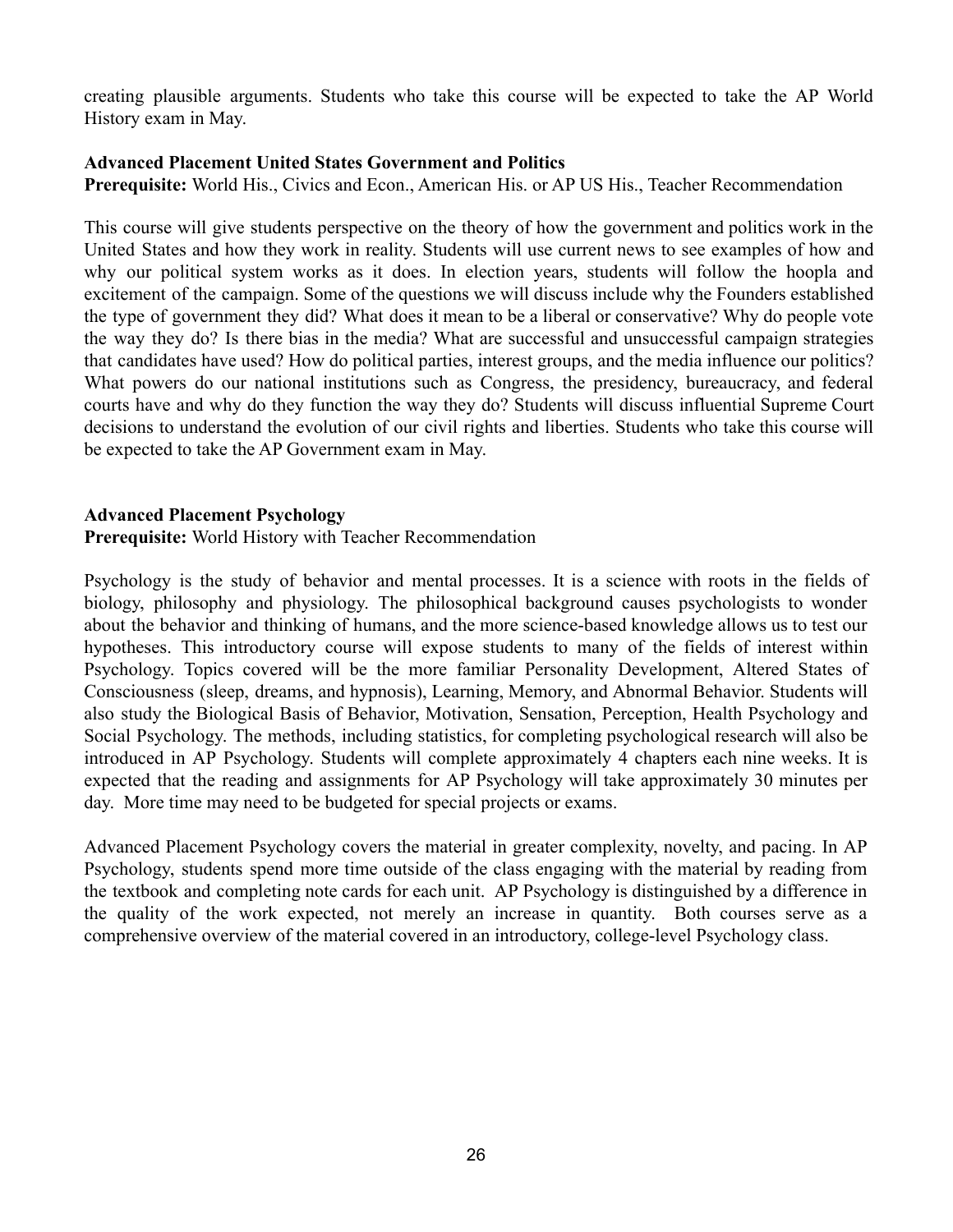## **Science Courses**

#### **Earth and Environmental Science**

Students will build an understanding of earth materials, processes, changes, and uses with concerns for good stewardship; will develop understanding of plate tectonics and their human impacts; will gain an understanding of the origin and evolution of the earth system; will investigate the hydrosphere and its influences on the lithosphere, the atmosphere, and environmental quality; will explore the dynamics of the atmosphere and its processes influencing climate and air quality; will acquire an understanding of the earth in the solar system and its position in the universe and will consider alternative choices facing human societies in their stewardship of the earth.

#### **Biology (Tenth through Twelfth grade only)**

**Prerequisite:** None Students will develop an appreciation for biological processes and discover how life science is an integral part of other sciences and society. They will gain an understanding of the cell, molecular basis of heredity, and biological evolution. They will investigate the interdependence of organisms. They will acquire an understanding of the matter, energy and organization in living systems. They will discover the adaptive responses of organisms.

#### **Biology Honors**

**Prerequisite:** B or higher in eighth grade science or Earth Science Students will develop an appreciation for biological processes and discover how life science is an integral part of other sciences and society. They will gain an understanding of the cell, molecular basis of heredity, and biological evolution. They will investigate the interdependence of organisms. Students will acquire an understanding of the matter, energy and organization in living systems. They will discover the adaptive responses of organisms.

Honors science courses are intended to be more challenging than standard/general studies courses and provide multiple opportunities for students to take greater responsibility for their learning. Honors science courses should be distinguished by a difference in the quality of the work expected rather than merely by the quantity of the work required.

#### **Chemistry College Prep**

This course will engage students in an introduction to chemistry and its intersections with other sciences as well as daily life. It will serve as a conceptual approach to chemistry and focus on basic chemical concepts, scientific investigation, and experimentation skills. It will serve as an overview of matter, chemical reactions, and energy changes.

#### **Chemistry Honors**

**Prerequisite:** C or higher in Honors Biology or a B or higher in Standard Biology

#### **Co-requisite:** Math II or higher

This course is designed to allow motivated students the opportunity to develop an appreciation for chemistry and how it will integrate with all other sciences. Students will become more adept in their scientific writing by the completion of formal scientific and lab writings. The course encourages students to continue their investigation of the structure of matter along with chemical reactions and the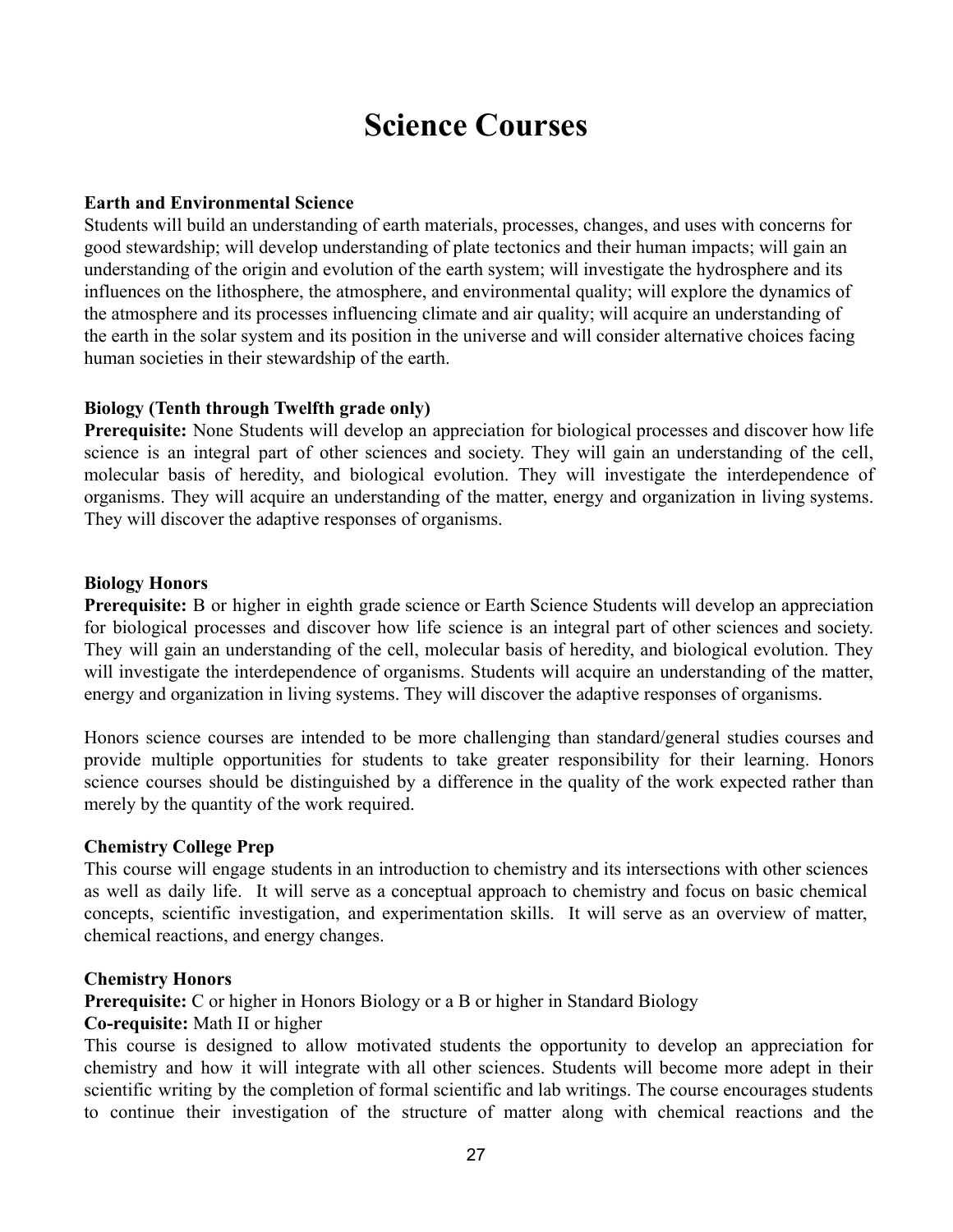conservation of energy in these reactions. Inquiry is applied to the study of the transformation, composition, structure, and properties of substances. The course focuses on basic chemical concepts and incorporates activities that promote investigations to reinforce the concepts. The curriculum includes inquiry into the following content areas: Structure of atoms, Structure and properties of matter, Chemical reactions, Conservation of energy and matter, Interaction of energy and matter.

Honors science courses are intended to be more challenging than standard/general studies course and provide multiple opportunities for students to take greater responsibility for their learning. Honors science courses should be distinguished by a difference in the quality of the work expected rather than merely by the quantity of the work required.

#### **Physics Honors**

#### **Prerequisites**: Biology and Math II

Physics is the study of the interactions among matter, energy, time, and space. This course introduces "Classical Physics" – the physics that we experienced on a day-to-day basis as human beings.

Students will learn to describe, analyze, and predict the motion of objects using four different but related perspectives. 1) Kinematics, which is based on the concepts of position, velocity, and acceleration; 2) Dynamics, which is based on concepts concerned with systems of forces and their interaction with matter; 3) Work/Energy, which is based on understanding how mechanical energy is transformed and/or used to do work; and 4) Momentum, which relies on the principles that an impulse is required for momentum to change and that within a system of interacting objects, momentum is always conserved.

In the second half of the course, students will be introduced to waves (their characteristics, behaviors, and distinctions between electromagnetic and mechanical); electrostatics (the nature of electric charge, electric fields and forces, mechanisms for charging objects, and the interaction of charged objects); simple DC electric circuits (using the concepts of current, resistance, and voltage); and magnetism (magnetic domains, magnetic fields produce by moving electric charge, and magnetic induction).

The Honors component of the course could include any one of the following: a) thermics – thermal energy, heat, and thermodynamics; b) optics – flat mirrors, curved mirrors, and lenses; or c) modern physics – relativity and quantum mechanics.

#### **Anatomy and Physiology Honors**

#### **Prerequisites:** C or higher in both Chemistry and Biology

This course is designed for the student with a strong background and interest in biological sciences. This course offers an in-depth study of the structure and function of the human body. Students are expected to complete research and engage in investigative activities in this course. Study areas will include skeletal system, circulatory system, muscular system and other body systems. Labs will include dissection of a fetal pig and specific organs such as hearts, brains, bones, etc. Both independent and collaborative anatomy/physiology projects will be expected and will reflect an honors-level.

#### **Advanced Placement Environmental Science**

**Prerequisites:** B or higher in Biology Honors, a C or higher in Chemistry Honors

The AP Environmental Science course is designed to be the equivalent of a one-semester, introductory college course in environmental science. This rigorous science course emphasizes a strong understanding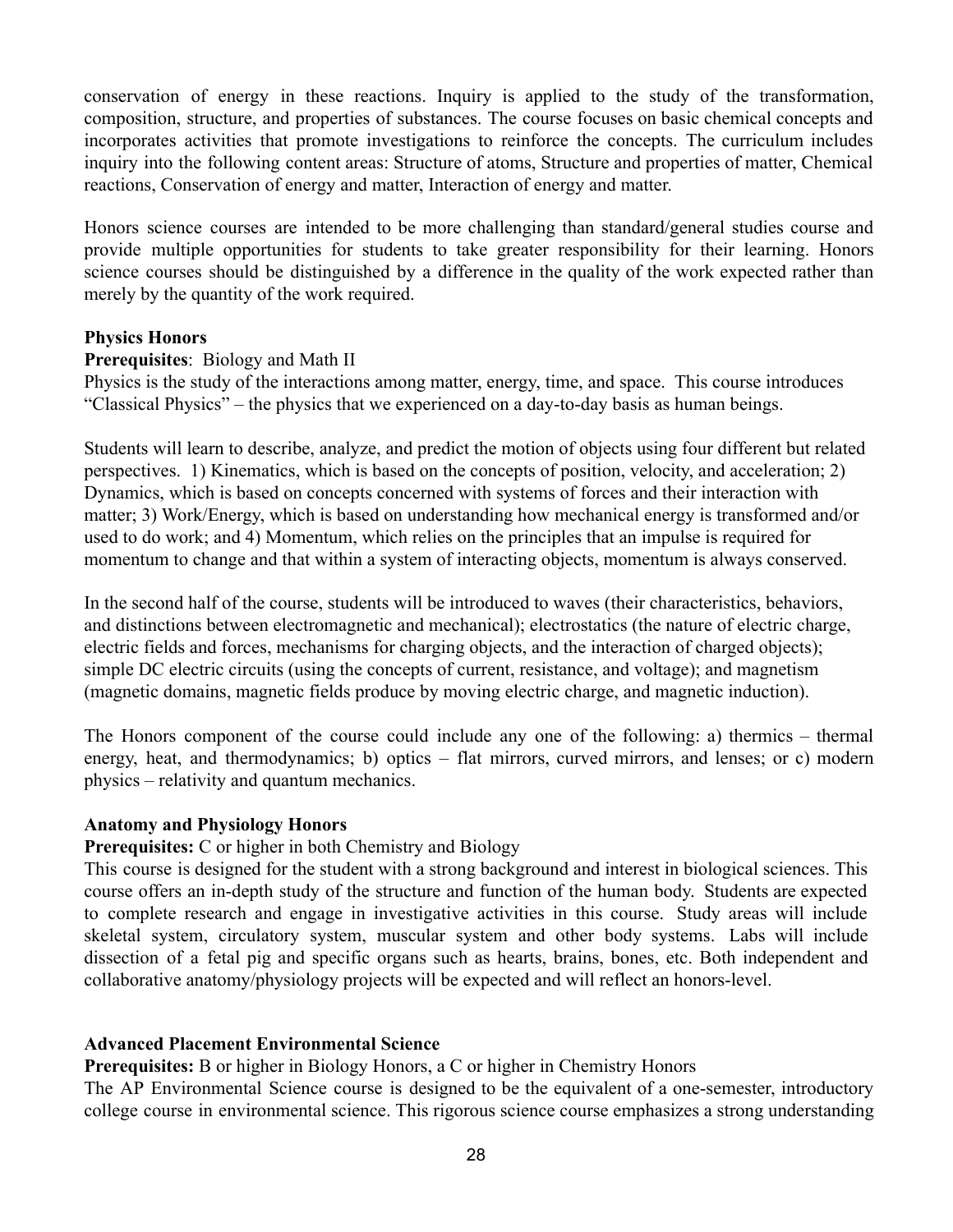of biological, chemical, and geological processes. However, the course draws from many other disciplines, including astronomy, economics, geography, and politics, to encourage a total understanding of how the natural processes interact with human actions. The class provides students with the scientific principles, concepts, and methodologies required to understand the interrelationships of the natural world, to identify and analyze environmental problems both natural and human-made, to evaluate the relative risks associated with these problems, and to examine alternative solutions for resolving or preventing them. A combination of labs, discussion, projects and analysis is critical in understanding the topics at this level. Students are expected to complete 30-45 minutes of homework per night, including intensive reading assignments. Students who take this course will be expected to take the AP Environmental Science exam in May.

#### **Advanced Placement Biology**

**Prerequisites:** a B or higher in Biology Honors and a B or higher in Honors Chemistry

AP Biology is a college-level course designed to challenge students to extend their knowledge of biological theories and processes beyond the level of an introductory science course. Students explore various themes through an in-depth analysis of the following biological topics: science as a process, evolution, energy-transfer, continuity and change, relationship of form to function, regulation, the interdependence of nature and the relationship between science, technology, and society. The class involves lectures, lab experiments, student-led discussions, quizzes, and tests. Students are expected to do extensive careful reading in this course. Students who take this course will be expected to take the AP Biology exam in May.

#### **Advanced Placement Chemistry**

**Prerequisites:** A or higher in Biology Honors and an A or higher in Chemistry Honors

#### **Co-requisite:** Honors Math III

This course is intended to meet the objectives of the Advanced Placement (AP) Chemistry curriculum designed by The College Board. The course covers advanced topics in chemistry including kinetics, oxidation-reduction, equilibrium, thermochemistry, quantitative and qualitative analysis, and introductory organic chemistry. Students will continue to develop chemistry laboratory skills and learn to predict results of reactions and properties of reaction products. Students will complete an intensive schedule of advanced lab exercises and perform independent research projects. This class is designed for highly motivated students with good reading comprehension and study skills. Students are expected to complete about one hour of homework per night, including intensive reading assignments. Students who take this course will be expected to take the AP Chemistry exam in May.

#### **Advanced Placement Physics C: Mechanics (not offered in 2022-2023)**

calculus to formulate physical principles and solve complex physical problems.

#### **Prerequisites:** B or higher in Biology Honors and a B or higher in Chemistry Honors

#### **Co-requisite:** Honors Math III

Explore concepts such as kinematics; Newton's laws of motion, work, energy and power; systems of particles and linear momentum; circular motion and rotation; oscillations; and gravitation. Students will develop a deep understanding of foundational principles of physics in classical mechanics by applying these principles to complex physical situations that combine multiple aspects of physics rather than present concepts in isolation. Students will design and conduct inquiry-based laboratory investigations to solve problems through first-hand observations, data collection, analysis and interpretation and develop critical thinking skills through applying methods of differential and integral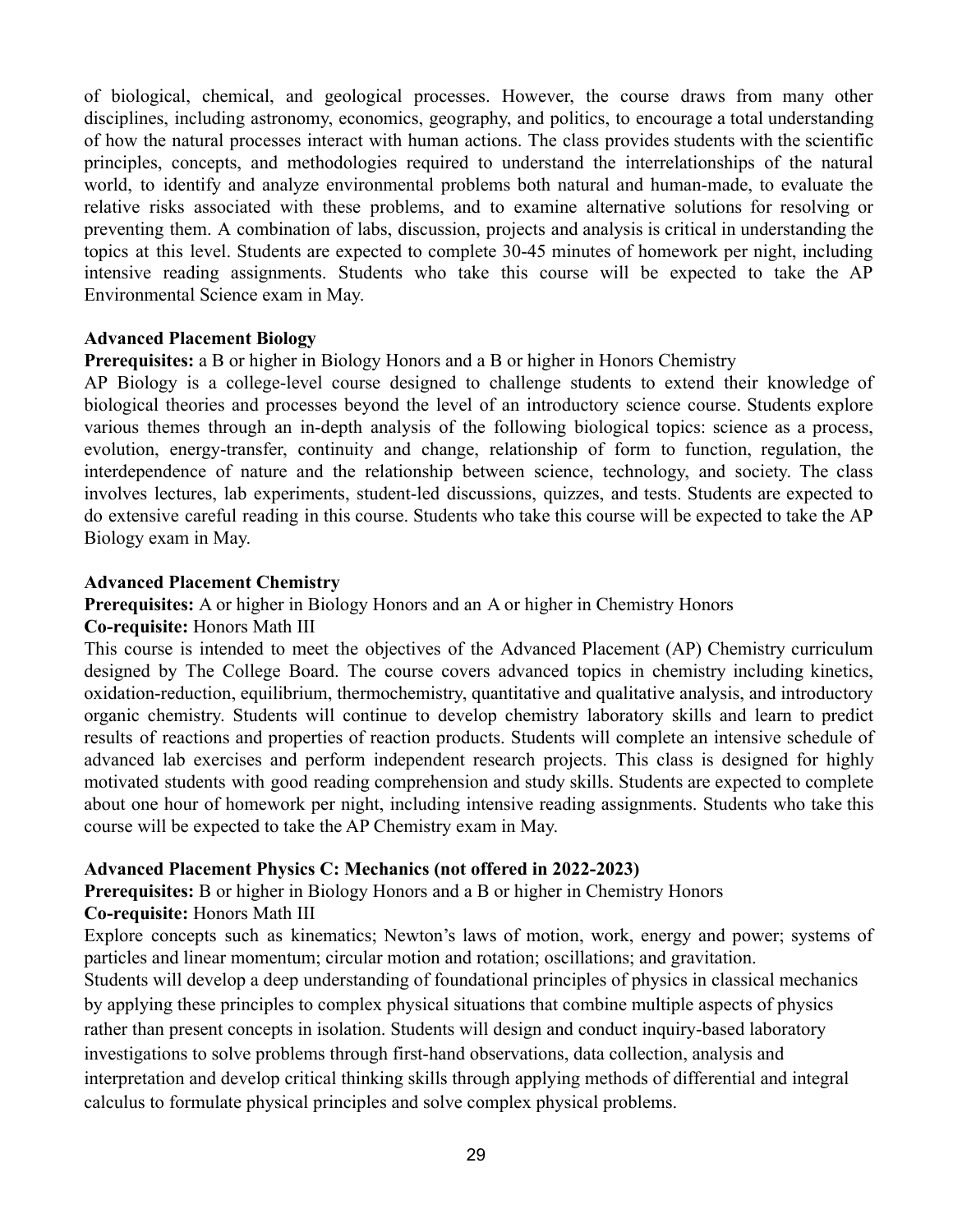#### **Advanced Placement Physics 1**

**Prerequisites:** Successful completion of math III and recommended corequisite Pre calculus.

AP Physics 1 is an algebra-based, introductory college-level physics course. Students cultivate their understanding of physics through inquiry-based investigations as they explore these topics: kinematics, dynamics, circular motion and gravitation, energy, momentum, simple harmonic motion, torque and rotational motion, electric charge and electric force, DC circuits, and mechanical waves and sound. AP Physics 1 is a full-year course that is the equivalent of a first-semester introductory college course in algebra-based physics.

#### **Advanced Placement Physics 2**

**Prerequisites:** Successful completion of AP Physics 1 or an A or higher in Honors Physics for the year. AP Physics 2 is a second semester physics course that acts as a continuation from the topics covered in AP Physics 1 and honors physics. You will explore topics such as fluids; thermodynamics; electric force, field, and potential; electric circuits; magnetism and electromagnetic induction; geometric and physical optics; and quantum, atomic, and nuclear physics. You'll do hands-on and inquiry-based in-class activities and laboratory work to investigate phenomena.

AP Physics 2 is a full-year course that is the equivalent of a second-semester introductory college course in algebra-based physics.

## Science, Technology, Engineering and Mathematics

#### **Engineering Pathway**

#### **Introduction to Engineering Design**

**Prerequisite:** Completion of Math I or teacher recommendation

This is a course for students who are interested in Science, Technology, Engineering and Math (STEM). Through problems that engage and challenge, students explore a broad range of engineering topics, including mechanisms, the strength of structures and materials, and automation. Students develop skills in problem solving, research, and design while learning strategies for design process documentation, collaboration, and presentation.

#### **Principles of Engineering**

**Prerequisite:** Successful completion of Introduction to Engineering Design (IED) Through problems that engage and challenge, students explore a broad range of engineering topics, including mechanisms, the strength of structures and materials, and automation. Students develop skills in problem solving, research, and design while learning strategies for design process documentation, collaboration, and presentation.

#### **Aerospace Engineering (AE)**

**Prerequisite:** Successful completion of Principles of Engineering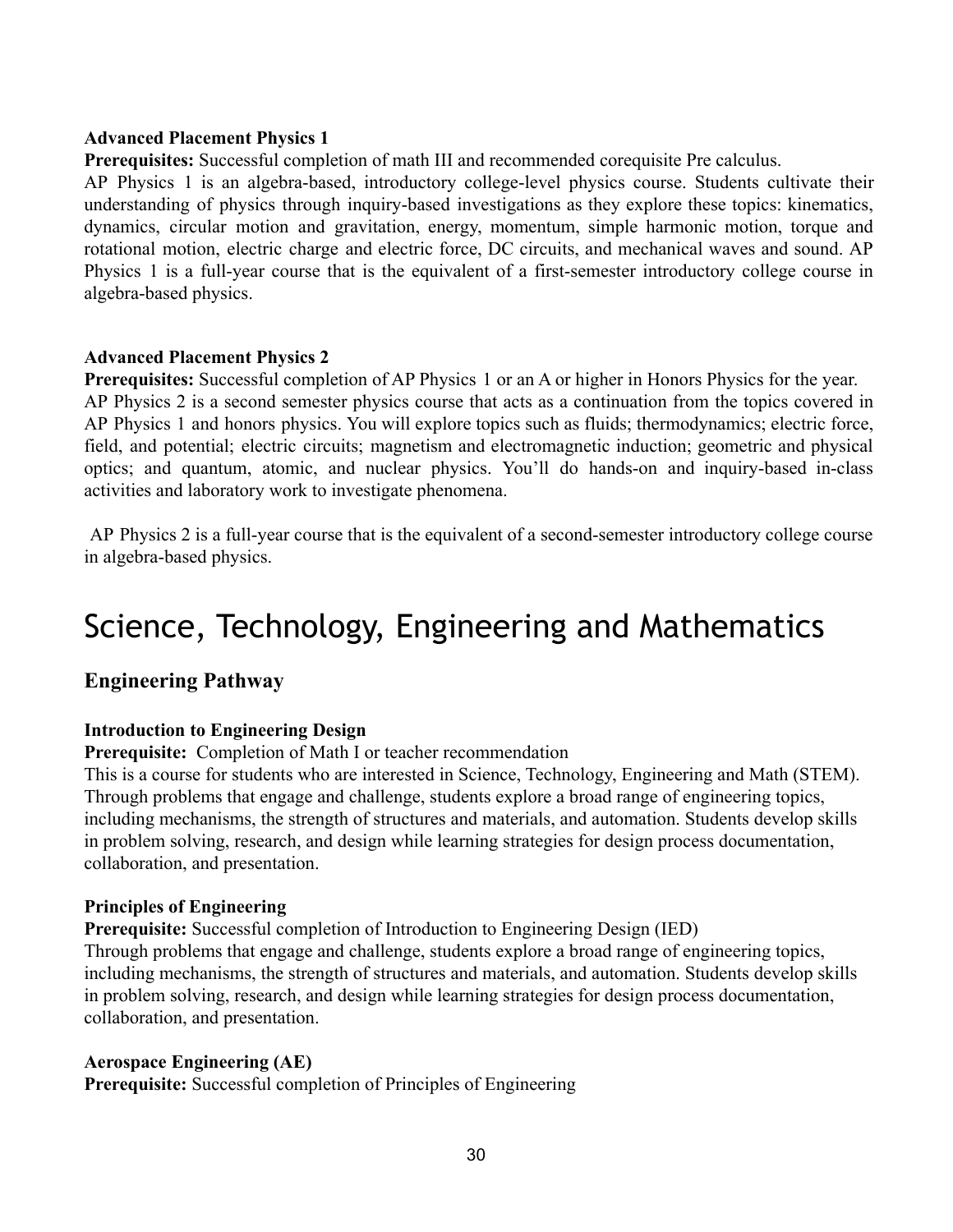This course propels students' learning in the fundamentals of atmospheric and space flight. As they explore the physics of flight, students bring the concepts to life by designing an airfoil, propulsion system, and rockets. They learn basic orbital mechanics using industry-standard software. They also explore robot systems through projects such as remotely operated vehicles.

#### **Engineering Design and Development (Capstone)**

**Prerequisite:** Successful completion of Aerospace Engineering.

The knowledge and skills students acquire throughout PLTW Engineering come together in Engineering Design and Development as they identify an issue and then research, design, and test a solution, ultimately presenting their solution to a panel of engineers. Students apply the professional skills they have developed to document a design process to standards, completing Engineering Design and Development ready to take on any post-secondary program or career.

#### **Computer Science Pathway**

#### **Introduction to Computer Science**

#### **Prerequisite:** None

This course introduces students to the fundamentals of computer programming. Topics include algorithm development, logic and conditionals, as well as an introduction to basic HTML, CSS, JavaScript and Python. As well as an understanding of how computers work, graphics, animation, basic data structures, game design, and object-oriented JavaScript. At the end of the course, students will have the programming experience to pick up any programming language, whether it's Objective C, Ruby, Python, Java, C, or C++.

#### **Advanced Placement Computer Science Principles**

#### **Prerequisite:** B or higher Math I or teacher recommendation

This course explores the foundations of computer science and incorporates multiple platforms and languages for computation which aims to develop computational thinking, generate excitement about career paths that utilize computing, and introduce professional tools that foster creativity and collaboration. AP Computer Science Principles helps students develop programming expertise and explore the workings of the Internet, data, and explores the 7 Big Ideas as defined by AP College Board.

#### **Advanced Placement Computer Science A**

#### **Prerequisite**: B or higher in Computer Science Principles

Computer Science Applications focuses on further developing computational-thinking skills tools, high level algorithms and technical skills of computer science. We dive deep into the Java programming language that focuses on data and programming for managing consumer data. You'll do hands-on work to design, write, and test computer programs that solve problems or accomplish tasks.

#### **Cyber Security & Artificial Intel Honors-28005X0CAI**

**Prerequisite**: Completion of at least two Computer Science curriculum courses with a C or higher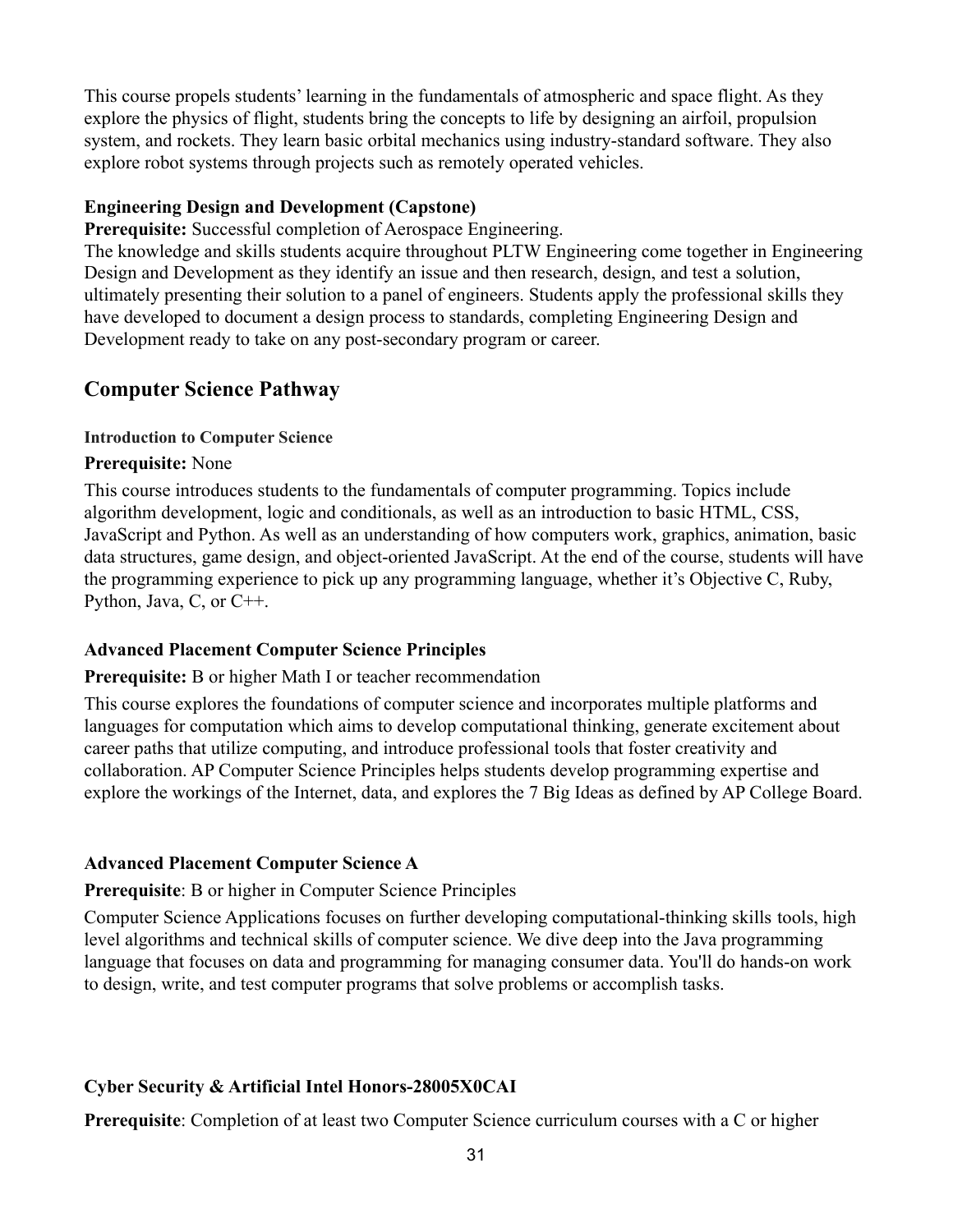This course explores the foundational cybersecurity topics including digital citizenship and cyber hygiene, the basics of cryptography, software security, networking fundamentals, and basic system administration. Students will be able to modify text-based programs in HTML, JavaScript and SQL (sand shell commands in the supplementary module). Students will also participate in simulated cyber attacks on safe sites in order to learn how to mitigate cyber attacks. Students will be able to document their processes and discuss best practices for preventing cyber attacks. We will also explore AI and Machine Learning.

#### **Computer Science Design and Development( Capstone)**

**Prerequisite:** Completion of at least three Computer Science curriculum courses with a C or higher The knowledge and skills students acquire throughout Computer Science courses come together in Computer Science Design and Development as they identify and explore multiple career tracks in Computer Science. Once they select the area they want to focus on then they will research, design, and test the solution that they develop. They will work both independently and with groups as well as working with selected mentors in their area of expertise. Students apply the professional skills they have developed to document a design process to standards,present their final project to a panel of experts in the field and upon completion have the skills that prepare them to take on any post-secondary program or career.

## Spanish Language Courses

#### **Spanish I**

In this course, students will actively participate in the four areas of language learning: listening, speaking, reading, and writing, with an emphasis on oral/aural communication. We use SOMOS, a comprehensible input curriculum. Students will build on their foundation in Spanish with emphasis on communication and comprehension and a focus on the present tense. The Spanish language is inextricably linked to its speakers and their cultures. Using comprehension based methods of language teaching and an orientation toward proficiency, this curriculum teaches language and culture simultaneously, allowing Spanish students the opportunity to develop cultural understanding at a depth rarely achieved in beginning language courses. This course is designed for students who have not taken previous Spanish courses, require additional foundational skills in Spanish, and/or are new to the school.

#### **Spanish II**

#### **Prerequisite:** Spanish I

In this course students will build on their knowledge gained in Spanish I, while actively participating in the four areas of language learning: listening, speaking, reading, and writing, with an emphasis on oral/aural communication. We use SOMOS, a comprehensible input curriculum. The Spanish language is inextricably linked to its speakers and their cultures. Using comprehension based methods of language teaching and an orientation toward proficiency, this curriculum teaches language and culture simultaneously, allowing Spanish students the opportunity to develop cultural understanding. Students will build on their foundation in Spanish with emphasis on communication and comprehension and a focus on the present tense and an introduction to the past tenses. This course is available to all students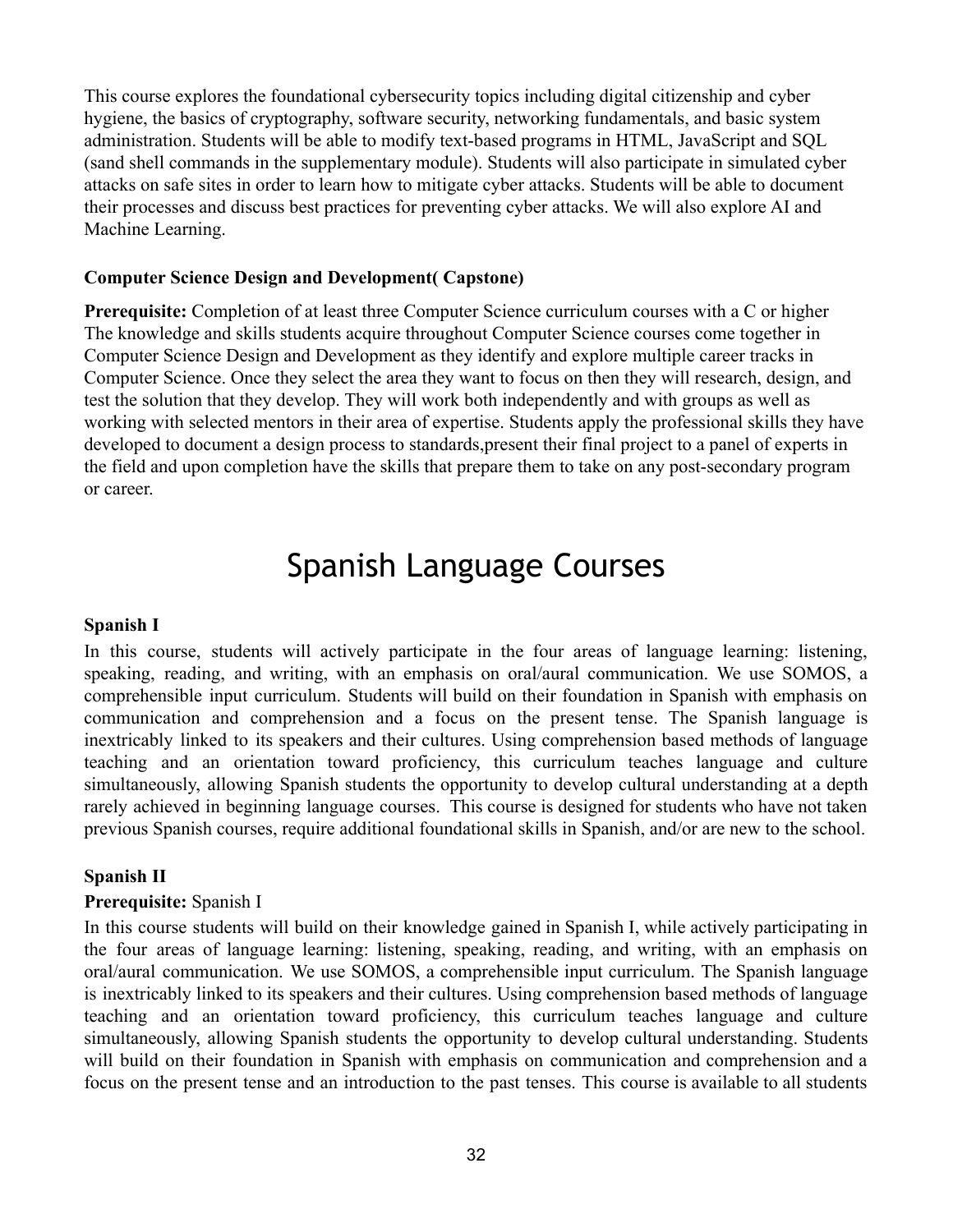who have completed Spanish I in middle school and upon teacher recommendation or who would like to reinforce what they learned in Spanish II in middle school.

#### **Spanish III Standard**

#### **Prerequisite:** Spanish II

In this course students will continue building on their knowledge gained in Spanish II, preparing them to successfully move on to Spanish III Honors. Students will actively participate in the four areas of language learning: listening, speaking, reading, and writing, with an emphasis on oral/aural communication. This course is available to all students who have completed Spanish II in middle school and upon teacher recommendation. We use SOMOS, a Comprehensible Input based curriculum. Students will build on their foundation in Spanish with emphasis on communication and comprehension and a focus on the present and past tenses and an introduction to commands, future tense, and subjunctive. Students will explore past tenses through a whole-language, acquisition-friendly approach. This course utilizes a Proficiency-oriented, Comprehension-based curriculum for emerging Intermediate learners of Spanish.

#### **Spanish III Honors**

#### **Prerequisite:** A or above in Spanish II

In this course students will continue building on their knowledge gained in Spanish II, preparing them to successfully move on to Spanish III Honors. Students will actively participate in the four areas of language learning: listening, speaking, reading, and writing, with an emphasis on oral/aural communication. This course is available to all students who have completed Spanish II in middle school and upon teacher recommendation. We use SOMOS, a Comprehensible Input based curriculum. Students will build on their foundation in Spanish with emphasis on communication and comprehension and a focus on the present and past tenses and an introduction to commands, future tense, and subjunctive. Students will explore past tenses through a whole-language, acquisition-friendly approach. This course utilizes a Proficiency-oriented, Comprehension-based curriculum for emerging Intermediate learners of Spanish.This course will show differentiation through an increase of pre-AP style assessments.

#### **Spanish IV Standard**

#### **Prerequisite:** Spanish III Standard or Spanish III Honors

This standard level course is available to all students who have completed Spanish III and upon teacher recommendation. We use HUELLAS, a Comprehensible Input based curriculum. Students will continue to build on their foundation in Spanish with emphasis on communication and comprehension and using a variety of tenses and moods. Students should feel very comfortable with all indicative mood verb tenses (present, preterite, imperfect, future) and subjunctive mood (present tense).

#### **Spanish IV Honors**

**Prerequisite:** 90 or above in Spanish III or Spanish IV Standard)

This course is available to all students who have completed HONORS Spanish III with an A average and upon teacher recommendation. We use HUELLAS, a Comprehensible Input based curriculum. Students will continue to build on their foundation in Spanish with emphasis on communication and comprehension and using a variety of tenses and moods. Students should feel very comfortable with all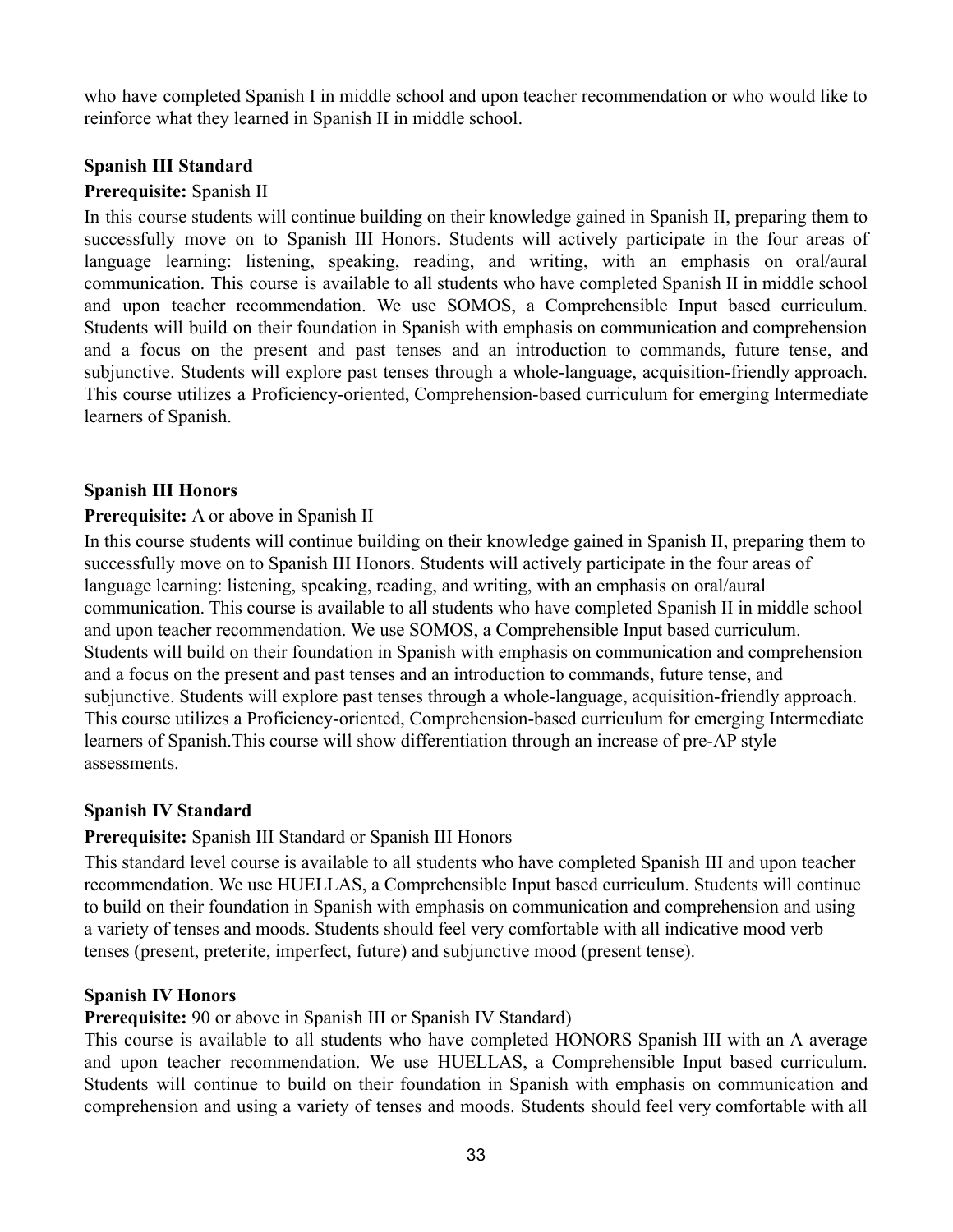indicative mood verb tenses (present, preterite, imperfect, future) and subjunctive mood (present tense). This course will show differentiation through an increase of pre-AP style assessments.

#### **Spanish V Honors**

#### **Prerequisites:** 90 or above in Spanish IV Honors

This course is available to all students who have completed HONORS Spanish IV with an A average and upon teacher recommendation. We will use a variety of Comprehensible Input based units with an emphasis on film and literature. Students will continue to build on their foundation in Spanish with emphasis on communication and comprehension and using a variety of tenses and moods. Students should feel very comfortable with all indicative mood verb tenses (present, preterite, imperfect, future) and subjunctive mood (present tense). This course will allow students to learn Spanish through the lens of global challenges. Each unit will provide repetition of target structures with brief pop-up grammar explanations and students will practice a variety of skills, most specifically, speaking. Students will learn about ideas of beauty, sustainable farming, biodiversity and conservation, the world water crisis, clean energy sources, equal opportunities for education, caring for the elderly, travel, plastic pollution, and living with zero waste and compare and contrast these topics within the Spanish-speaking world and our own communities.

#### **Spanish AP Language & Culture**

**Prerequisites:** A in Spanish IV Honors or Spanish V Honors

Before taking this course, students should have the Spanish proficiency equal to this level and be prepared to dedicate sufficient time and effort required by this course.

The AP Spanish Language and Culture course is an advanced language course in which students acquire proficiencies that expand their cognitive, analytical and communicative skills. The AP Spanish Language and Culture course prepares students for the College Board's AP Spanish Language and Culture exam. It uses as its foundation the three modes of communication (Interpersonal, Interpretive and Presentational) as defined in the Standards for Foreign Language Learning in the 21st Century. The course is designed as an immersion experience and is conducted almost exclusively in Spanish. In addition, all student work, practices, projects, participation, and assessments are in Spanish.

The course teaches language structures in context and focuses on the development of fluency to convey meaning. Students explore culture in both contemporary and historical contexts to develop an awareness and appreciation of cultural products, practices, and perspectives. In addition, students participate in a forum where they are able to share their own opinions and comments about various topics and comment on other students' posts. The course also makes great use of the Internet for updated and current material.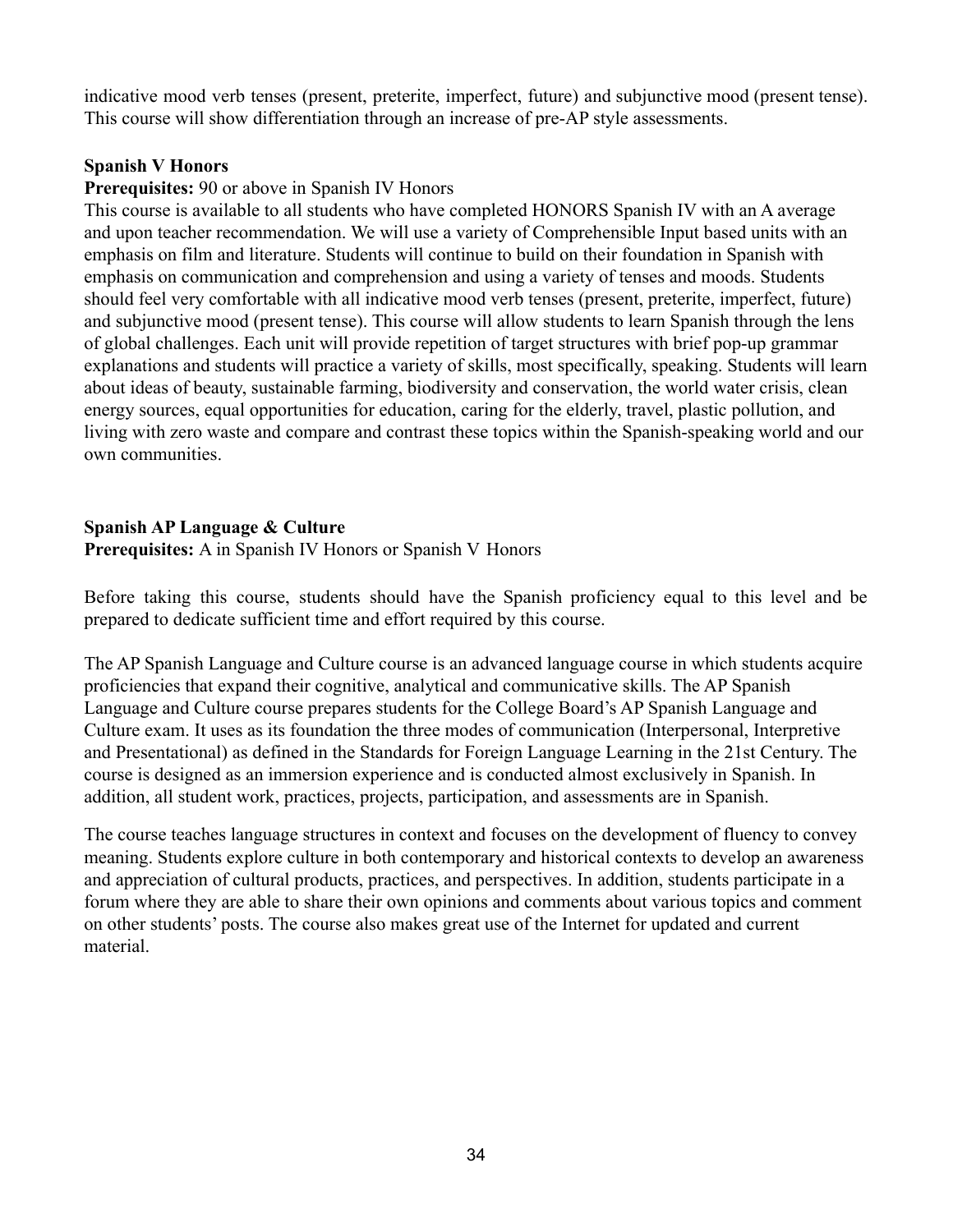## Fine Arts Courses

### Visual Arts Courses

#### **Visual Art I Fundamentals**

#### **Prerequisite:** None

Fundamentals of Art reinforces and builds upon knowledge and skills developed at the middle school levels. The course is devoted to the study of the elements of art, art criticism, and correct use of materials. Problem solving and decision making are emphasized throughout the course. Students will have experiences in producing two-dimensional and three-dimensional artworks and are provided a strong foundation in design, drawing, and vocabulary in a teacher-structured environment.

#### **Visual Art II, Drawing & Painting I**

#### **Prerequisite:** Successful completion of Visual Art I

The first semester (Drawing I) is devoted to exploring and developing drawing skills using basic drawing principles and techniques. Students focus on the application of the principles of design and composition, while refining existing skills and are also introduced to new methods and vocabulary. Drawing from observation and rendering realistic subjects will be practiced through the use of materials including graphite, colored pencil, and pastel. The second semester (Painting I) focuses on the development of painting skills including the introduction to color theory, color mixing, and technique. Subjects will include optical illusion, still-life, collaborative and partner projects, portraiture, and independent exploration of themes. There will be regular class critiques and required quarterly sketchbook assignments.

This course is designed to show steady improvement in technical proficiency with materials, language development and fluency in art terminology, and critical skills needed to discuss and reflect upon artwork. Self-reflection and personal growth are also important components of this class, with each project ending with a self and group critique.

#### **Visual Art III, Honors Drawing & Painting II**

#### **Prerequisite:** Successful completion of Visual Art II

This course is a continuation of skills from Drawing and Painting I (Art 2), with a more in depth approach to the study of art processes and techniques. The year is again divided into a concentration of drawing in the fall and painting in the spring, with a focus in both areas on observation and realism. The first semester (Drawing II) is devoted to continuing to refine drawing skills in the form of observational work, realistic rendering, and figurative work. Materials will include charcoal, graphite, colored pencil, and pastel. The second semester (Painting II), will focus on the advancement of painting skills to include mastery of color theory and technique. Subjects will include still-life, portraiture, and independent exploration of themes. There will be regular class critiques and required sketchbook assignments.

This course is designed to show steady improvement in technical proficiency with materials, language development and fluency in art terminology, growth in understanding historical and societal context and significance of artists and their works, and critical skills needed to discuss and reflect upon artwork. Self-reflection and personal growth are also important components of this class, with each project ending with a self and group critique.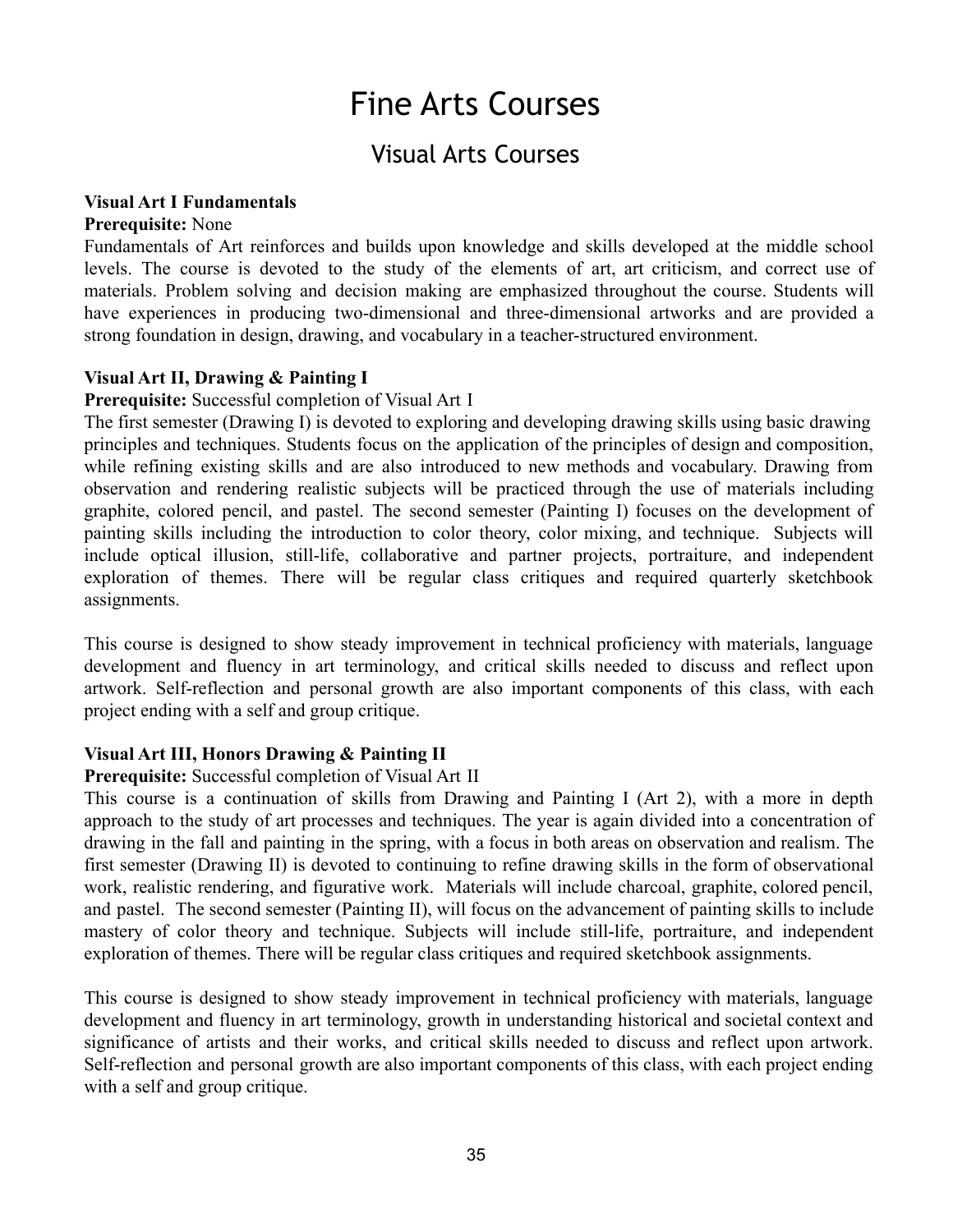#### **Visual Art IV, Honors Senior Art Portfolio**

**Prerequisite:** Successful completion of Visual Art III and instructor approval.

In this course, students refine and apply their personal style of art making through in-depth, semi-independent explorations of varied subjects, media, techniques, and aesthetics. Exceptional initiative, serious involvement, and commitment are expectations of the advanced art student. A portfolio evidencing high quality work and broad base of knowledge, and in-depth understanding of personal art forms is developed and refined.

All work originates from original reference photos taken by students as part of their summer work. The year is divided into two concentrations: Breadth (assigned projects) and Depth (independent exploration of subject and media) and culminates in the Senior Art Show, for which for which each student curates his/her own display, featuring a portfolio evidencing extremely high quality and a broad base of knowledge and skills.

Self-reflection, targeted personal growth, and the ability to critique work are important components of this class. Semester sketchbook assignments serve to help students further demonstrate an understanding of techniques practiced in class. In addition to artwork, there are monthly discussions of the book *Art and Fear.*

#### **Ceramics**

#### **Prerequisite:** Successful completion of Visual Art I

This course will introduce students to the fundamental sculptural processes of addition, subtraction and substitution. Emphasis will be on students executing, understanding and discussing quality craft, successful composition, productive conceptualization and creative problem solving. We will be learning how to manipulate a variety of tactile materials, including: wire, plaster, paper, wood, clay, "found objects", adhesives, and more!

#### **2D Computer Animation I**

#### **Prerequisite:** Successful completion of Visual Art I

Do you like to draw on a digital tablet, or draw cartoon characters? Then this course is for you... it will introduce students to the fundamentals and techniques of 2D Computer Animation, by using a drawing tablet and pen to bring your drawings to life on the computer screen. Learn the twelve different principles of animation through different activities and lessons that will help you develop a strong foundation for success. Students will create frame by frame illustrations that will showcase everything from character movements, action sequences, lip sync to audio, logo animations, and much more! Learn the process within the process on how current day films, movies, and commercials that are made with 2D animation with the same software the professionals use!

#### **2D Computer Animation II**

**Prerequisites:** Successful completion of 2D Computer Animation II

This course will build upon what you learned in 2D Computer Animation I, by learning how to refine your work and fine tune everything to a professional level. Learn how to combine all of the twelve different principles of animation into the same sequence of movement, and strive to make your work more believable to the audience. Students will work with creating storyboards and character concept art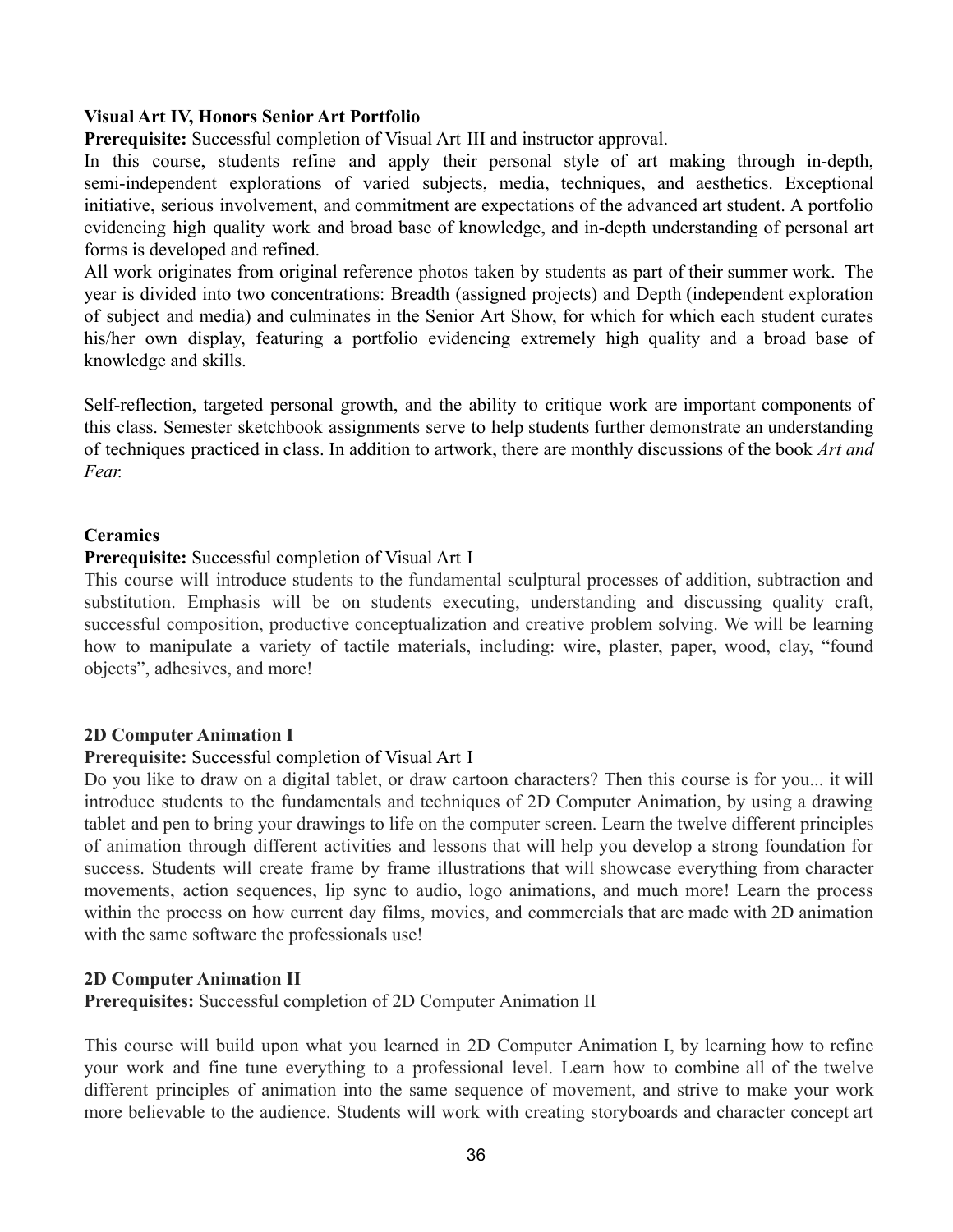within the process of developing short animation films. Take your creativity to the next level and develop a strong animation portfolio!

#### **AP 2D Art and Design**

**Prerequisites:** Visual Art I, 2D Computer Animation I, and 2D Animation II with a B or higher average **\*** Special consideration will be made in lieu of prerequisites with a qualifying portfolio submission This course operates at a college level of study.. It encourages and expects both the creative and systematic study of conceptual and formal issues relating to 2D design & Concept Art within Animation. Students create a portfolio of work to demonstrate inquiry through art and design and development of materials, processes, and ideas over the course of a year. Portfolios include works of art and design, process documentation, and written information about the work presented. In May, students submit portfolios for evaluation based on specific criteria, which include skillful synthesis of materials, processes, and ideas and sustained investigation through practice, experimentation, and revision, guided by questions. If your portfolio scores a 3 or higher, you could receive college credit for an introductory art course.

#### **3D Computer Modeling and Animation I**

**Prerequisite:** Successful completion of Visual Arts 1

This course will introduce students to the fundamentals and techniques of Computer Modeling and Animation within the computer platform using a three click gaming mouse. Students will learn how to build 3D models from geometric shapes within an animation computer software similar to what is used in the current industry of film, commercials, and video games. After building your characters, props, and environments into the 3D form- learn how to incorporate timing, movement, and physics into the art of animation. Learn how to add lighting and visual textures to create stunning rendered images of your designs. Students will build a strong foundation for the next level of 3D Computer Animation while building a strong portfolio.

#### **3D Computer Modeling and Animation II**

**Prerequisite:** Successful completion of 3D Computer Modeling and Animation I

This is a course where students continue to learn the techniques of 3D Computer Modeling and Animation at a higher level and strive to refine work in a professional manner.. Students will work on developing a script, storyboards, characters, and environments within the process of story development and concept art… then build and create everything into a 3D form within the computer. The goal will be to work on creating a short 3D animation film that brings everything together that they learn throughout the year, and use it as a strong portfolio piece.

#### **3D Computer Modeling and Animation III**

**Prerequisite:** Successful completion of 3D Computer Modeling and Animation II

This course will be for students to continue learning and mastering the art form of 3D Modeling and Animation. In this section- students will master the art of movement, timing, squash and stretch, and the physics of animating a character. Work with camera movements, lighting, and visual textures to add onto your designs to give your work a professional look. Combining all of these items while creating a strong portfolio presentation.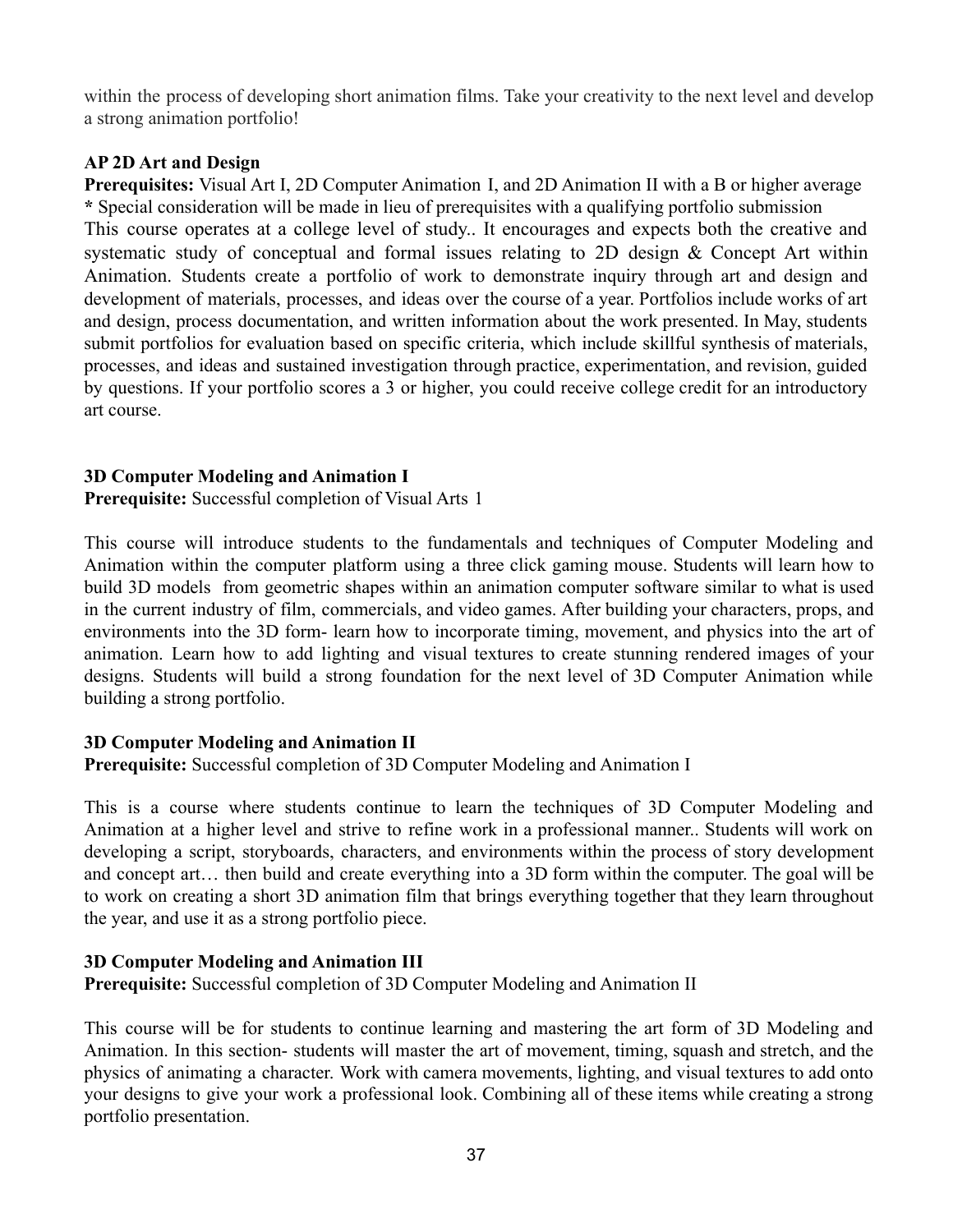#### **[Photography](https://spreadsheets.google.com/a/ncpublicschools.gov/lv?key=tF_-T4GpIVJWbd0-KNj-skg&type=view&gid=0&f=false&colid0=0&filterstr0=Art+I&sortcolid=-1&sortasc=true&rowsperpage=250) I**

**Prerequisite:** Visual Art I, Visual Art II; Must be a Junior or Senior

In this introductory photography course, students progress from capturing spontaneous snapshots to crafting carefully composed artistic images. Photography I builds upon fundamental techniques learned in previous art classes and introduces the process of digital photography, camera mechanics, the exposure triangle, and composition. This course is designed to show continual improvement in proficiency with photographic techniques and provide opportunities, through frequent critiques, to discuss and reflect upon artwork by both professionals and students. Throughout the course, students maintain a digital portfolio to document their growth. The course culminates with a presentation of a final portfolio to showcase understanding of fundamental photography skills.

#### **Photography II**

#### **Prerequisite:** B or higher in Photography I.

In this advanced photography course, students refine the mechanical, lighting, and compositional techniques learned in Photography I and begin to develop a personal style as they explore various genres, including: abstract, architecture, food, landscape, portraits, macro, sports, still life, street, and travel. In addition to continuing growth through self and peer critiques, students also grow in their understanding of the historical and societal impact of photographers and their work through a major research paper and presentation. Throughout the course, students maintain a digital portfolio to document exploration in multiple genres. The course culminates with a presentation of a final portfolio, in a genre of the student's choice, to showcase high-quality mastery of knowledge and skills. Self-reflection and goal-setting ensure success on this final portfolio.

## Chorus

#### **Vocal Music I/IIWomen's/Men's Ensemble** *(Beginning/Intermediate)*

**Prerequisite:** None (for all students new to the Chorus program)

A prerequisite for all other chorus courses, Beginning Chorus explores both classic and contemporary choral literature while creating a strong foundation of musicianship for students by integrating fundamental music theory concepts, aural skills, music history, and knowledge of vocal health. Students are required to perform for events outside the regular school day.

#### **Vocal Music III/IV Women's/Men's Ensemble (***Proficient or Advanced - Honors)*

Proficient/Advanced Chorus explores both classic and contemporary choral literature at a higher level while continuing a strong foundation of musicianship for students by integrating advanced music theory concepts, aural skills, music history, and knowledge of vocal health. Students are required to perform for events outside the regular school day.

#### **Pride Singers - Vocal Music Audition** *(Proficient or Advanced - Honors)*

**Prerequisite:** Student Audition and Instructor recommendation/approval

In Advanced Chorus, students explore more complex arrangements of classic and contemporary choral literature through rigorous rehearsal processes. Students will continue to advance in their musicianship through further study of music theory, aural skills, music history, and vocal health. Students must have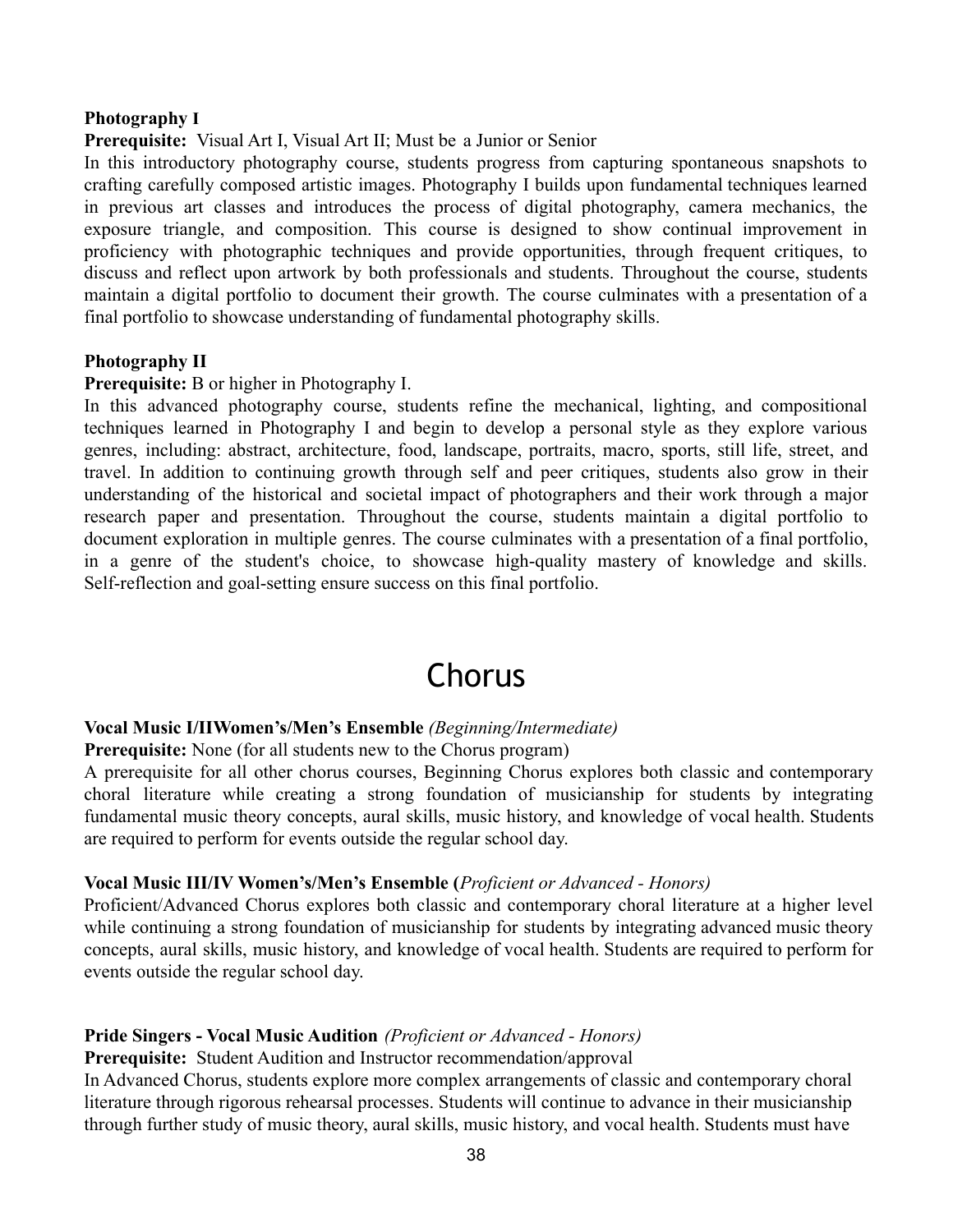completed an audition before beginning this course. Students are required to perform for events outside the regular school day.

Honors Choral Arts courses are intended to be more challenging than the standard Chorus curriculum and expect students to understand and perform with complexity and skill. In addition, they are to provide multiple opportunities for students to take greater responsibility for their learning. Honors Choral Art classes are distinguished by a difference in the quality expectation of the work, not merely an increase in quantity.

## Theater/Performing Art Courses

#### **Theatre Art I: Introduction to Drama and Theater** *(Beginning)*

#### **Prerequisite:** none

This class offers a general overview of theatre, introduces elementary concepts, methods, theatrical terminology, and discipline, and explores the creative process. Students will study the origins of modern drama, and develop basic skills in all areas of theatre. A primary goal of this course is to develop an appreciation and understanding of the history and development of playwriting. Participants are given an opportunity to stretch their imagination, focus creative energy, and work alone and in groups to tell stories and bring characters to life. Students are encouraged to attend outside performances.

#### **Technical Theater I** *(Beginning)*

#### **Prerequisites:** Theater I and teacher approval

Technical Theater I is a course designed to provide learners with a basic understanding of the aesthetics and practical application of all phases of technical production. This would include the study of visual aesthetics, the physical theater, scene design (construction and painting), costuming/makeup, lighting, sound engineering, and backstage organization and crew responsibilities. Production work is required. An emphasis will be placed on theater safety. Class time will be divided between classroom and actual work in the theatre. Enrollment in the course constitutes agreement to fulfill all curricular, co-curricular, and extracurricular requirements. Successful completion of this course will enable students to recognize the interdependence of all theatrical elements, and the role of a technical director and a technician in the rehearsal and performance process of a show.

#### **Technical Theatre II**

#### **Prerequisite:** Technical Theatre I

Technical Theater II continues to build upon the skills learned in Technical Theater I. After completion of this course, students should have a solid understanding of all operations in the theatre and have the core skills to assist with any event that occurs in the theatre space. Working/running tech for Pine Lake Shows is a part of this class and requires a commitment to work shows outside of the school day.

#### **Beginning Acting** *(Beginning, Intermediate)*

#### **Prerequisite:** Audition required

Students who have completed Theatre 1 may audition into the acting program. Beginning Acting is an Arts Participation course designed to teach the basic skills, concepts, and methods of modern realistic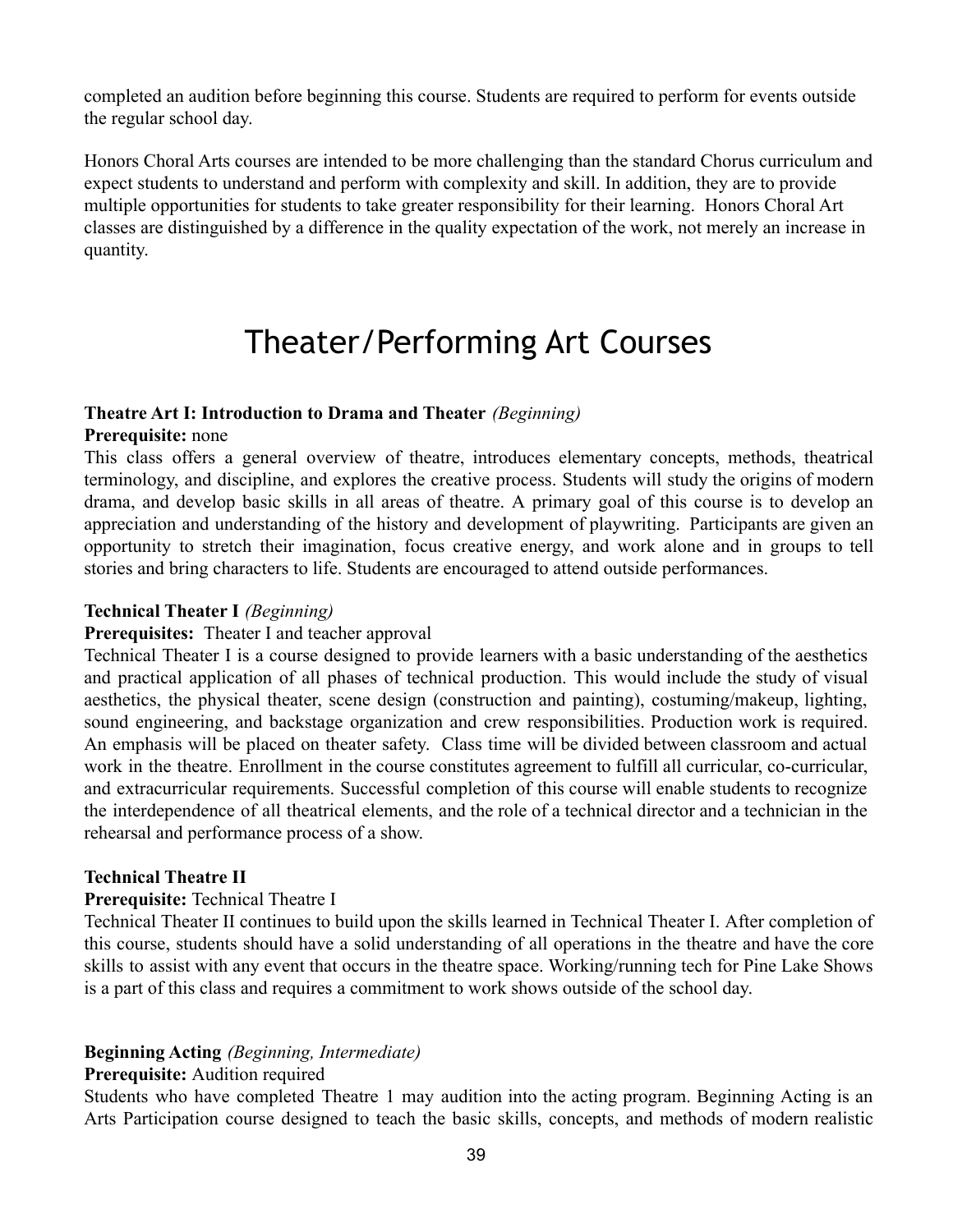acting techniques. Beyond that, however, the class will provide students the opportunity to strengthen those powers of concentration, focus, analysis, imagination, creativity and empathy that are critical to every art form. This is a performance based course. Students are placed into this class based on skill not grade level.

#### **Advanced Acting** *(Proficient, Advanced)*

#### **Prerequisite:** Beginning Acting or Acting teacher recommendation

This is a performance-based course designed for highly-motivated, experienced drama students. Participants will study advanced acting techniques and script analysis, complete directing and design projects, and engage in detailed, critical evaluation and focused research. Coursework includes participation in other performances outside the regular class schedule.

#### **Musical Theatre**

#### **Prerequisite:** Successful completion of Theatre I

This course will introduce the student to the dynamic world of musical theatre through song analysis and acting the song, class exercises for the body and the voice, as well as an initial look at both classic and contemporary musical theatre style, structure and content with an overall emphasis on performance. Course is performance based and performances outside the school day will be required a couple of times per year.

#### **Stage Makeup and Costuming**

#### **Prerequisite:** Theatre I and Teacher Recommendation

Students will learn the basics and origin of stage makeup and be responsible for implementing different kinds of makeup designs from basic to advanced (prosthetics, etc.) Students will also learn the basics of costuming: color, design, time period, etc. Time served outside the classroom on school shows may be required. There will be a fee to participate in this course to cover some of the materials cost.

#### **Dance**

#### **Prerequisite:** none

To provide the Beginning/Intermediate/Advanced dancer with study, further training, knowledge and application in various dance styles (creative movement/ballet, jazz, etc.), with strong emphasis in terminology, proper alignment, anatomy, musicality, expression, aesthetic, cultural content, dance history and technical proficiency. A comprehensive dance arts program provides students with the ability to develop critical thinking skills and draws upon core academic areas to solve problems of creation, design, and execution. All students are expected to do work that reflects development artistically, disciplined training, creative exploration, and self-discovery. Students develop individual expression and the ability to work collaboratively to achieve common artistic goals.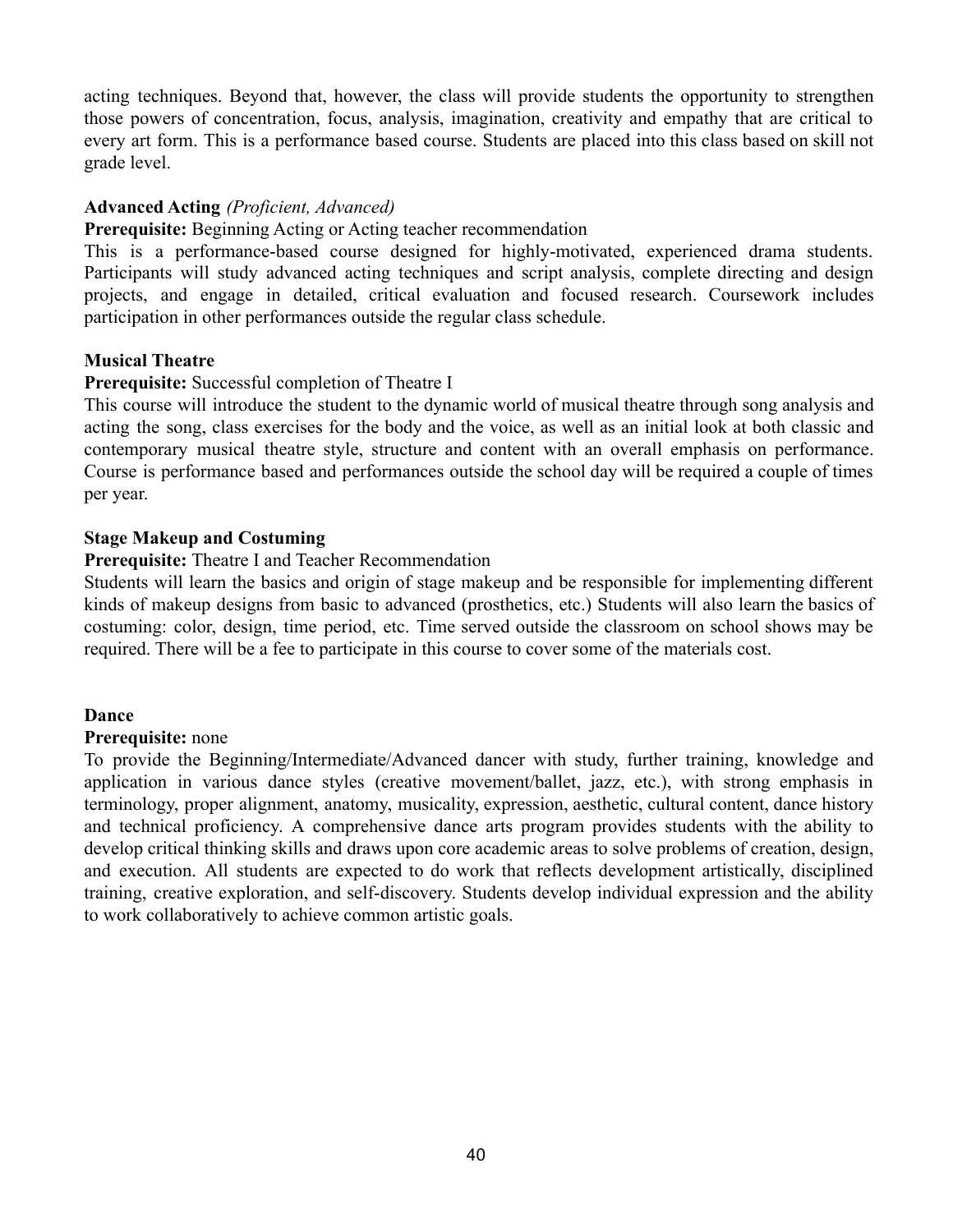## Music Courses

#### **Symphonic Band- Winds**

**Prerequisite:** Successful completion of MS Intermediate Band and director recommendation/approval. This performance ensemble is designed for Upper School brass and woodwind players who have achieved an intermediate level of playing and wish to continue to refine technique and musical skills. This course is aligned to the North Carolina Essential Standards for Music at the proficient and advanced levels. Students in this course may perform in small groups and as soloists in addition to performances as an ensemble at several concerts during the year, including pep band for 1-2 home football games. Depending on enrollment numbers, band classes may be combined.

#### **Symphonic Band- Percussion**

**Prerequisite:** Successful completion of MS Intermediate Band and director recommendation/approval. This performance ensemble is designed for Upper School percussionists who have achieved an intermediate level of playing and wish to continue to refine technique and musical skills. This course is aligned to the North Carolina Essential Standards for Music at the proficient and advanced levels. Students in this course will learn percussion specific techniques applicable for playing in a drumline as well as a concert band percussion section. Students may perform in small groups and as soloists in addition to performances as an ensemble at several concerts during the year, including pep band for 1-2 home football games. Depending on enrollment numbers, band classes may be combined.

#### **Beginning Band**

#### **Prerequisite:** None

Beginning Band is a performance group for students that have no prior experience with playing a band instrument, but wish to learn a woodwind, brass, or percussion instrument. This course is also open to students who do have experience with playing band instruments, but are interested in learning a new instrument, in addition to playing their current instrument in Symphonic Band. It is open to all upper school students. Beginning band places emphasis on learning beginning technique for their instrument, and the applied music theory and note reading skills needed for performance. Students may perform in small groups and as soloists in addition to performances as an ensemble at several concerts during the year.

#### **Beginning Strings**

#### **Prerequisite:** No prerequisite required

Beginning Strings is a performance group for students that have no prior experience with playing a stringed instrument, but wish to learn the violin, viola, cello, or string bass. It is open to all middle school students. This beginning string ensemble places emphasis on learning beginning technique for their instrument, and the applied music theory and note reading skills needed for performance. Students will perform in a group setting during the daily schedule, and join larger string ensembles for community concerts and other school events. This course requires participation in evening concerts and performances throughout the school year.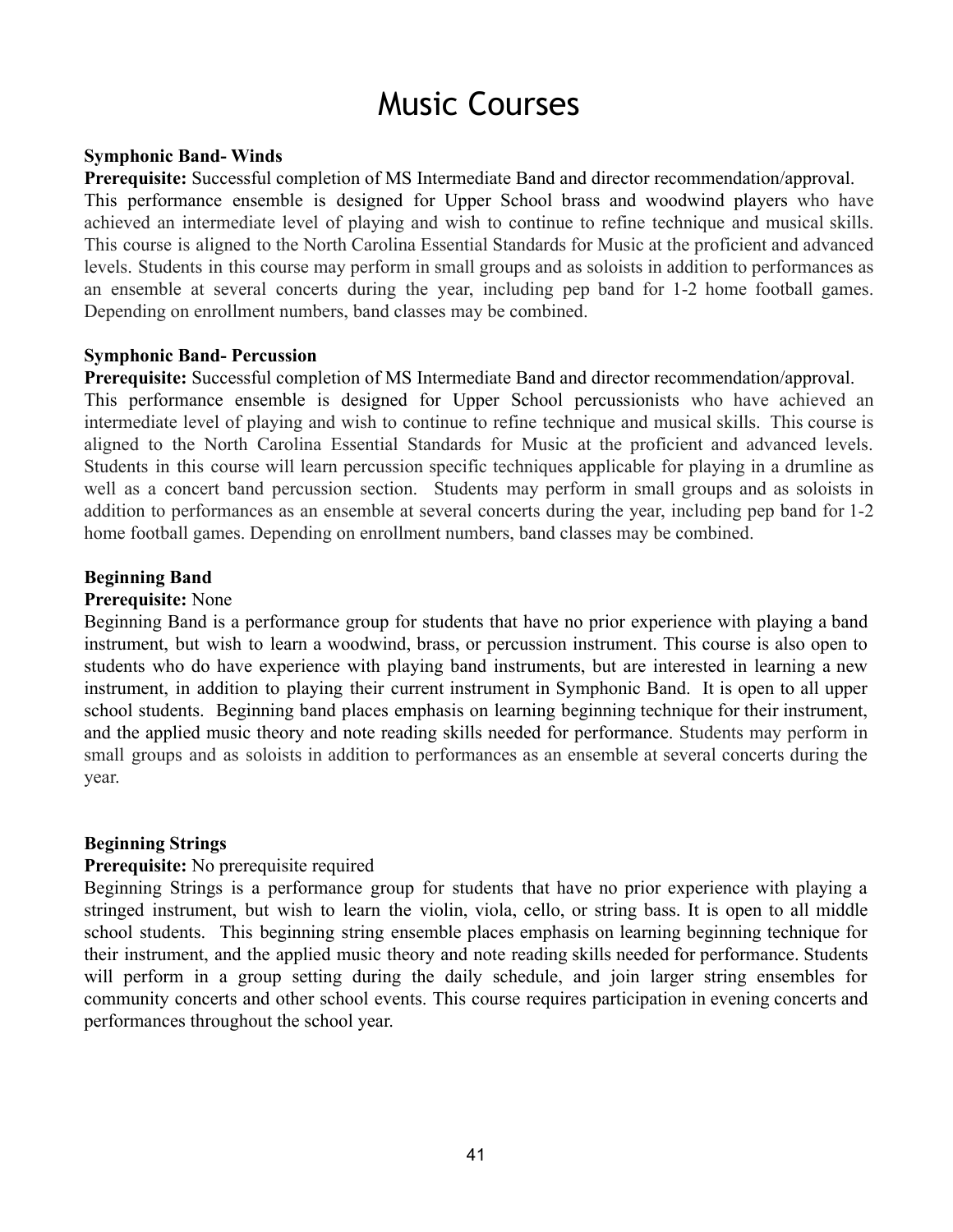#### **Strings Foundations:**

**Prerequisite:** Beginning Strings or Lower School Orchestra and Director recommendation/approval This performance ensemble is designed for the rising middle school student who began violin, cello, viola, or bass lessons at the elementary school level, or for a beginning high school student without prior string experience, pending director approval. This course is designed to provide the advanced string techniques and ensemble skills needed to participate in our middle and upper school orchestra ensembles. Students will perform together daily in the classroom setting, and join large ensembles for community concerts and other school events. This course requires participation in evening concerts and performances throughout the year.

#### **Strings Intermediate**

**Prerequisite:** Beginning Strings or Strings Foundations and Director recommendation/approval Intermediate Strings is a middle school performance group that includes violin, viola, cello, and string bass and places emphasis on the development of the ensemble skills needed to perform as an orchestra. Students focus on applied string technique, and applied music theory and history in the orchestra setting. String Ensemble activities may include appearances at school and community concerts, chamber music concerts, and music festivals. Students may be required to attend after school rehearsals and scheduled performances.

#### **Strings Proficient or Advanced**

**Prerequisite:** Intermediate Strings and Director recommendation/Audition required

Advanced and Proficient Strings is a performance group for advanced middle school and high school students that have prior experience in violin, viola, cello, and string bass. This string orchestra classroom places emphasis on the development of advanced string technique, and applied music theory and history. These orchestras perform full and string orchestra pieces, and often combine for large orchestral works. String Ensemble activities may include appearances at school and community concerts, chamber music concerts, and music festivals. Students may be required to attend after school rehearsals and scheduled performances. Although the course is designed for strings only, brass, woodwinds, and percussion may be added for performances.

#### **AP Music Theory (11th and 12th grades only)**

**Prerequisite:** a minimum of 2 consecutive years of study in a chorus, band, or orchestra class, immediately preceding this course. Students must be able to read music. Subject to instructor approval.

The AP Music Theory course focuses on concepts and skills emphasized within introductory college music theory courses, with the goal of helping students become sophisticated and thoughtful music listeners, performers, and composers. AP Music Theory students learn to recognize, understand, describe, and produce the basic elements and processes of performed and notated music. To become proficient with these skills, students need to consistently practice applying course concepts through aural analysis, score analysis, sight-singing, dictation, and composition. Students who take this course will be expected to take the AP Music Theory exam in May.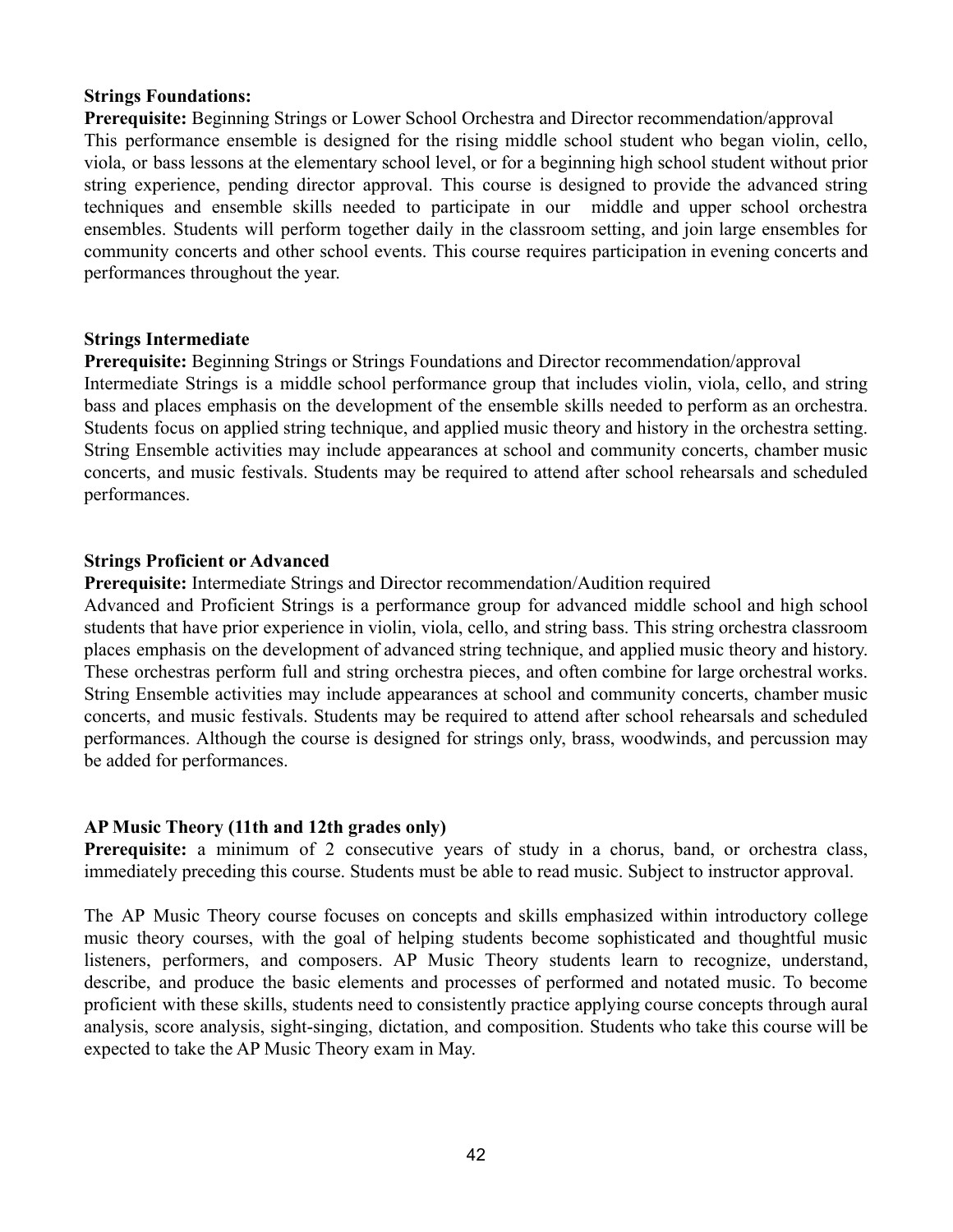## Yearbook

**Prerequisites**: Recommendation letter from a teacher identifying work ethic and personal strengths In this course, students will explore design through the production of the school annual. However, assignments will not be limited only to the yearbook. Students will learn to operate a digital camera, write captions, headlines and body copy, design layouts, and learn graphic arts for yearbook publishing. Students on the yearbook staff will learn skills that can be included in a resume for any positions that involve desktop publishing and graphic arts. Students can take this course for all four years of high school. This course **will** require students to attend after school activities in order to meet deadlines.

## Physical Education/Elective Courses

#### **Health/Physical Education**

#### **Prerequisites:** None

This course teaches student's behaviors that contribute to a healthful lifestyle and an improved quality of life. There are two major components to this course: health and physical education. Each component is further divided into different content areas to include: stress management, substance abuse, nutrition and weight management, self-protection, relationships, personal fitness, games and sports. This is a course required for all students prior to graduation.

#### **Weight Training for Athletes**

#### **Prerequisites:** completion of H/PE

This course is designed to improve the core strength and cardiovascular fitness, agility and flexibility, and basic skills and concepts of students playing athletics. This course will focus on development of the major muscle groups through free weight training as related to sport specific movements as well as speed and agility development. The students will learn about training intensity and volume, training zones, Olympic lifting, kettlebells, plyometric training, basic speed and agility work as well as sports nutrition.

#### **Sports Psychology**

#### **Prerequisites:** Successful completion of H/PE

This course will provide students with knowledge about psychological factors that affect performance in sports such as motivation, concentration, focus, confidence, anxiety, and relaxation. Students will also be introduced to mental skills that will enhance performance, make athletic participation more enjoyable, and learn skills that can be transferred to other aspects of their lives. Specific skills to be covered in this class will include: how to set measurable goals and strategies to achieve them, visualization and imagery techniques, leadership, team-building, and how to best cope and recover from injuries.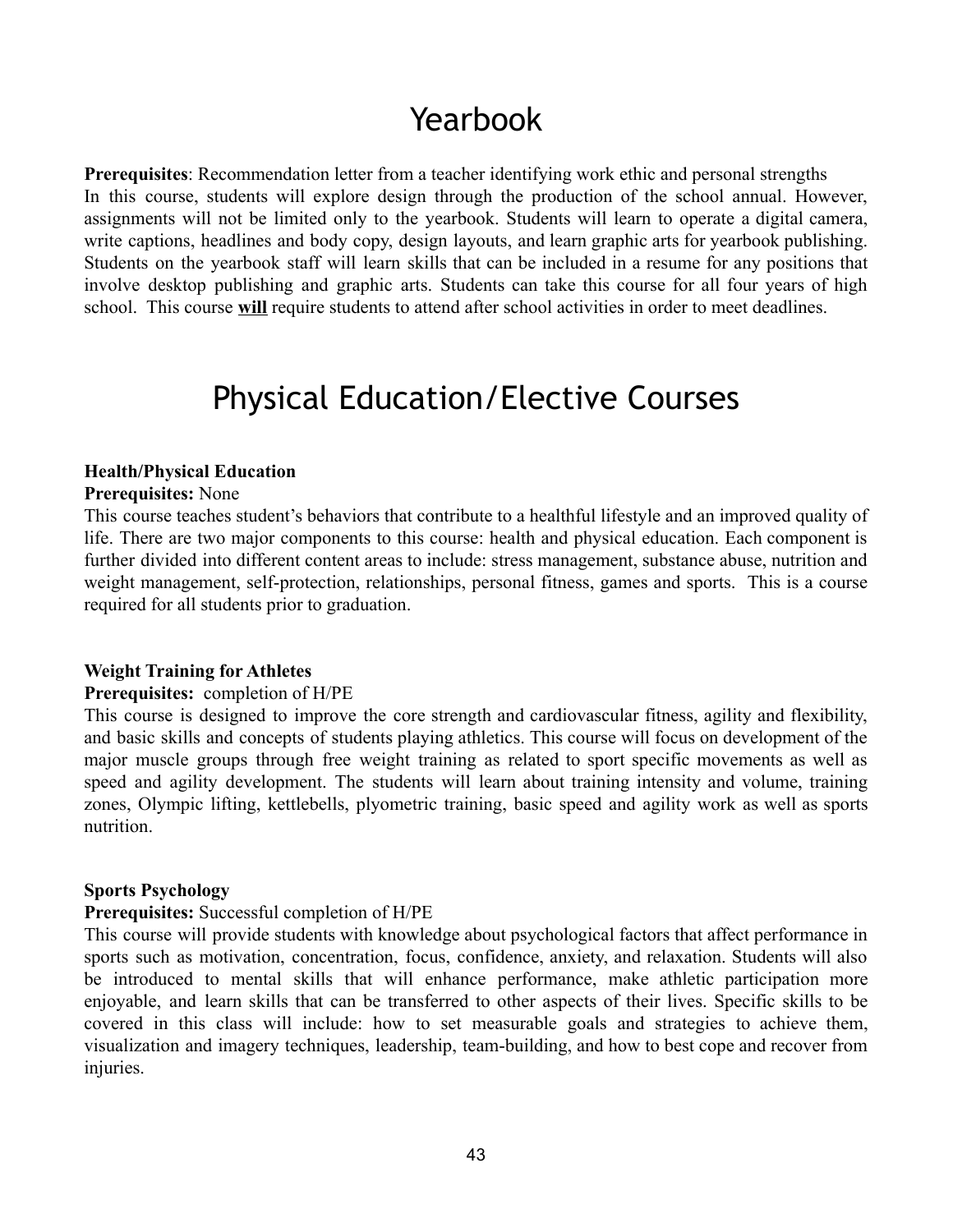#### **Media and Broadcasting**

#### **Prerequisites:** Successful completion of English I

This class is designed to provide students with the opportunity to explore and understand the benefits of speed/Agility/strength training for team sports. The students will participate in various physical activities and learn a variety of fitness habits that promote a healthy lifestyle. This class is designed to meet the physical, mental, and social needs of the whole student. The primary objectives are to improve athleticism, increase knowledge and skills of team sports, and develop awareness of health practices.

#### **Freshman Seminar**

#### **Prerequisites:** None

Freshman Seminar is designed to assist freshmen in a successful transition to high school and in planning for a purposeful life. A major concentration of the course is helping students to project into the future and realize how today's actions may have long term consequences. Potential topics covered may include growth mindset, study skills, career exploration, college readiness, self awareness, conflict resolution and public speaking.

## Occupational Course of Study (OCS Program)

**Description**: The Future-Ready Occupational Course of Study (FR- OCS) is intended to meet the needs of a small group of students with disabilities who need a modified curriculum that focuses on post-school employment and independent living. The OCS is a modified standard course of study consisting of sixteen courses in English, mathematics, science, and occupational preparation. Students are also required to complete career/technical education credits (4), History, healthful living and electives needed to complete graduation requirements. Each student must complete 600 hours total towards graduation; 150 hours of school-based vocational training, 225 hours of community-based training and 225 hours of paid employment. Each student will also produce a career portfolio documenting completion of course of study requirements.

#### **English**

This course is intended for Occupational Course of Study (OCS) students who will be working with both their face- to-face classroom teacher and an NCVPS online teacher.

Students will gain mastery of curricular concepts through a survey of world literature. Through the examination of vocabulary, literary genres including short stories, novel excerpts, and mythology, textual analysis through poetry, drama, fiction and nonfiction, persuasion and argumentation, presentation techniques, argumentative writing, research and media skills, the student will explore, examine, and participate in multimodal expression.

#### **English II**

This course is intended for Occupational Course of Study (OCS) students who will be working with both their face- to-face classroom teacher and a NCVPS online teacher.

Students will gain mastery of curricular concepts through a survey of world literature. Through the examination of vocabulary including prefixes and suffixes, literary genres including fables and short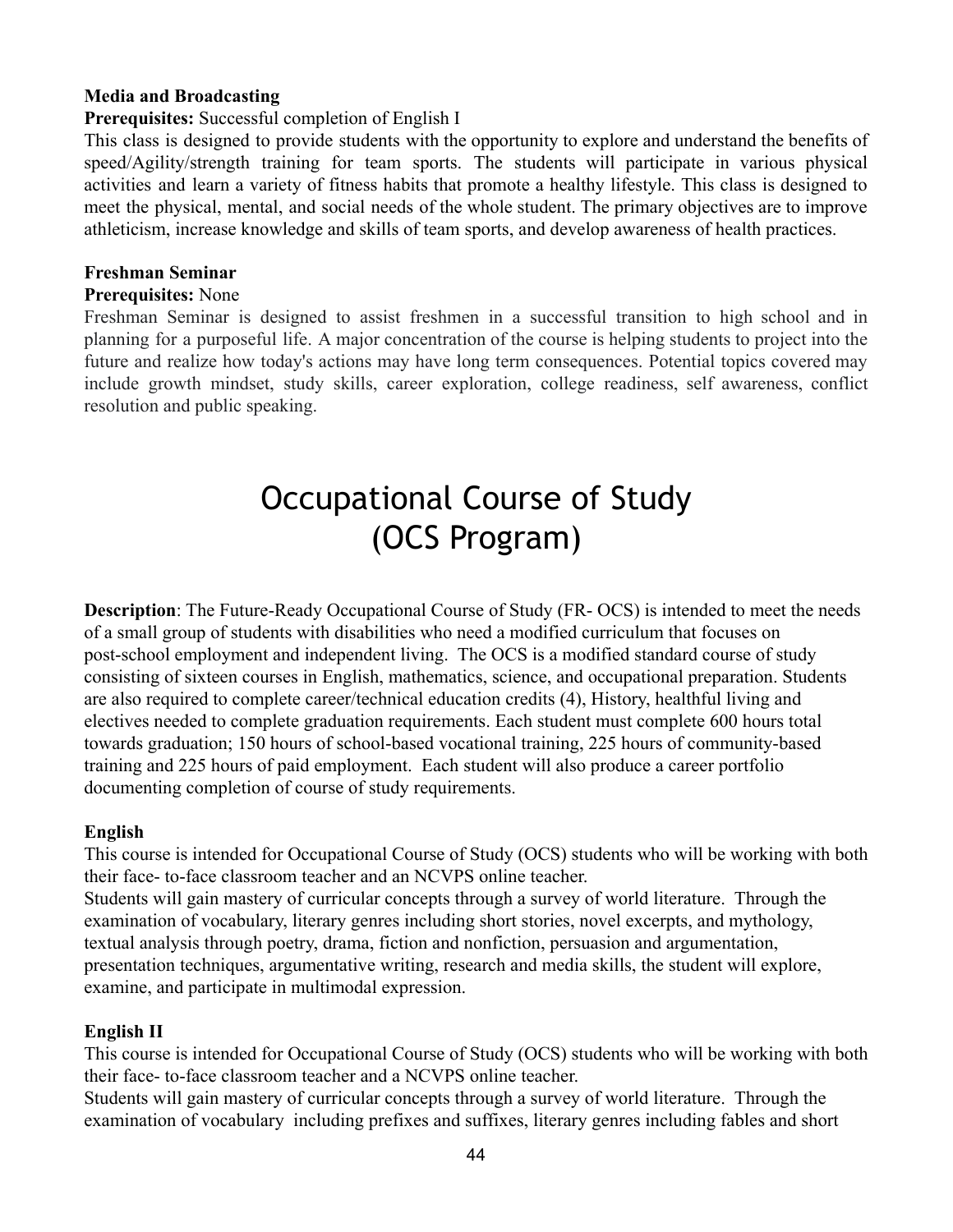stories, textual analysis through poetry, drama, fiction and nonfiction, persuasion and argumentation, presentation techniques, cause and effect writing, and research focusing on global awareness, the student will explore, examine, and evaluate a wide variety of modes of expression. Technology skills will be honed through the course.

#### **English III**

Students in Occupational English III, read, write, and orally express information required in a variety of daily living and employment settings. They identify main concepts and supporting information from printed material. They examine the speaking skills expected in a variety of settings and demonstrate effective oral communication in each. In addition, students will: expand proficiency in basic sentence and paragraph writing as applied to a variety of functional, independent living and employment tasks.

#### **English IV**

Students in Occupational English IV integrate oral, written and visual skills to communicate effectively in a variety of daily living and employment situations. They employ visual communication skills to locate and research information. Occupational English IV students will: expand verbal communication skills, write logical and sequential reports, expand comprehension of functional vocabulary to include legal, medical, tax and insurance terms, read and comprehend directions and other printed material for daily living and employment tasks, complete personal forms and applications, use computer technology to enter and edit information on a spreadsheet to communicate online.

#### **Introduction to Math I**

Occupational Intro to Mathematics I continue the study of: a) Computation: reading, writing, counting, and the mathematical skills using whole numbers, decimals, fractions, and percents; b) Financial Management: recognizing and identifying basic financial information; c) Time and Measurement; d) Independent Living; and e) Technology. Students will acquire these skills through hands-on approaches and cooperative learning within the classroom and community. Application of these skills is necessary for independent living and successful employment.

#### **Locally Developed Math Elective**

This course is intended for Occupational Course of Study (OCS) students who will be working with both their face-to-face classroom teacher and an NCVPS online teacher. The Locally Developed Math Elective course teaches Common Core Standards for math and prepares students for the subsequent course, Math 1. Successful completion of both the Locally Developed Math Elective Course and Math 1 will fulfill the Math 1 requirement. Students will receive two credits: Locally Developed Math Elective as an elective credit and Math 1 as the Math 1 credit.

#### **Math I**

This course is intended for Occupational Course of Study (OCS) Students to gain understanding of course concepts including operations with polynomials and matrices, creation and application of linear functions and relations, algebraic representations of geometric relationships, and an introduction to nonlinear functions. Students will describe and translate among graphic, algebraic, numeric, tabular, and verbal representations of relations and use those representations to solve problems. Technology, from videos and manipulatives to calculators and application software, will be used regularly for instruction. This course is designed to be implemented in a blended learning environment with collaborative instruction delivered by an online highly-qualified Mathematics teacher as well as a face-to-face OCS teacher.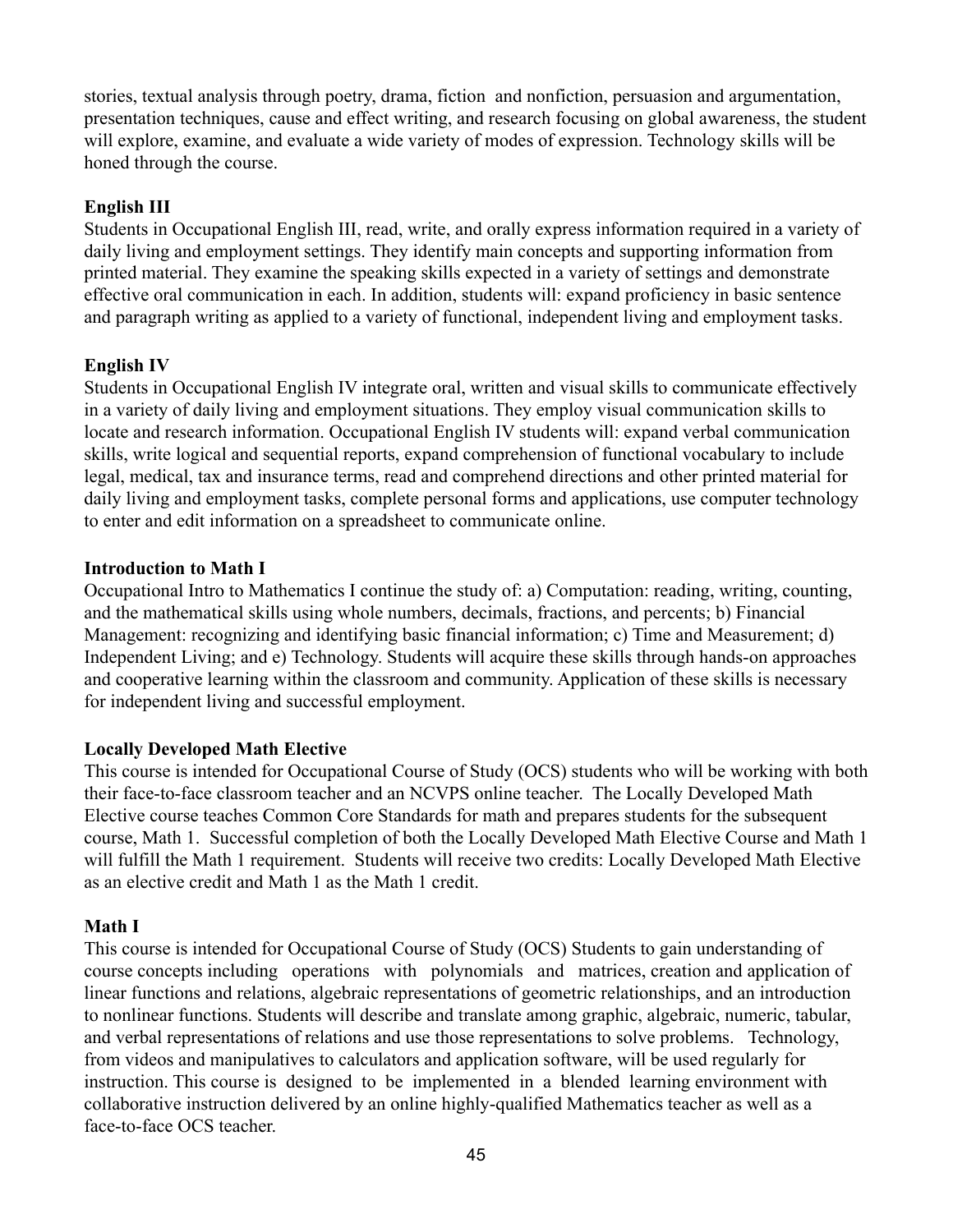#### **Financial Management**

This course is the study of computation and the application of these skills for independent living and successful employment. More emphasis is placed on application and problem solving in the areas of financial management, reading and interpreting schedules, time and measurement and independent living using technology, hands-on approaches and cooperative learning

#### **Employment Preparation I: Science**

This course is designed to introduce students to the fundamental attitudes, behaviors, and habits needed to obtain and maintain employment in their career choice and make career advancements. Students will participate in school-based learning activities including work ethic development, job-seeking skills, decision-making skills, and self-management. Students will be involved in on campus vocational training activities such as school factories, work-based enterprises, hand-on vocational training in Workforce Development Education courses and the operation of small business. Formal career planning and development of knowledge regarding transition planning begins in this course and continues throughout the strand of Occupational Preparation courses.

#### **Employment Preparation II: Citizenship IA/IB**

This course emphasizes the development of skills generic to all career majors' resource management, communication, motor skills, teamwork, sensory skills, problem solving, cultural diversity, information acquisition/management, and self-management. This course content is focused on providing students with a repertoire of basic skills that will serve as a foundation for future career application. Students will expand their School-based learning activities to include on-campus jobs and begin some work-based learning activities. Job seeking skills will also continue to be refined.

#### **Employment Preparation III: Citizenship IIA/IIB**

This course is designed to allow students to continue the development and begin the application of skills learned in Occupational Preparation I and II. Work-based learning activities are provided including community-based training, job shadowing, job sampling, internships, situational assessment, cooperative education, and apprenticeships. These work-based activities allow students to apply employability skills to competitive employment settings and demonstrate the effectiveness of their work personality. Multiple opportunities for leadership development and self-determination are provided. This course counts as 2 credits toward a high school diploma in the Occupational Course of Study and is available only to students in this course of study.

#### **Employment Preparation IV: Math**

This course gives the students the opportunity to synthesize all the skills acquired in previous Occupational Preparation courses and apply them to their personal career choice. This course allows students to solve work-related problems experienced in competitive employment, practice self-advocacy skills and master the theoretical and practical aspects of their career choice. Students finish completing the 360 hours of integrated competitive employment in a community setting required for successful completion of the Occupational Course of Study. Students also will develop a job placement portfolio that provides an educational and vocational record of their high school experience.

#### **Applied Science:**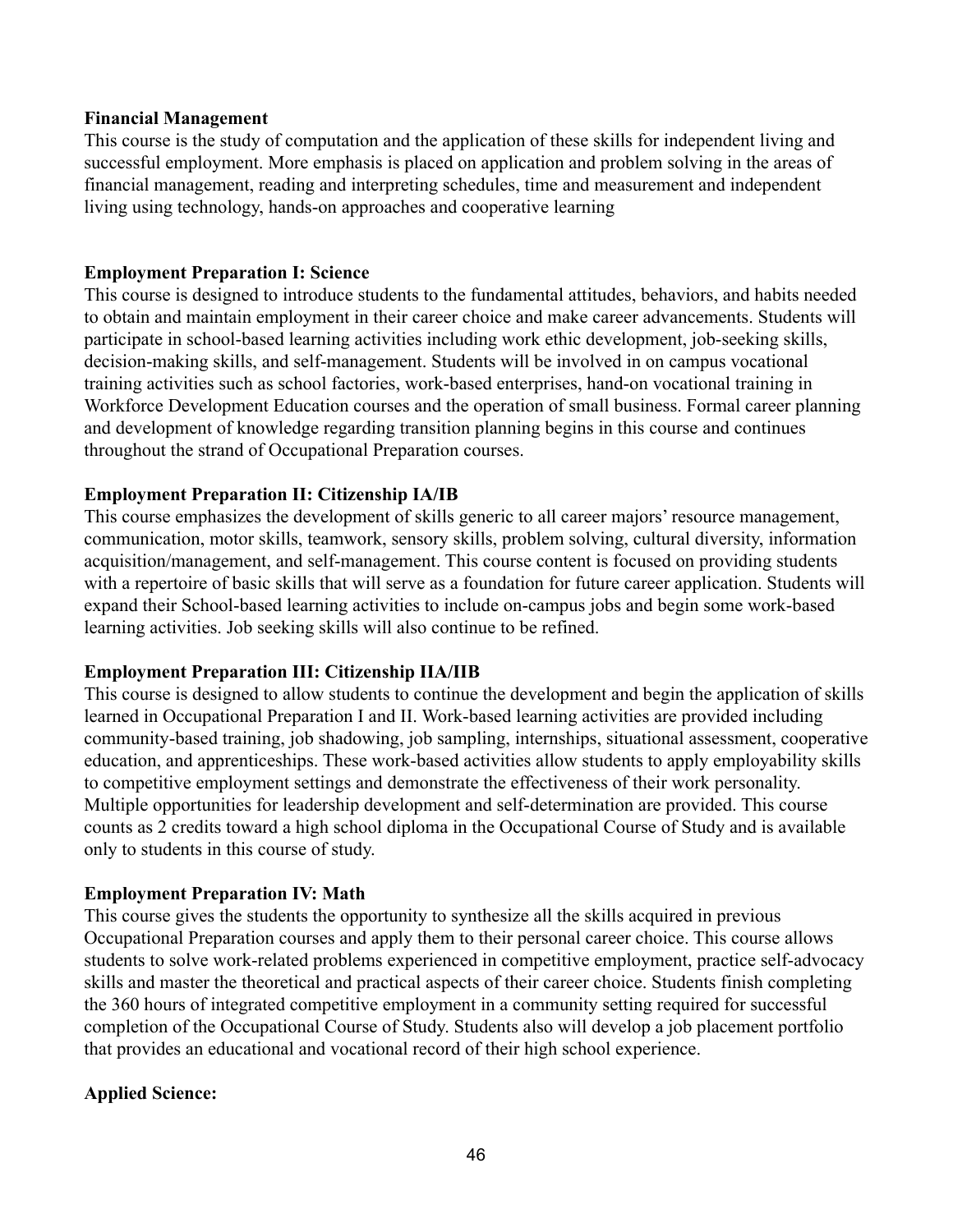This course is designed to provide students with the knowledge necessary to practice safety in all areas of life and maintain a healthy lifestyle. Students will also receive instruction in the provision of first aid assessing medical care. Students will have opportunities to apply skills in the area of healthy living and safety to various situations within the home, community and workplace.

#### **Self Advocacy**

Students in this Self-Advocacy course will use self-determination skills that are essential for achieving independence and successful adult outcomes. The organization of the course will provide for opportunities to integrate previously learned skills with new concepts. Instructional emphasis will be placed on the application and generalization of self-determination skills to post school environments

## **Extended Content Standards(ECS) Program**

The Extended Content Standard (ECS) program is designed for students who have a significant cognitive disability. ECS classrooms are typically smaller settings with fewer students so teachers are able to focus on specific individual needs. Students enrolled in the ECS classroom participate in an alternate curriculum called the Extended Content Standards of the North Carolina Standard Course of Study. This curriculum teaches the essential elements of the traditional course of study (English, Math, Science, Social Studies), along with addressing other educational needs to prepare students for real-life areas such as employment, independent living, and recreation/leisure.

Students enrolled in ECS leave high school with a Graduation Certificate, and participate in graduation exercises with their peers. Students in ECS do NOT receive a North Carolina Diploma. Students with disabilities, including those who are enrolled in ECS, are eligible to remain in school through the end of the academic year during which the student turns 22 years of age. (NC G.S. 1501-1.2)

#### **Certificate Courses: NC Extended Content Standards**

#### **Skills in Independent Living**

This course is designed to assist students in developing competencies in the following areas: money-management, purchasing, cooking, laundry, cleaning, proper eating habits, appropriate manners, grooming, transportation, and mobility.

#### **Vocational Experience**

This course for students in special education is to develop entry-level job skills and competencies. The competencies include student assessment, career exploration, and employability skill development. After students identify job interests and develop job-seeking skills, they may be placed at a work site. Low Incidence Prerequisites are: (1) work related behaviors, (2) employment adjustment.

#### **Employment Adjustment**

Students participate in on-campus jobs based on IEP goals to build job related skills.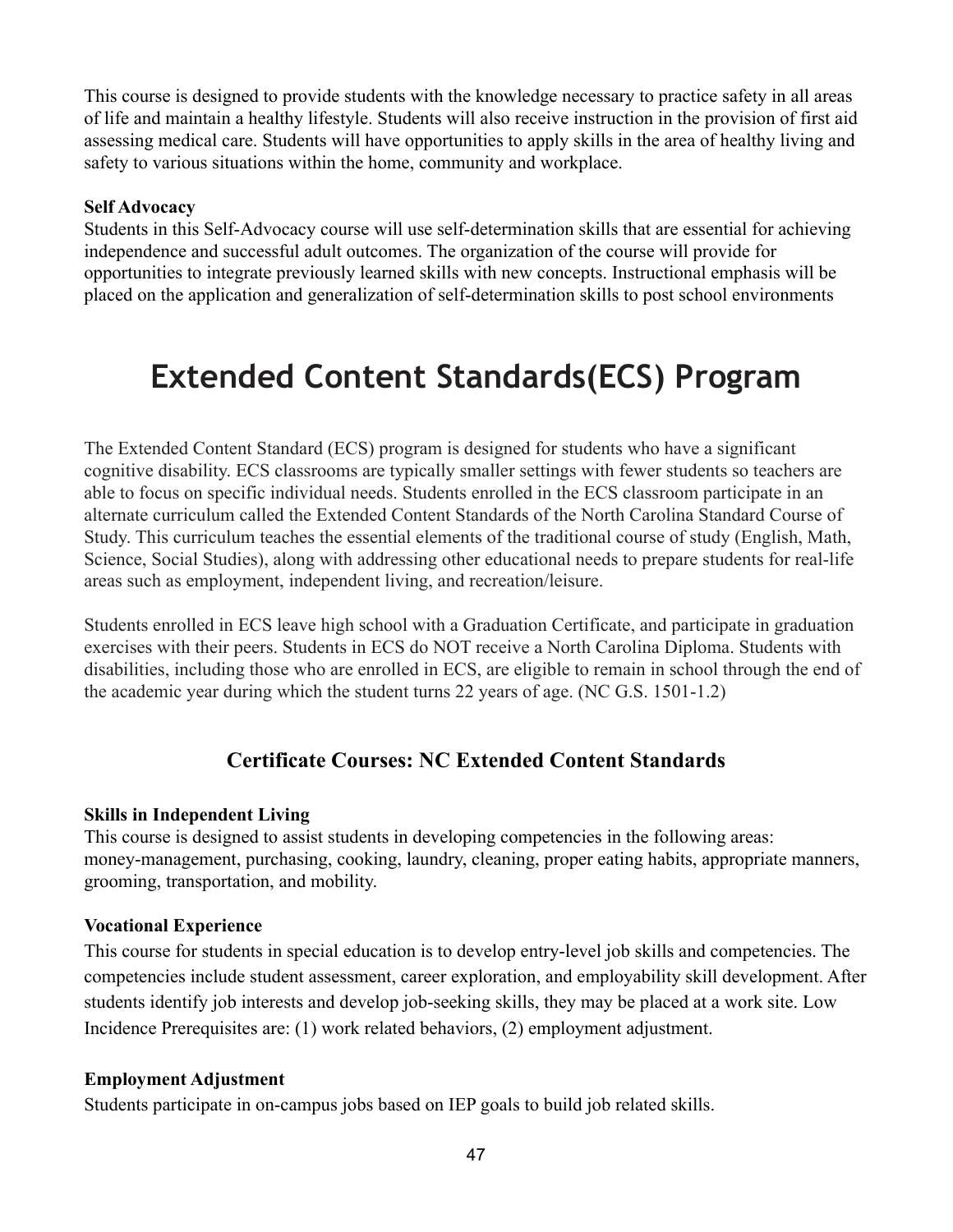#### **Work Related Behavior**

This curriculum concentrates on work related behaviors. The school setting environment is organized to promote independence and skill building. Students are assisted in developing a sense of organization, dependability, speed, and quality of production as reflected in a student's IEP.

#### **Socialization Leisure Skills**

The socialization curriculum concentrates on work related behavior. The curriculum includes assuming the roles associated with the development of acceptable manners, recognition and respect for authority, development of self-responsibility, and appropriate expression of emotions.

#### **Physical Education**

This course is designed to help students receiving special education services develop physical and social skills. The student learns to understand and accept limitations: correct problems where possible, develop skills in sports and games suitable to limitations, and develop knowledge and appreciation of body mechanics.

#### **English/Language Arts I - IV**

This academic course focuses on the development of skills needed for communication and comprehension in functional reading and writing. Emphasis is on enabling the student to interact with his environment independently to the extent of his abilities.

#### **NC Math 1A & NC Math 1B**

This course is designed for students to understand and demonstrate number and quantity by using unit rate to identify quantities, demonstrate seeing structures in systems, creating equations, and reasoning with equations and inequalities equivalent expressions, understanding inequalities and solving equations/inequalities.

#### **Financial Management**

Students in the ECS program will understand the difference between wants and needs. Make spending decisions based on priority needs and wants. Understand that money comes from working. Identify individual and family sources of income. Students will cover applying processes of documenting time worked and amount of money earned (paper and electronic), apply budgeting skills, set simple financial goals, use strategies to manage money.

#### **Earth Science**

Students in the ECS program will explain the Earth's role as a body in space. Explain how processes and forces affect the lithosphere. Understand how human influences impact the lithosphere. Explain the structure and processes within the hydrosphere. Evaluate how humans use water. Understand the structure of and processes within our atmosphere. Analyze patterns of global climate change over time. Explain how the lithosphere, hydrosphere, and atmosphere individually and collectively affect the biosphere. Evaluate human behaviors in terms of how likely they are to ensure the ability to live sustainably on Earth.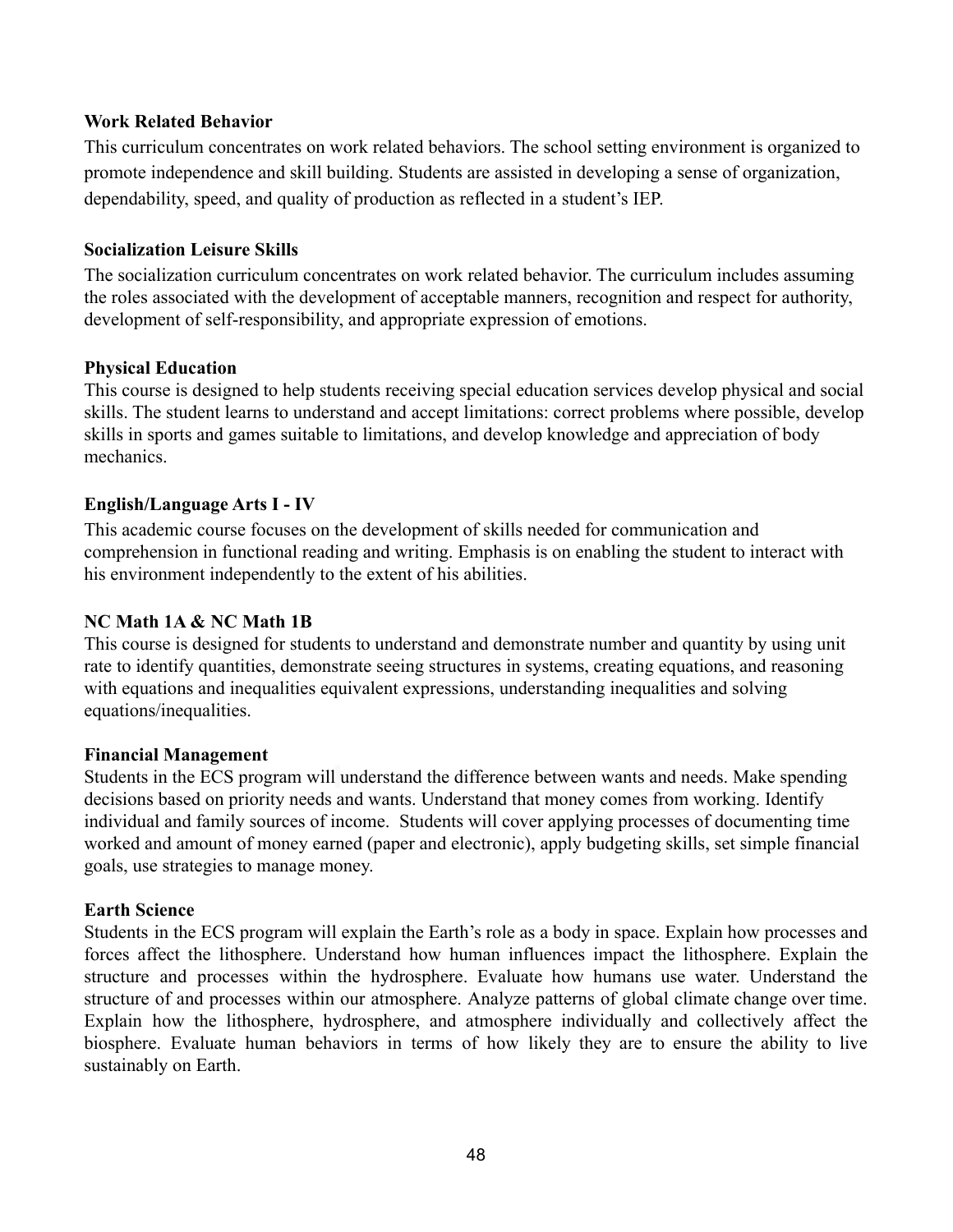#### **Life Science**

This course is designed for students to understand and apply safety measures and procedures in a variety of situations in the community and home, apply skills associated with providing simple first aid and obtaining medical treatment when needed and apply the skills needed to practice healthful living and good nutrition.

#### **Biology A and B**

This course is designed for students to understand the structures and functions of living organisms and understand how living things interact with and within their environments. Students in the ECS program will understand how living things interact with and within their environment. Understand structures and functions of cells and understand the impact of human activities on the environment. Students will focus on understanding structures and functions of living organisms, the interdependence of living organisms within their environments and the impact of human activities on the environment.

#### **Civics/Government**

Students in the ECS program will understand the roles authorities have in enforcing individual rights, rules and laws for the common good. Analyze how the government helps and protects its citizens. Understand how democracy depends upon the active participation of citizens.

#### **American History I & II**

Students in the ECS program will understand the creation and development of the United States over time.

#### **American History I**

This course is designed for students to understand the creation and development of the United States over time through the use of chronological thinking and historical comprehension.

#### **American History II**

This course is designed for students to understand the creation and development of the United States over time through the use of historical research and historical analysis and interpretation.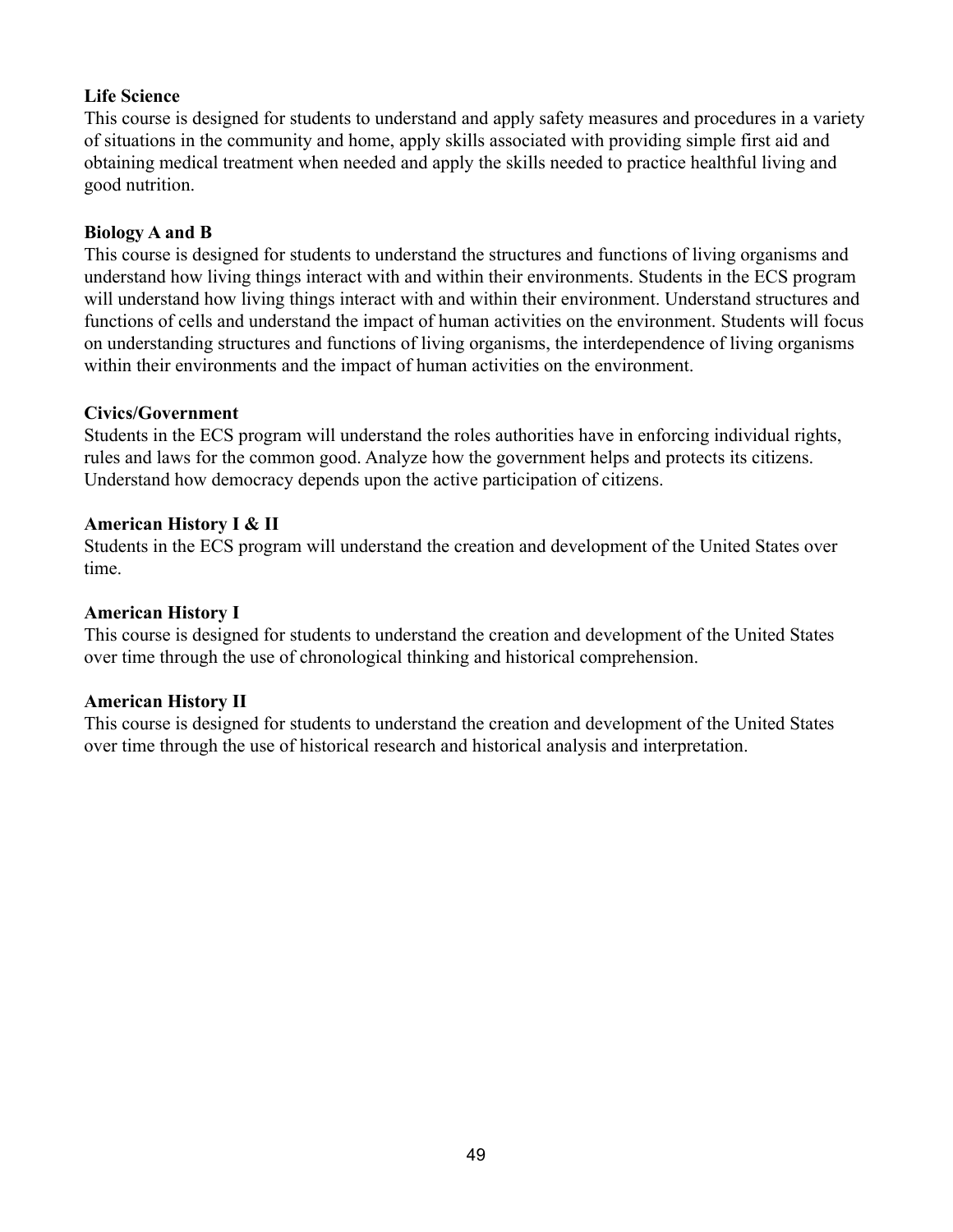## Appendix A – Planning Worksheet **Upper School Planning Worksheet Pine Lake Preparatory**

| Subject                  | <b>Ninth</b> | Credit       | <b>Tenth</b> | Credit | Eleventh | Credit | <b>Twelfth</b>        | Credit       |
|--------------------------|--------------|--------------|--------------|--------|----------|--------|-----------------------|--------------|
| Area                     | Grade        |              | Grade        |        | Grade    |        | Grade                 |              |
|                          | Course       |              | Course       |        | Course   |        | Course                |              |
| <b>Art Focus</b>         |              |              |              |        |          |        |                       |              |
| English                  |              |              |              |        |          |        |                       |              |
| Healthful<br>Living      | Health/PE    | $\mathbf{1}$ |              |        |          |        |                       |              |
| Mathematics              |              |              |              |        |          |        |                       |              |
| Science                  |              |              |              |        |          |        |                       |              |
| Social<br><b>Studies</b> |              |              |              |        |          |        |                       |              |
| Spanish                  |              |              |              |        |          |        |                       |              |
| Technology               |              |              |              |        |          |        | Ethics/Multi<br>media | $\mathbf{1}$ |
| Service<br>Hours         | 40 Hours     |              | 40 Hours     |        | 40 Hours |        | 40 Hours              |              |
| Credits<br>Earned        |              |              |              |        |          |        |                       |              |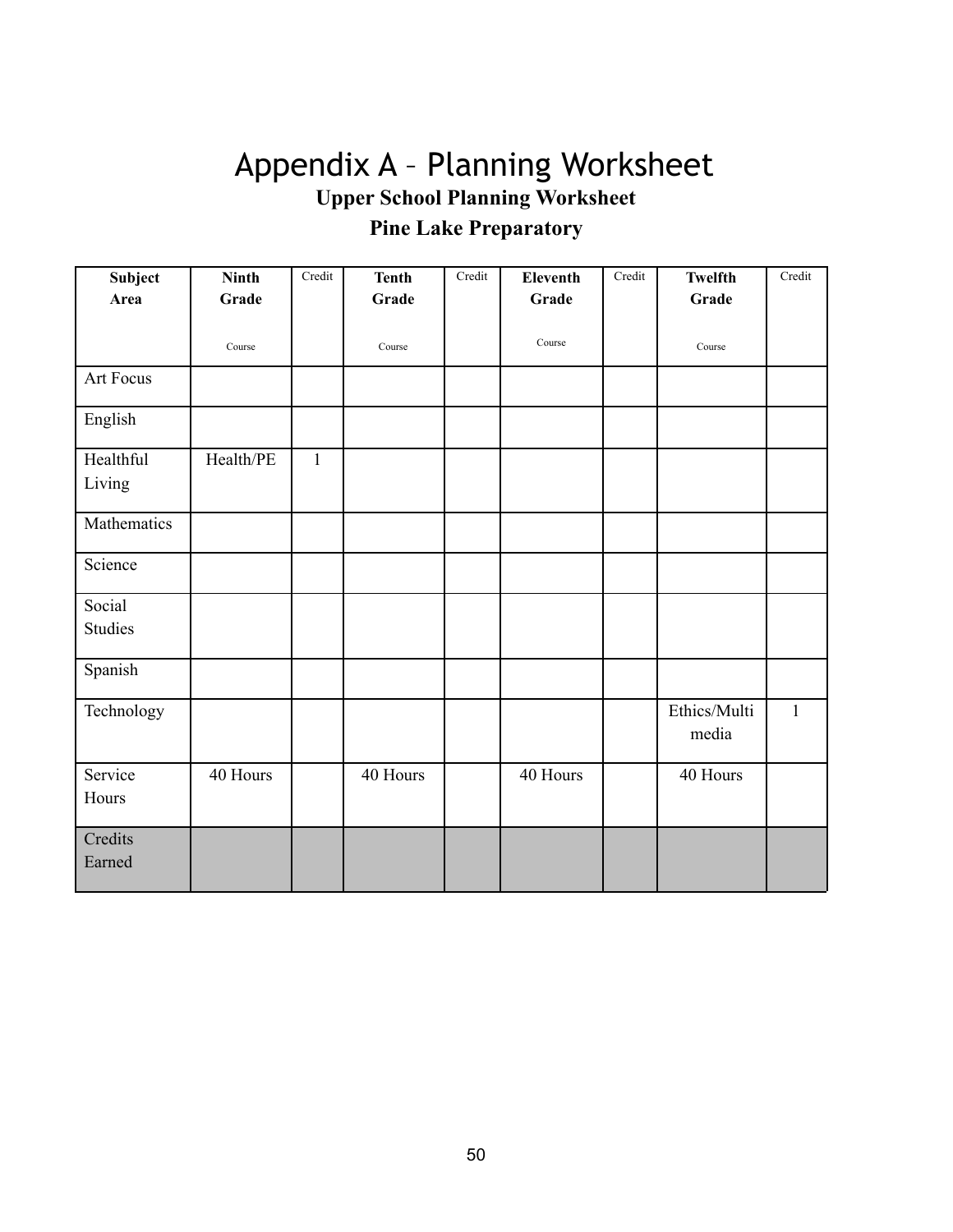## Appendix B – Yearbook Staff Application

#### **Yearbook Staff Application**

Qualifications overview

The yearbook staff is looking for dedicated, committed, creative, organized, enthusiastic individuals who are willing to work as part of a team. Yearbook staff members must be able to work with others, must be reliable, must meet deadlines, and must put in extra work sessions outside of the regular school day. Staff members must also be dedicated to having fun and creating the best yearbook this school has ever seen!

Application Process

If you believe you have the qualities described above, please complete the application process listed below. You could be on next year's Pride staff!!

1. Applicants fill out this form and turn it into Mrs. Pulley.

2. Applicants give the attached teacher recommendation form to their English teacher or one other teach if they have Mrs. Pulley.

3. Those accepted by the yearbook staff are notified.

| The Basics                             |                                |                |
|----------------------------------------|--------------------------------|----------------|
| Your Name                              |                                |                |
| Cell Phone                             | Home Phone                     |                |
| E-mail address                         |                                |                |
| Grade next year                        | <b>Current Overall Average</b> |                |
| Do you have digital camera experience? | Do you own a digital camera?   | List any photo |
| classes taken                          |                                |                |

Why do you want to be a member of the yearbook staff?

What strengths do you possess that would make you an asset to the yearbook staff?

In what extracurricular activities - school and non-school activities - will you be involved next year? (Include clubs, sports, jobs, etc, and estimate the number of hours per week.)

Please write some ideas you have for next year's yearbook. You may include ideas that you like about past yearbooks you have seen, but also include some of your original ideas.

Are you able and willing to take pictures at after school events?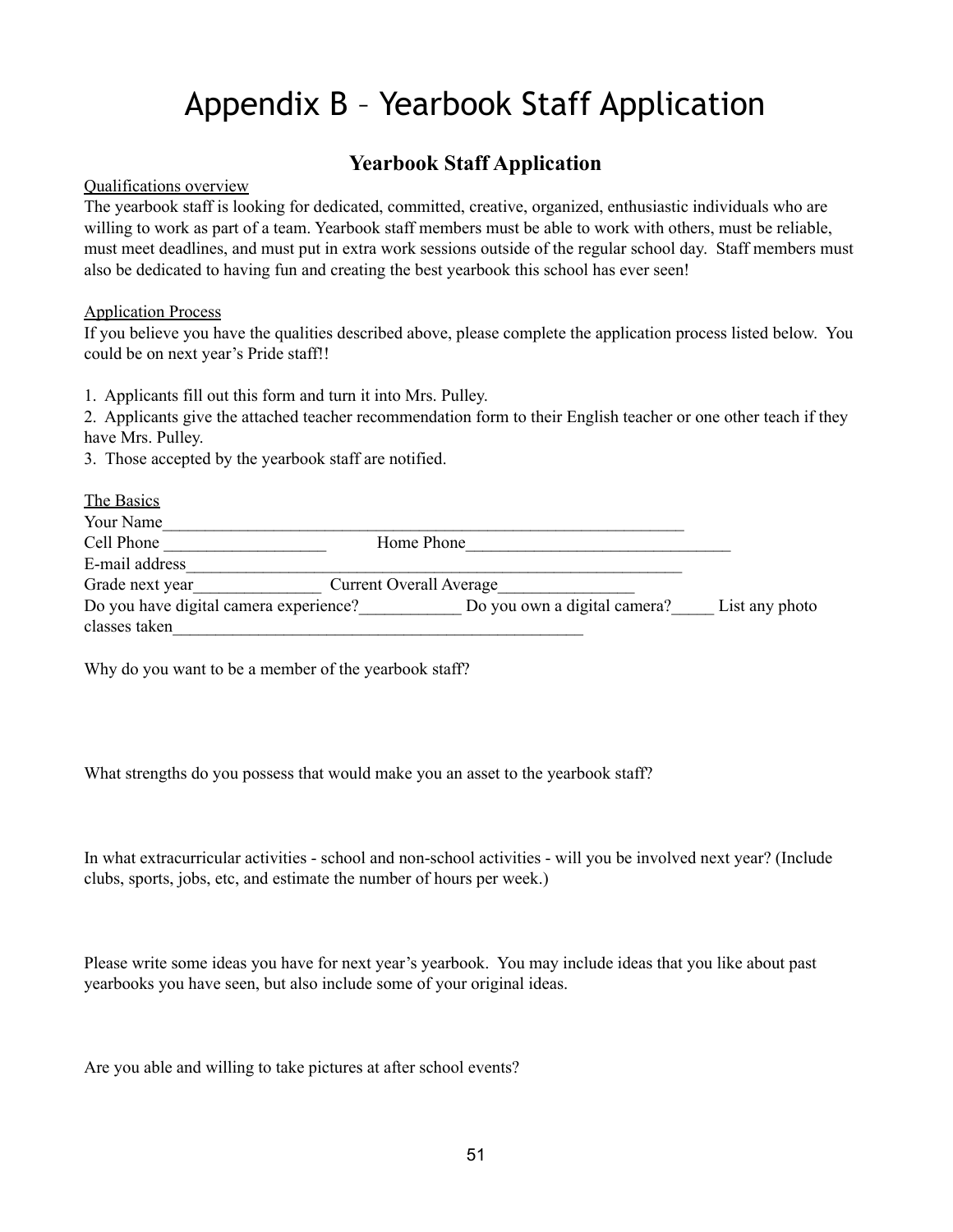### **Yearbook Staff Application – Teacher Recommendation**

Teacher: Thank you for taking the time to give your valuable input so we may select the most qualified, highly motivated yearbook staff members possible. The information you share on this form will be kept confidential. After you have completed the form, please seal it in an envelope and submit it to Christine Danbeck.

Teacher's Name:

Student Applicant:

Which of your classes does this student take or has this student taken from you?  $\mathcal{L}_\text{max} = \frac{1}{2} \sum_{i=1}^n \mathcal{L}_\text{max}(\mathbf{z}_i - \mathbf{z}_i)$ 

How long have you known this student?

To the best of your knowledge, please rate the applicant from 1 - 10 (1 lowest) in each of the following areas:

- \_\_\_\_\_ Turning in work consistently and on time
- \_\_\_\_\_ Turning in high-quality work
- \_\_\_\_\_ Following directions
- \_\_\_\_\_ Showing responsibility for his/her actions
- \_\_\_\_\_ Maturity
- \_\_\_\_\_ Relating well with adults
- \_\_\_\_\_ Relating well with other students
- \_\_\_\_\_ Staying focused on his/her own work during class
- Displaying pride in his/her own work
- Accepting suggestions for improvement
- \_\_\_\_\_ Fixing mistakes
- \_\_\_\_\_ Maintaining a positive attitude

Please write a few sentences explaining whether or not you believe this student would be an asset to the yearbook staff and/or justifying any of the ratings above. It is important for yearbook staff members to be energetic and outgoing,, with superior writing and/or photography skills and motivation. We are looking for students who will go the extra mile and make the yearbook a priority in their schedule. Insights into these traits - and any others you feel are important - would be a great help to us. Thank you!